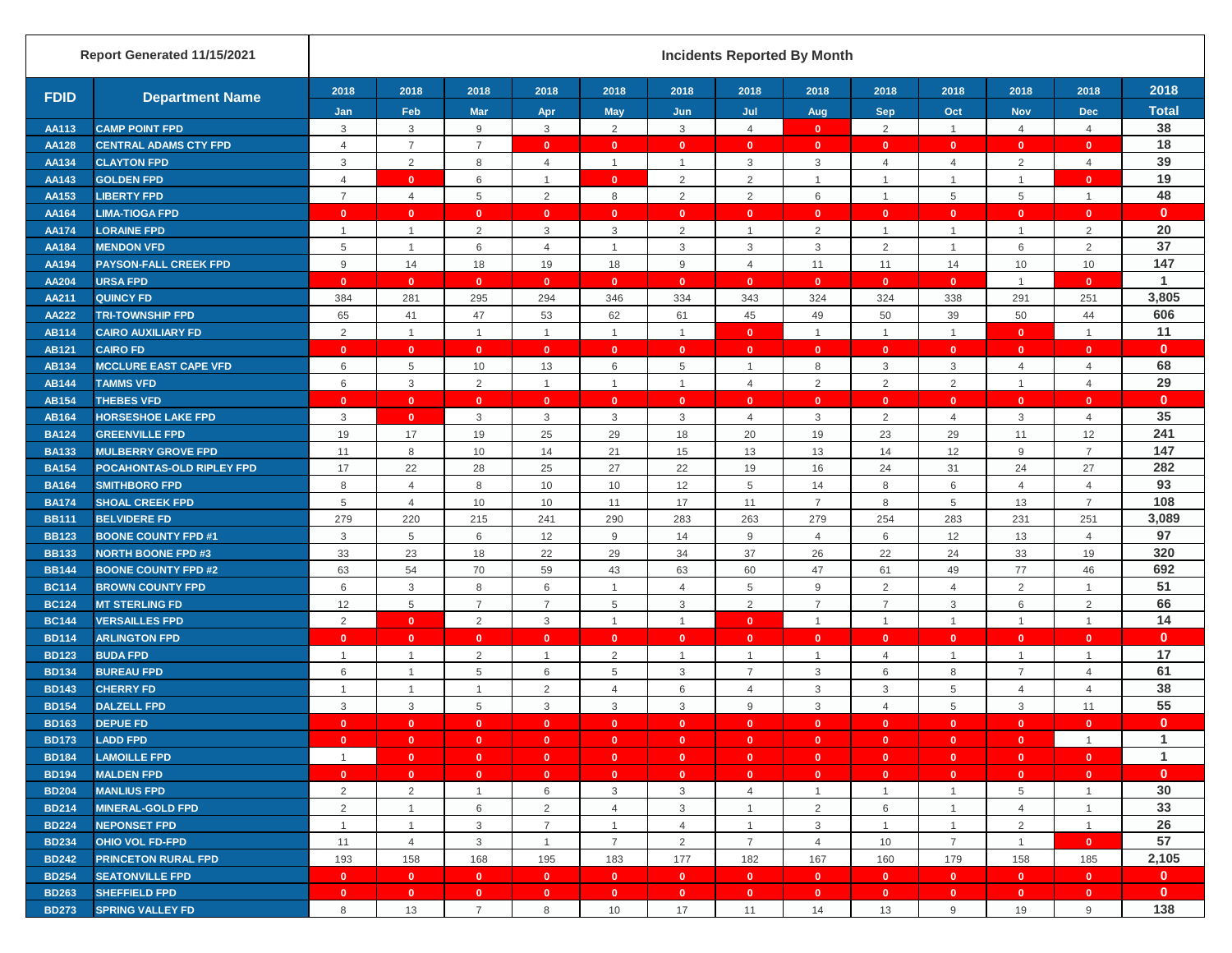| <b>BD283</b> | <b>TISKILWA RURAL FPD</b>                     | 2                  | $\overline{2}$ | $\overline{4}$     | 3                  | 2                  | $\overline{1}$     | 3                  |                           | $\overline{2}$ | -1                 | $\mathbf{1}$       | $\overline{2}$     | 24           |
|--------------|-----------------------------------------------|--------------------|----------------|--------------------|--------------------|--------------------|--------------------|--------------------|---------------------------|----------------|--------------------|--------------------|--------------------|--------------|
| <b>BD294</b> | <b>WALNUT FD INC</b>                          | 3                  | 3              | 3                  | 11                 | $\mathbf{1}$       | 5                  | $\overline{7}$     | 3                         | 3              | 2                  | $\overline{4}$     | $\mathbf{1}$       | 46           |
| <b>BD304</b> | <b>WYANET FPD</b>                             | $\mathbf{0}$       | $\mathbf{1}$   | 6                  | 2                  | $\mathbf{0}$       | $\mathbf{0}$       | $\mathbf{0}$       | $\mathbf{0}$              | $\mathbf{0}$   | $\overline{0}$     | $\mathbf{0}$       | $\mathbf{0}$       | 9            |
| <b>CA113</b> | <b>POINT FPD</b>                              | $\mathbf{0}$       | $\overline{1}$ | $\overline{1}$     | $\mathbf{0}$       | $\mathbf{0}$       | $\overline{1}$     | $\mathbf{0}$       | $\mathbf{0}$              | $\mathbf{0}$   | $\mathbf{0}$       | $\mathbf{0}$       | $\mathbf{0}$       | $\mathbf{3}$ |
| <b>CA123</b> | <b>HARDIN FPD</b>                             | $\mathbf{0}$       | $\mathbf{0}$   | $\mathbf{0}$       | $\mathbf{0}$       | $\mathbf{0}$       | $\mathbf{0}$       | $\mathbf{0}$       | $\mathbf{0}$              | $\mathbf{0}$   | $\mathbf{0}$       | $\mathbf{0}$       | $\mathbf{0}$       | $\mathbf{0}$ |
| <b>CA133</b> | <b>NORTH CALHOUN FPD</b>                      | $\overline{2}$     | $\mathbf{0}$   | 2                  | 8                  | $\overline{4}$     | $\overline{1}$     | 3                  | 2                         | $\overline{4}$ | -1                 | $\mathbf{1}$       | $\overline{1}$     | 29           |
| <b>CA143</b> | <b>RICHWOOD VFD</b>                           | $\overline{1}$     | $\mathbf{1}$   | $\overline{1}$     | $\mathbf{1}$       | 2                  | $\overline{1}$     | $\overline{1}$     | $\mathbf{1}$              | $\mathbf{1}$   | $\mathbf{1}$       | $\mathbf{1}$       | $\mathbf{1}$       | 13           |
| <b>CB113</b> | <b>CHADWICK FPD</b>                           | $\overline{1}$     | $\overline{1}$ | 3                  | 5                  | 5                  | $\mathbf{3}$       | 2                  | 2                         | $\overline{4}$ | 6                  | 2                  | $\mathbf{1}$       | 35           |
| <b>CB123</b> | <b>LANARK FPD</b>                             | $\overline{4}$     | $\,$ 5 $\,$    | 8                  | 5                  | 10                 | $\overline{7}$     | 5                  | $\ensuremath{\mathsf{3}}$ | $\overline{7}$ | 9                  | 8                  | $\overline{1}$     | 72           |
| <b>CB133</b> | <b>MILLEDGEVILLE FPD</b>                      | 3                  | $\overline{4}$ | 8                  | 15                 | $\overline{7}$     | $\mathbf{3}$       | $\overline{7}$     | 6                         | $\overline{7}$ | 3                  | 2                  | $\overline{2}$     | 67           |
| <b>CB143</b> | <b>MT CARROLL FPD</b>                         | 2                  | 3              | 6                  | 11                 | 3                  | 11                 | $\overline{7}$     | 6                         | 10             | 6                  | $\overline{4}$     | 5                  | 74           |
| <b>CB152</b> | <b>SAVANNA FD</b>                             | $\overline{7}$     | 6              | 12                 | 10                 | 8                  | $\overline{7}$     | 11                 | 9                         | 14             | 10                 | 12                 | 6                  | 112          |
| <b>CB183</b> | <b>THOMSON FPD</b>                            | $\overline{1}$     | 3              | $\overline{4}$     | $\overline{7}$     | $\mathbf{1}$       | 5                  | $\overline{4}$     | $\mathbf{1}$              | 4              | 4                  | 2                  | $\overline{2}$     | 38           |
| <b>CC115</b> | <b>ARENZVILLE FPD</b>                         | $\overline{7}$     | 9              | 11                 | 6                  | 9                  | 9                  | 3                  | 5                         | 6              | 10                 | $\overline{4}$     | 13                 | 92           |
| <b>CC124</b> | <b>ASHLAND FPD</b>                            | $\mathbf{0}$       | $\mathbf{0}$   | $\mathbf{0}$       | $\mathbf{0}$       | $\mathbf{0}$       | $\mathbf{0}$       | $\mathbf{0}$       | $\mathbf{0}$              | $\mathbf{0}$   | $\mathbf{0}$       | $\mathbf{0}$       | $\mathbf{0}$       | $\mathbf{0}$ |
| CC132        | <b>BEARDSTOWN FD</b>                          | 13                 | $\overline{7}$ | 6                  | 8                  | 3                  | 13                 | 15                 | 10                        | 6              | 14                 | 13                 | $\mathsf g$        | 117          |
| CC134        | <b>BEARDSTOWN RURAL FPD</b>                   | 5                  | $\mathbf{3}$   | 3                  | 4                  | 5                  | $\overline{4}$     | $\overline{4}$     | $\mathbf{3}$              | $\mathbf{1}$   | $\overline{4}$     | 3                  | $\mathsf 3$        | 42           |
| <b>CC154</b> | <b>CHANDLERVILLE VFD</b>                      | $\overline{1}$     | $\mathbf{0}$   | 5                  | 3                  | 2                  | $\overline{4}$     | $\overline{2}$     | $\overline{2}$            | $\overline{2}$ | $\mathbf{1}$       | 10                 | $\overline{7}$     | 39           |
| <b>CC164</b> | <b>VIRGINIA VFD</b>                           | 2                  | 2              | 4                  | $\overline{1}$     | $\overline{4}$     | 3                  | 2                  | 2                         | 2              | 3                  | $\mathbf{1}$       | 2                  | 28           |
| <b>CD111</b> | <b>URBANA FD</b>                              | 450                | 383            | 395                | 389                | 435                | 374                | 372                | 440                       | 481            | 463                | 427                | 407                | 5,016        |
| <b>CD124</b> |                                               | $\overline{1}$     | $\mathbf{0}$   | $\overline{1}$     | $\mathbf{0}$       | 2                  | $\mathbf{0}$       | $\overline{2}$     | $\mathbf{0}$              | $\mathbf{0}$   | $\overline{1}$     | $\mathbf{0}$       | 5                  | 12           |
| <b>CD131</b> | <b>EDGE-SCOTT FPD</b><br><b>CHAMPAIGN FD</b>  | 795                |                | 682                | 680                | 730                | 627                |                    |                           |                |                    |                    | 638                | 8,295        |
| <b>CD154</b> | <b>BONDVILLE FD</b>                           |                    | 648            | 23                 |                    |                    |                    | 612                | 726                       | 735<br>20      | 737<br>24          | 685                |                    | 191          |
| <b>CD164</b> | <b>BROADLANDS-LONGVIEW FPD</b>                | 16<br>$\mathbf{0}$ | 11             |                    | 11<br>$\mathbf{0}$ | 13<br>$\mathbf{0}$ | 13                 | 10<br>$\mathbf{0}$ | 13                        | $\mathbf{0}$   |                    | 18<br>$\mathbf{0}$ | 19<br>$\mathbf{0}$ | $\mathbf{0}$ |
| <b>CD178</b> | <b>CARROLL FPD</b>                            | 39                 | $\mathbf{0}$   | $\mathbf{0}$<br>40 | 34                 | 40                 | $\mathbf{0}$<br>32 | 45                 | $\mathbf{0}$<br>34        | 30             | $\mathbf{0}$<br>25 | 37                 | 29                 | 422          |
| <b>CD194</b> |                                               | 116                | 37<br>111      | 87                 | 115                | 110                | 80                 | 82                 | 87                        | 84             | 84                 | 81                 | 91                 | 1,128        |
|              | <b>CORNBELT FPD</b>                           |                    |                |                    |                    |                    |                    |                    |                           |                |                    |                    |                    | 221          |
| <b>CD204</b> | <b>EASTERN PRAIRIE FPD</b>                    | 19                 | 10             | 14                 | 28                 | 14                 | 16                 | 22                 | 23                        | 21             | 22                 | 13                 | 19                 | 171          |
| CD213        | <b>GIFFORD FPD</b>                            | 14                 | 12             | 11                 | 11                 | 24                 | 20                 | 12                 | 13                        | 14             | 11                 | 12                 | 17                 | 150          |
| <b>CD224</b> | <b>HOMER FPD</b>                              | 14                 | 10             | 11                 | 12                 | 17                 | $\overline{7}$     | 15                 | 6                         | 10             | 20                 | 12                 | 16                 |              |
| <b>CD234</b> | <b>IVESDALE FPD</b>                           | $\overline{7}$     | $\overline{2}$ | 8                  | 6                  | 6                  | 3                  | 3                  | 8                         | 8              | 6                  | 6                  | $\overline{7}$     | 70           |
| <b>CD254</b> | <b>LUDLOW FPD</b>                             | $\overline{1}$     | 3              | 2                  | $\mathbf{1}$       | $\mathbf{1}$       | $\overline{4}$     | $\overline{1}$     | 1                         | 2              | 3                  | $\mathbf{1}$       | $\mathbf{1}$       | 21           |
| <b>CD264</b> | <b>OGDEN-ROYAL FPD</b>                        | $\mathbf{0}$       | $\mathbf{0}$   | $\mathbf{0}$       | $\mathbf{0}$       | $\mathbf{0}$       | $\mathbf{0}$       | $\mathbf{0}$       | $\mathbf{0}$              | $\mathbf{0}$   | $\mathbf{0}$       | $\mathbf{0}$       | $\mathbf{0}$       | $\mathbf{0}$ |
| <b>CD274</b> | <b>PESOTUM FD</b>                             | 12                 | 10             | 14                 | 10                 | 10                 | 8                  | 11                 | 9                         | 8              | 9                  | 8                  | 3                  | 112          |
| <b>CD284</b> | <b>PHILO FPD</b>                              | 12                 | 9              | 11                 | 11                 | 8                  | $\overline{7}$     | 18                 | 9                         | 12             | 8                  | $\overline{7}$     | 8                  | 120          |
| <b>CD293</b> | <b>RANTOUL FD</b>                             | 41                 | 27             | 24                 | 31                 | 31                 | 28                 | 35                 | 38                        | 34             | 34                 | 24                 | 22                 | 369<br>96    |
| <b>CD318</b> | <b>SADORUS FPD</b>                            | 11                 | 3              | 12                 | 5                  | 9                  | 6                  | 9                  | 8                         | 10             | $\overline{7}$     | 8                  | 8                  | 458          |
| <b>CD324</b> | <b>ST JOSEPH-STANTON FPD</b>                  | 35                 | 41             | 39                 | 31                 | 45                 | 38                 | 45                 | 40                        | 43             | 32                 | 38                 | 31                 | 28           |
| CD334        | <b>SANGAMON VALLEY FPD</b><br><b>SAVOY FD</b> | 2                  | 3              | $\overline{4}$     | 3                  | 2                  | 2                  | $\overline{2}$     | $\mathbf{1}$              | $\overline{2}$ | $\mathbf{3}$       | 2                  | $\overline{2}$     | 570          |
| <b>CD344</b> |                                               | 56<br>14           | 39<br>6        | 58<br>17           | 42<br>6            | 41<br>9            | 57<br>9            | 47<br>12           | 36<br>$\overline{7}$      | 40<br>11       | 63<br>9            | 35                 | 56<br>10           | 120          |
| <b>CD354</b> | <b>SEYMOUR VFD</b>                            |                    |                |                    |                    |                    |                    |                    |                           |                |                    | 10                 |                    | 114          |
| <b>CD364</b> | <b>SIDNEY FPD</b>                             | 8                  | 12             | 8                  | 11                 | 12                 | 10                 | 11                 | 9                         | 12             | 12                 | 3                  | 6                  |              |
| <b>CD373</b> | <b>THOMASBORO FPD</b>                         | 32                 | 24             | 30                 | 33                 | 35                 | 36                 | 44                 | 25                        | 27             | 45                 | 32                 | 26                 | 389<br>342   |
| <b>CD383</b> | <b>TOLONO FPD</b>                             | 41                 | 26             | 24                 | 31                 | 32                 | 29                 | 28                 | 36                        | 25             | 27                 | 23                 | 20                 | $\mathbf{0}$ |
| CD391        | <b>WILLARD AIRPORT FD</b>                     | $\mathbf{0}$       | $\mathbf{0}$   | $\bullet$          | $\mathbf{0}$       | $\mathbf{0}$       | $\mathbf{0}$       | $\mathbf{0}$       | $\mathbf{0}$              | $\mathbf{0}$   | $\mathbf{0}$       | $\mathbf{0}$       | $\mathbf{0}$       |              |
| <b>CE114</b> | <b>ASSUMPTION FPD</b>                         | $\overline{7}$     | 6              | 3                  | $\overline{7}$     | $\overline{4}$     | 6                  | $\overline{7}$     | $\overline{2}$            | $\overline{7}$ | $\overline{7}$     | 2                  | $\overline{7}$     | 65<br>124    |
| <b>CE134</b> | <b>EDINBURG FPD</b>                           | 18                 | 9              | $\overline{7}$     | 13                 | 15                 | 9                  | 13                 | 5                         | 10             | 10                 | 9                  | 6                  |              |
| <b>CE153</b> | <b>MORRISONVILLE-PALMER VFD</b>               | $\overline{1}$     | 3              | $\overline{7}$     | $\mathbf{1}$       | $\overline{7}$     | 5                  | 5                  | 3                         | $\overline{4}$ | 6                  | 3                  | $\overline{4}$     | 49           |
| <b>CE168</b> | <b>MT AUBURN FPD</b>                          | 3                  | $\overline{4}$ | 3                  | 6                  | 3                  | $\overline{7}$     | $\overline{2}$     | 5                         | 3              | $\overline{4}$     | $\overline{7}$     | 6                  | 53           |
| <b>CE173</b> | <b>OWANECO FPD</b>                            | 10                 | 2              | 5                  | $\overline{4}$     | 6                  | $\overline{4}$     | 3                  | 2                         | 6              | 2                  | $\mathbf{1}$       | 2                  | 47           |
| <b>CE183</b> | <b>PANA FIRE DEPT</b>                         | 78                 | 55             | 55                 | 62                 | 75                 | 76                 | 82                 | 71                        | 63             | 81                 | 50                 | 63                 | 811          |
| <b>CE193</b> | <b>STONINGTON FPD</b>                         | 6                  | 11             | 16                 | 11                 | 10                 | 11                 | 8                  | 3                         | 13             | 10                 | 9                  | 19                 | 127          |
| <b>CE202</b> | <b>TAYLORVILLE FD</b>                         | 130                | 126            | 170                | 116                | 132                | 158                | 170                | 118                       | 125            | 163                | 114                | 162                | 1,684        |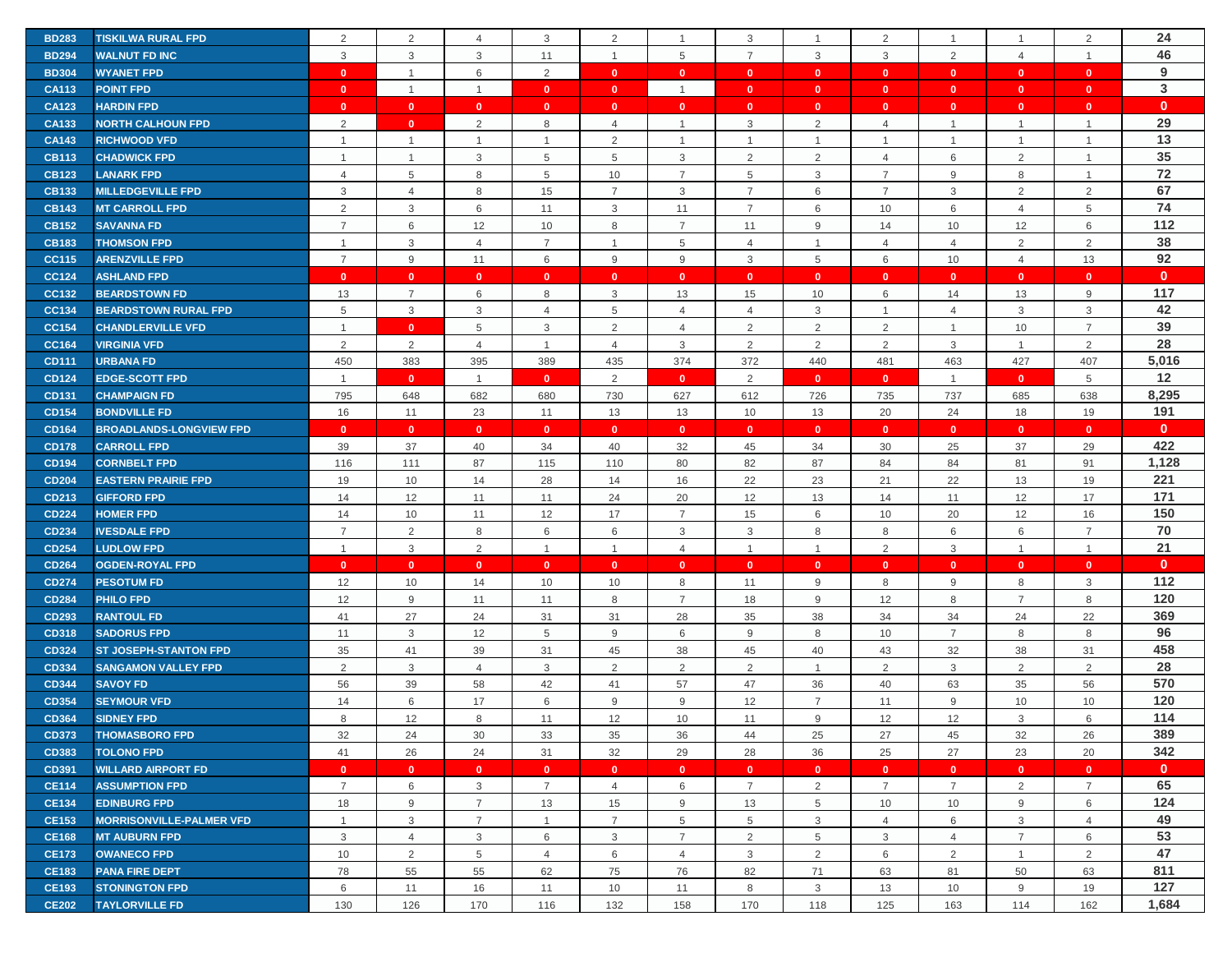| <b>CE213</b>                 | <b>MIDLAND FPD</b>                             | 19             | 16             | 20             | 34             | 38             | 33             | 15                        | 26             | 26             | 19             | 23             | 29             | 298            |
|------------------------------|------------------------------------------------|----------------|----------------|----------------|----------------|----------------|----------------|---------------------------|----------------|----------------|----------------|----------------|----------------|----------------|
| <b>CF123</b>                 | <b>MARSHALL FPD</b>                            | 13             | 8              | $\overline{7}$ | 12             | 19             | 14             | 10                        | 13             | 11             | 19             | 13             | 10             | 149            |
| <b>CF133</b>                 | <b>MARTINSVILLE FPD</b>                        | $\overline{1}$ | $\mathbf{1}$   | $\overline{2}$ | 3              | 6              | 5              | 3                         | 1              | $\mathbf{1}$   | $\overline{7}$ | 3              | 3              | 36             |
| <b>CF143</b>                 | <b>WEST UNION CFPD</b>                         | 2              | $\mathbf{3}$   | $\overline{1}$ | $\overline{1}$ | $\mathbf{1}$   | $\overline{1}$ | $\ensuremath{\mathsf{3}}$ | $\overline{2}$ | $\mathbf{1}$   | $\overline{2}$ | $\overline{7}$ | $\overline{2}$ | 26             |
| <b>CF154</b>                 | <b>WESTFIELD FPD</b>                           | $\mathbf{0}$   | $\mathbf{0}$   | $\mathbf{0}$   | $\mathbf{0}$   | $\mathbf{0}$   | $\mathbf{0}$   | $\mathbf{0}$              | $\mathbf{0}$   | $\mathbf{0}$   | $\mathbf{0}$   | $\mathbf{0}$   | $\mathbf{0}$   | $\mathbf{0}$   |
| <b>CF363</b>                 | <b>CASEY FPD</b>                               | 2              | 3              | 2              | 3              | 5              | 3              | 5                         | 3              | 5              | $\overline{1}$ | 6              | 2              | 40             |
| <b>CG114</b>                 | <b>CLAY CITY FPD</b>                           | $\mathbf{0}$   | $\mathbf{0}$   | $\mathbf{0}$   | $\mathbf{0}$   | $\mathbf{0}$   | $\bullet$      | $\mathbf{0}$              | $\mathbf{0}$   | $\mathbf{0}$   | $\bullet$      | $\mathbf{0}$   | $\mathbf{0}$   | $\mathbf{0}$   |
| <b>CG124</b>                 | <b>FLORA VFPD</b>                              | $\mathbf{0}$   | $\mathbf{0}$   | $\mathbf{0}$   | $\mathbf{0}$   | $\mathbf{0}$   | $\mathbf{0}$   | $\mathbf{0}$              | $\mathbf{0}$   | $\mathbf{0}$   | $\mathbf{0}$   | $\mathbf{0}$   | $\mathbf{0}$   | $\mathbf 0$    |
| <b>CG154</b>                 | <b>NORTH CLAY FPD</b>                          | 18             | 19             | 15             | 20             | 22             | 16             | 16                        | 13             | 20             | 20             | 29             | 13             | 221            |
| <b>CG164</b>                 | <b>XENIA VFPD</b>                              | 16             | 10             | 14             | 15             | 19             | 12             | 15                        | 10             | 6              | 13             | 8              | 5              | 143            |
| <b>CH114</b>                 | <b>CLIN-CLAIR VFPD</b>                         | 17             | 19             | 10             | 21             | 8              | 14             | 15                        | 13             | 16             | 11             | 21             | 12             | 177            |
| <b>CH124</b>                 | <b>AVISTON FPD</b>                             | $\mathbf{0}$   | $\mathbf{0}$   | $\mathbf{0}$   | $\mathbf{0}$   | $\mathbf{0}$   | $\mathbf{0}$   | $\mathbf{0}$              | $\mathbf{0}$   | $\mathbf{0}$   | $\mathbf{0}$   | $\mathbf{0}$   | $\mathbf{0}$   | $\mathbf{0}$   |
| <b>CH133</b>                 | <b>BECKMEYER-WADE TWP FPD</b>                  | 9              | 10             | 15             | $\overline{7}$ | $\overline{7}$ | 19             | 10                        | 10             | 4              | 15             | 9              | 8              | 123            |
| <b>CH144</b>                 | <b>BREESE FPD</b>                              | 5              | 11             | 8              | 12             | 8              | 12             | 9                         | 5              | $\overline{7}$ | 13             | 15             | 10             | 115            |
| <b>CH153</b>                 | <b>CARLYLE FPD</b>                             | 6              | 5              | 8              | 8              | 11             | 19             | 10                        | 8              | $\overline{7}$ | 12             | 9              | 8              | 111            |
| <b>CH163</b>                 | <b>GERMANTOWN FPD</b>                          | 10             | 14             | 14             | 10             | 12             | 12             | 6                         | 6              | 12             | 12             | 9              | 9              | 126            |
| <b>CH173</b>                 | <b>HOFFMAN FPD</b>                             | 9              | $\mathbf{3}$   | 5              | 9              | 8              | 15             | $\overline{4}$            | 12             | 5              | 9              | 5              | 2              | 86             |
|                              | <b>HUEY-FERRIN-BOULDER FPD</b>                 |                |                |                |                |                |                | $\overline{7}$            |                |                |                |                |                | 94             |
| <b>CH183</b>                 |                                                | 3              | 6              | 12             | 8              | 8              | 13             |                           | 8              | $\,$ 5 $\,$    | 13             | 6              | 5              | 125            |
| <b>CH194</b>                 | <b>KEYESPORT FPD</b>                           | 6              | 10             | 9              | 12             | 14             | 10             | 13                        | 13             | 12             | 10             | 9              | $\overline{7}$ | 105            |
| <b>CH204</b>                 | <b>NEW BADEN FPD</b>                           | 10             | 8              | 2              | 12             | 5              | $\overline{7}$ | 14                        | 10             | 10             | 9              | 12             | 6              | 38             |
| <b>CH214</b>                 | <b>ST ROSE FPD</b>                             | 9              | $\mathbf{3}$   | 5              | $\overline{1}$ | $\overline{4}$ | $\overline{2}$ | $\overline{2}$            | $\overline{4}$ | $\mathbf{0}$   | $\overline{4}$ | $\overline{2}$ | 2              | 79             |
| <b>CH224</b>                 | <b>SANTA FE FPD</b>                            | 8              | $\overline{4}$ | 10             | 5              | 9              | 10             | 6                         | 4              | 8              | 5              | 5              | 5              | 74             |
| <b>CH233</b>                 | <b>SUGAR CREEK TWP FPD</b>                     | 10             | 6              | $\overline{2}$ | 8              | 5              | 12             | 6                         | 3              | 6              | $\overline{7}$ | 5              | $\overline{4}$ |                |
| <b>CH244</b>                 | <b>WHEATFIELD FD</b>                           | 3              | $\mathbf{1}$   | $\overline{1}$ | 3              | 2              | 6              | 6                         | $\overline{2}$ | $\mathbf{1}$   | $\overline{4}$ | $\overline{1}$ | 3              | 33<br>109      |
| CJ113                        | <b>ASHMORE FD</b>                              | 15             | 17             | 9              | 15             | 6              | 10             | $\overline{4}$            | 4              | 12             | 9              | 6              | 2              | 5,269          |
|                              |                                                |                |                |                |                |                |                |                           |                |                |                |                |                |                |
| CJ121                        | <b>CHARLESTON FD</b>                           | 470            | 370            | 444            | 409            | 481            | 390            | 438                       | 505            | 445            | 485            | 407            | 425            |                |
| CJ134                        | <b>COOKS MILLS FPD</b>                         | $\mathbf{0}$   | $\mathbf{0}$   | $\mathbf{0}$   | $\mathbf{0}$   | $\mathbf{0}$   | $\mathbf{0}$   | $\mathbf{0}$              | $\mathbf{0}$   | $\mathbf{0}$   | $\mathbf{0}$   | $\mathbf{0}$   | $\mathbf{0}$   | $\mathbf{0}$   |
| <b>CJ144</b>                 | <b>HUMBOLDT CFPD</b>                           | 8              | $\mathbf{0}$   | $\mathbf{0}$   | $\mathbf{0}$   | $\mathbf{0}$   | $\mathbf{0}$   | $\mathbf{0}$              | $\mathbf{0}$   | $\mathbf{0}$   | $\mathbf{0}$   | $\mathbf{0}$   | $\mathbf{0}$   | 8              |
| CJ154                        | <b>HUTTON FPD</b>                              | -1             | $\mathbf{1}$   | $\overline{4}$ | 4              | 2              | $\overline{1}$ |                           | $\mathbf{1}$   | $\overline{2}$ | -1             | $\mathbf{1}$   | $\overline{1}$ | 20             |
| <b>CJ174</b>                 | <b>LINCOLN FPD</b>                             | 38             | 21             | 28             | 34             | 29             | 28             | 25                        | 30             | 22             | 19             | 20             | 17             | 311            |
| CJ181                        | <b>MATTOON FD</b>                              | 243            | 252            | 214            | 248            | 243            | 250            | 245                       | 96             | 77             | 80             | 70             | 87             | 2,105          |
| CJ193                        | <b>OAKLAND FPD</b>                             | 18             | 15             | 13             | 12             | 10             | 10             | 11                        | 14             | 14             | 17             | 11             | 17             | 162            |
| <b>CJ204</b>                 | <b>SEVEN HICKORY-MORGAN FPD</b>                | 2              | $\mathbf{1}$   | $\overline{1}$ | 3              | $\mathbf{1}$   | $\overline{1}$ | $\overline{1}$            | $\mathbf{1}$   | $\mathbf{1}$   | $\overline{1}$ | $\overline{1}$ | $\mathbf{1}$   | 15             |
| CJ214                        | <b>WABASH FPD</b>                              | 17             | $\overline{7}$ | 28             | 20             | 23             | 11             | 14                        | 16             | 14             | 9              | 17             | 8              | 184            |
| <b>CK113</b>                 | <b>FLAT ROCK AREA FPD</b>                      | 2              | $\mathbf{0}$   | $\mathbf 1$    | 2              |                | 5              | $\overline{2}$            | 5              | $\,$ 5 $\,$    | 6              | 3              | $\mathsf 3$    | 35             |
| <b>CK123</b>                 | <b>HUTSONVILLE TWP FPD</b>                     | $\overline{4}$ | 11             | 6              | 6              | 8              | $\overline{4}$ | $\overline{4}$            | 2              | 3              | $\overline{7}$ | 6              | 5              | 66             |
| <b>CK133</b>                 | <b>LAMOTTE TWP FPD</b>                         | $\overline{4}$ | $\mathbf{1}$   | $\overline{7}$ | $\overline{4}$ | 5              | 8              | $\overline{2}$            | 6              | 2              | 5              | $\overline{4}$ | $\overline{4}$ | 52             |
| <b>CK143</b>                 | <b>OBLONG FPD</b>                              | 5              | $\overline{4}$ | $\mathbf{3}$   | 8              | 9              | 9              | 6                         | $\overline{4}$ | 5              | 6              | 10             | 6              | 75             |
| <b>CK152</b>                 | <b>ROBINSON FD</b>                             | 24             | 17             | 17             | 19             | 27             | 23             | 24                        | 25             | 23             | 23             | 20             | 24             | 266            |
| <b>CK164</b>                 | <b>PRAIRIE-LICKING FPD</b>                     | $\mathbf{0}$   | $\mathbf{1}$   | $\mathbf{0}$   | $\mathbf{0}$   | $\mathbf{0}$   | $\mathbf{0}$   | $\mathbf{0}$              | $\mathbf{0}$   | $\mathbf{0}$   | $\mathbf{0}$   | $\mathbf{0}$   | $\mathbf{0}$   | $\mathbf{1}$   |
| <b>CL118</b>                 | <b>GREENUP FD</b>                              | $\overline{4}$ | $\overline{7}$ | 9              | 4              | 9              | 13             | $\overline{4}$            | 8              | 10             | 8              | 10             | 10             | 96             |
| <b>CL124</b>                 | <b>NEOGA FPD</b>                               | $\overline{7}$ | 6              | 11             | 9              | 5              | 11             | 6                         | 3              | 10             | 8              | 5              | 5              | 86             |
| <b>CL134</b>                 | <b>TOLEDO VFD</b>                              | 3              | 6              | 3              | $\overline{1}$ | 2              | $\mathbf{0}$   | $\overline{4}$            | $\mathbf{1}$   | 8              | $\overline{4}$ | $\overline{4}$ | $\overline{4}$ | 40             |
| <b>CN112</b>                 | <b>NORTHLAKE FPD</b>                           | 241            | 165            | 228            | 169            | 177            | 203            | 207                       | 211            | 203            | 217            | 187            | 191            | 2,399          |
| <b>CN121</b>                 | <b>SKOKIE FD</b>                               | 892            | 786            | 794            | 755            | 847            | 809            | 862                       | 914            | 831            | 849            | 862            | 850            | 10,051         |
| <b>CN132</b>                 | <b>NORTH MAINE FPD</b>                         | 284            | 245            | 255            | 248            | 275            | 275            | 275                       | 271            | 279            | 283            | 295            | 296            | 3,281          |
| <b>CN151</b>                 | <b>FRANKLIN PARK FD</b>                        | 355            | 262            | 259            | 255            | 308            | 352            | 301                       | 360            | 326            | 288            | 380            | 298            | 3,744          |
| <b>CN161</b>                 | <b>DES PLAINES FD</b>                          | 804            | 640            | 701            | 647            | 759            | 730            | 768                       | 742            | 695            | 717            | 858            | 738            | 8,799          |
| <b>CN171</b>                 | <b>ARLINGTON HEIGHTS FD</b>                    | 959            | 762            | 798            | 817            | 889            | 861            | 881                       | 893            | 874            | 828            | 913            | 850            | 10,325         |
| <b>CN182</b>                 | <b>BARTLETT FPD</b>                            | 335            | 302            | 275            | 260            | 316            | 288            | 339                       | 328            | 288            | 322            | 336            | 302            | 3,691          |
| <b>CN192</b><br><b>CN202</b> | <b>BUFFALO GROVE FD</b><br><b>ELK GROVE FD</b> | 459<br>533     | 343<br>455     | 357<br>458     | 349<br>479     | 379<br>520     | 427<br>454     | 388<br>522                | 415<br>509     | 413<br>485     | 396<br>517     | 435<br>555     | 343<br>490     | 4,704<br>5,977 |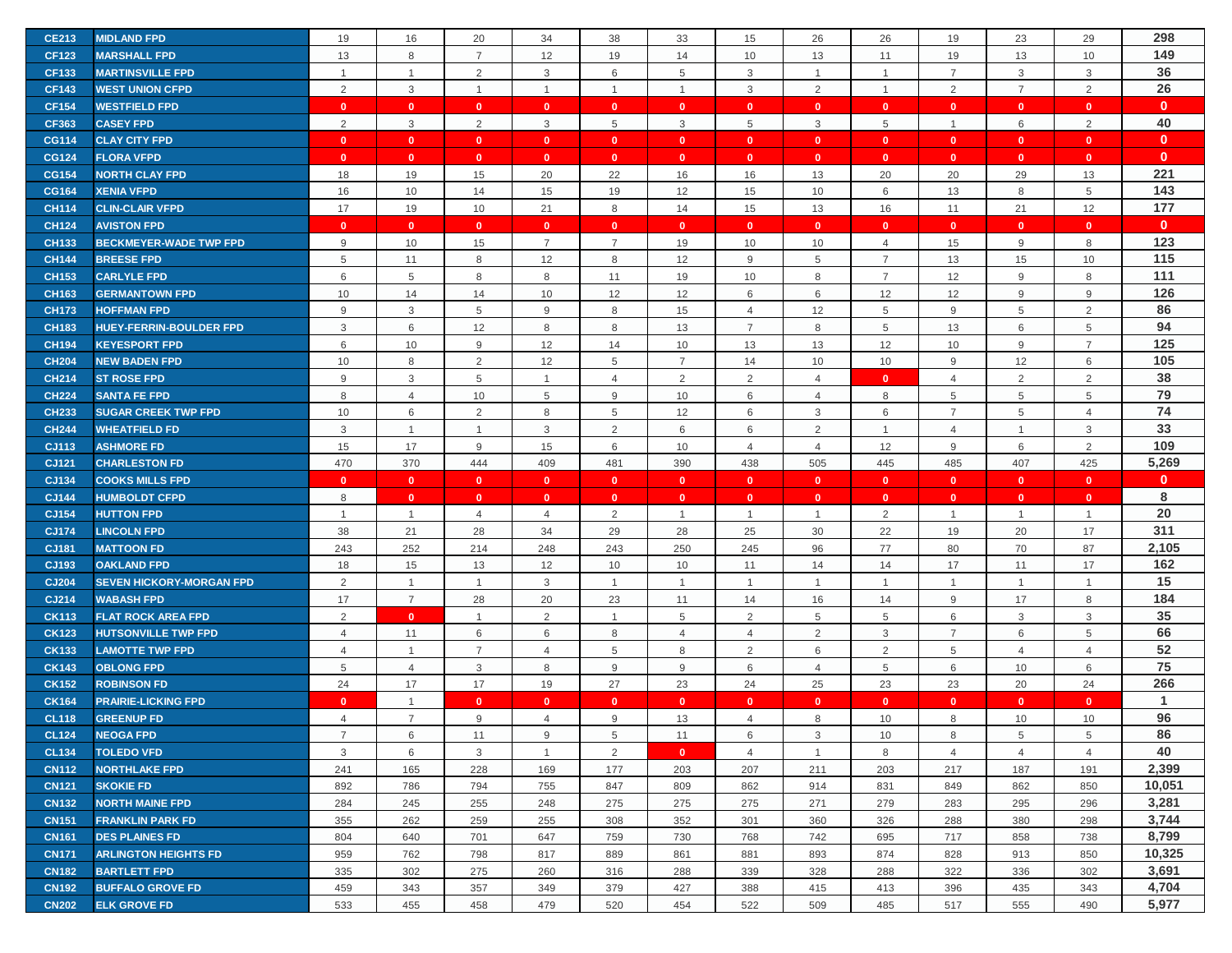| <b>CN212</b> | <b>ELMWOOD PARK FD</b>      | 322 | 271 | 307 | 286 | 333 | 251 | 318 | 325 | 310 | 313 | 334 | 275          | 3,645  |
|--------------|-----------------------------|-----|-----|-----|-----|-----|-----|-----|-----|-----|-----|-----|--------------|--------|
| <b>CN221</b> | <b>EVANSTON FD</b>          | 906 | 751 | 761 | 835 | 843 | 897 | 846 | 796 | 844 | 886 | 850 | 797          | 10,012 |
| <b>CN242</b> | <b>GLENCOE FD</b>           | 128 | 94  | 99  | 88  | 140 | 124 | 141 | 148 | 118 | 96  | 120 | 101          | 1,397  |
| <b>CN251</b> | <b>GLENVIEW FD</b>          | 817 | 666 | 634 | 678 | 768 | 801 | 712 | 686 | 712 | 716 | 686 | 721          | 8,597  |
| <b>CN262</b> | <b>GLENWOOD FD</b>          | 151 | 116 | 148 | 148 | 152 | 178 | 176 | 163 | 162 | 162 | 161 | 180          | 1,897  |
| <b>CN272</b> | <b>HANOVER PARK FD</b>      | 347 | 258 | 285 | 273 | 335 | 296 | 347 | 271 | 286 | 279 | 286 | 280          | 3,543  |
| <b>CN282</b> | <b>HOFFMAN ESTATES FD</b>   | 580 | 435 | 440 | 465 | 529 | 473 | 509 | 513 | 457 | 443 | 473 | 471          | 5,788  |
| <b>CN302</b> | <b>LEYDEN FPD</b>           | 185 | 139 | 156 | 147 | 173 | 155 | 165 | 180 | 152 | 149 | 164 | 164          | 1,929  |
| <b>CN321</b> | <b>MELROSE PARK FD</b>      | 175 | 134 | 144 | 102 | 118 | 127 | 153 | 160 | 182 | 192 | 169 | 157          | 1,813  |
| <b>CN331</b> | <b>MORTON GROVE FD</b>      | 342 | 257 | 281 | 303 | 304 | 295 | 264 | 285 | 304 | 316 | 283 | 292          | 3,526  |
| <b>CN342</b> | <b>MT PROSPECT FD</b>       | 560 | 441 | 453 | 424 | 513 | 487 | 546 | 503 | 501 | 518 | 582 | 534          | 6,062  |
| <b>CN351</b> | <b>NILES FD</b>             | 646 | 575 | 588 | 550 | 634 | 592 | 626 | 565 | 566 | 604 | 656 | 616          | 7,218  |
| <b>CN362</b> | <b>NORTHBROOK FD</b>        | 542 | 510 | 463 | 488 | 595 | 583 | 592 | 598 | 507 | 546 | 568 | 534          | 6,526  |
| <b>CN372</b> | <b>NORTHFIELD FD</b>        | 108 | 71  | 87  | 78  | 105 | 131 | 128 | 130 | 115 | 123 | 113 | 108          | 1,297  |
| <b>CN381</b> | <b>NORWOOD PARK FPD</b>     | 328 | 236 | 286 | 299 | 329 | 254 | 286 | 296 | 340 | 296 | 330 | 316          | 3,596  |
| <b>CN401</b> | <b>PALATINE FD</b>          | 704 | 564 | 675 | 667 | 704 | 635 | 638 | 729 | 698 | 638 | 741 | 689          | 8,082  |
| <b>CN411</b> | <b>PARK RIDGE FD</b>        | 499 | 388 | 398 | 445 | 441 | 398 | 477 | 380 | 426 | 441 | 468 | 426          | 5,187  |
| <b>CN423</b> | <b>PROSPECT HEIGHTS FPD</b> | 216 | 179 | 182 | 159 | 219 | 201 | 203 | 242 | 216 | 180 | 205 | 174          | 2,376  |
| <b>CN433</b> | <b>RICHTON PARK FD</b>      | 258 | 196 | 195 | 222 | 222 | 220 | 225 | 222 | 209 | 202 | 197 | 212          | 2,580  |
| <b>CN443</b> | <b>RIVER GROVE FD</b>       | 203 | 118 | 193 | 77  | 218 | 155 | 183 | 197 | 189 | 179 | 198 | 160          | 2,070  |
| <b>CN452</b> | <b>ROLLING MEADOWS FD</b>   | 388 | 310 | 312 | 291 | 370 | 320 | 326 | 355 | 361 | 311 | 354 | 298          | 3,996  |
| <b>CN462</b> | <b>ROSEMONT FD</b>          | 229 | 223 | 264 | 211 | 257 | 234 | 258 | 234 | 182 | 266 | 200 | 219          | 2,777  |
| <b>CN471</b> | <b>SCHAUMBURG FD</b>        | 785 | 702 | 687 | 738 | 864 | 796 | 851 | 825 | 708 | 791 | 867 | 814          | 9,428  |
| <b>CN482</b> | <b>SCHILLER PARK FD</b>     | 199 | 165 | 178 | 145 | 223 | 200 | 236 | 225 | 206 | 205 | 186 | 151          | 2,319  |
| <b>CN492</b> | <b>STONE PARK FD</b>        | 101 | 54  | 68  | 79  | 86  | 85  | 69  | 75  | 89  | 63  | 59  | 52           | 880    |
| <b>CN502</b> | <b>STREAMWOOD FD</b>        | 356 | 298 | 310 | 281 | 314 | 304 | 316 | 310 | 308 | 328 | 309 | 291          | 3,725  |
| <b>CN512</b> | <b>WHEELING FD</b>          | 424 | 317 | 373 | 389 | 372 | 411 | 375 | 373 | 343 | 343 | 334 | 316          | 4,370  |
| <b>CN521</b> | <b>WILMETTE FD</b>          | 291 | 232 | 251 | 245 | 312 | 323 | 283 | 286 | 280 | 273 | 271 | 283          | 3,330  |
| <b>CN532</b> | <b>WINNETKA FD</b>          | 193 | 124 | 168 | 144 | 194 | 206 | 207 | 212 | 203 | 185 | 199 | 186          | 2,221  |
| <b>CN542</b> | <b>ELK GROVE TWP FD</b>     | 89  | 89  | 70  | 93  | 80  | 71  | 100 | 86  | 86  | 90  | 72  | 92           | 1,018  |
| <b>CN561</b> | <b>LINCOLNWOOD FD</b>       | 241 | 188 | 194 | 187 | 278 | 217 | 278 | 226 | 228 | 216 | 212 | 226          | 2,691  |
| <b>CN601</b> | <b>PALATINE RURAL FPD</b>   | 84  | 86  | 91  | 84  | 77  | 95  | 91  | 92  | 79  | 72  | 92  | 98           | 1,041  |
| <b>CS111</b> | <b>OAK LAWN FD</b>          | 783 | 662 | 688 | 666 | 724 | 703 | 668 | 720 | 663 | 677 | 681 | 685          | 8,320  |
| <b>CS122</b> | <b>RIVER FOREST FD</b>      | 206 | 162 | 168 | 193 | 212 | 194 | 191 | 172 | 172 | 199 | 223 | 163          | 2,255  |
| <b>CS132</b> | <b>ORLAND FPD</b>           | 875 | 764 | 762 | 678 | 825 | 774 | 788 | 823 | 799 | 878 | 795 | 899          | 9,660  |
| <b>CS142</b> | <b>HOMEWOOD FD</b>          | 289 | 239 | 236 | 255 | 278 | 275 | 273 | 268 | 270 | 317 | 233 | 285          | 3,218  |
| <b>CS152</b> | <b>BOLINGBROOK FD</b>       | 705 | 593 | 582 | 566 | 621 | 581 | 646 | 702 | 615 | 659 | 647 | 631          | 7,548  |
| <b>CS162</b> | <b>ALSIP FD</b>             | 296 | 270 | 260 | 255 | 344 | 326 | 321 | 337 | 305 | 320 | 325 | 286          | 3,645  |
| <b>CS172</b> | <b>BEDFORD PARK FD</b>      | 199 | 144 | 151 | 126 | 183 | 160 | 205 | 168 | 182 | 172 | 202 | 187          | 2,079  |
| <b>CS182</b> | <b>BELLWOOD FD</b>          | 371 | 277 | 369 | 329 | 373 | 306 | 325 | 320 | 288 | 315 | 325 | 310          | 3,908  |
| <b>CS192</b> | <b>BERKELEY FD</b>          | 92  | 87  | 74  | 66  | 82  | 72  | 79  | 73  | 82  | 89  | 77  | 71           | 944    |
| <b>CS201</b> | <b>BERWYN FD</b>            | 675 | 533 | 610 | 523 | 685 | 681 | 689 | 690 | 656 | 687 | 685 | 637          | 7,751  |
| <b>CS212</b> | <b>BLUE ISLAND FD</b>       | 304 | 295 | 297 | 327 | 325 | 309 | 356 | 357 | 335 | 292 | 329 | $\mathbf{0}$ | 3,526  |
| <b>CS222</b> | <b>BRIDGEVIEW FD</b>        | 341 | 321 | 285 | 289 | 357 | 345 | 343 | 366 | 305 | 298 | 300 | 329          | 3,879  |
| <b>CS232</b> | <b>BROADVIEW FD</b>         | 259 | 228 | 236 | 224 | 255 | 242 | 252 | 231 | 223 | 247 | 256 | 272          | 2,925  |
| <b>CS242</b> | <b>BROOKFIELD FD</b>        | 68  | 48  | 43  | 46  | 107 | 102 | 87  | 105 | 81  | 81  | 100 | 81           | 949    |
| <b>CS252</b> | <b>BURBANK FD</b>           | 358 | 286 | 307 | 299 | 326 | 326 | 357 | 366 | 329 | 339 | 313 | 324          | 3,930  |
| <b>CS263</b> | <b>BURNHAM FD</b>           | 68  | 40  | 57  | 60  | 50  | 51  | 52  | 49  | 46  | 66  | 43  | 52           | 634    |
| <b>CS271</b> | <b>CALUMET CITY FD</b>      | 697 | 572 | 645 | 615 | 709 | 679 | 734 | 686 | 677 | 702 | 684 | 691          | 8,091  |
| <b>CS284</b> | <b>CALUMET PARK FD</b>      | 189 | 186 | 195 | 160 | 166 | 165 | 152 | 178 | 132 | 153 | 157 | 175          | 2,008  |
| <b>CS292</b> | <b>CENTRAL STICKNEY FPD</b> | 99  | 72  | 70  | 70  | 68  | 65  | 74  | 47  | 65  | 67  | 71  | 63           | 831    |
| <b>CS302</b> | <b>CHICAGO HEIGHTS FD</b>   | 150 | 112 | 107 | 127 | 142 | 169 | 168 | 179 | 157 | 141 | 187 | 124          | 1,763  |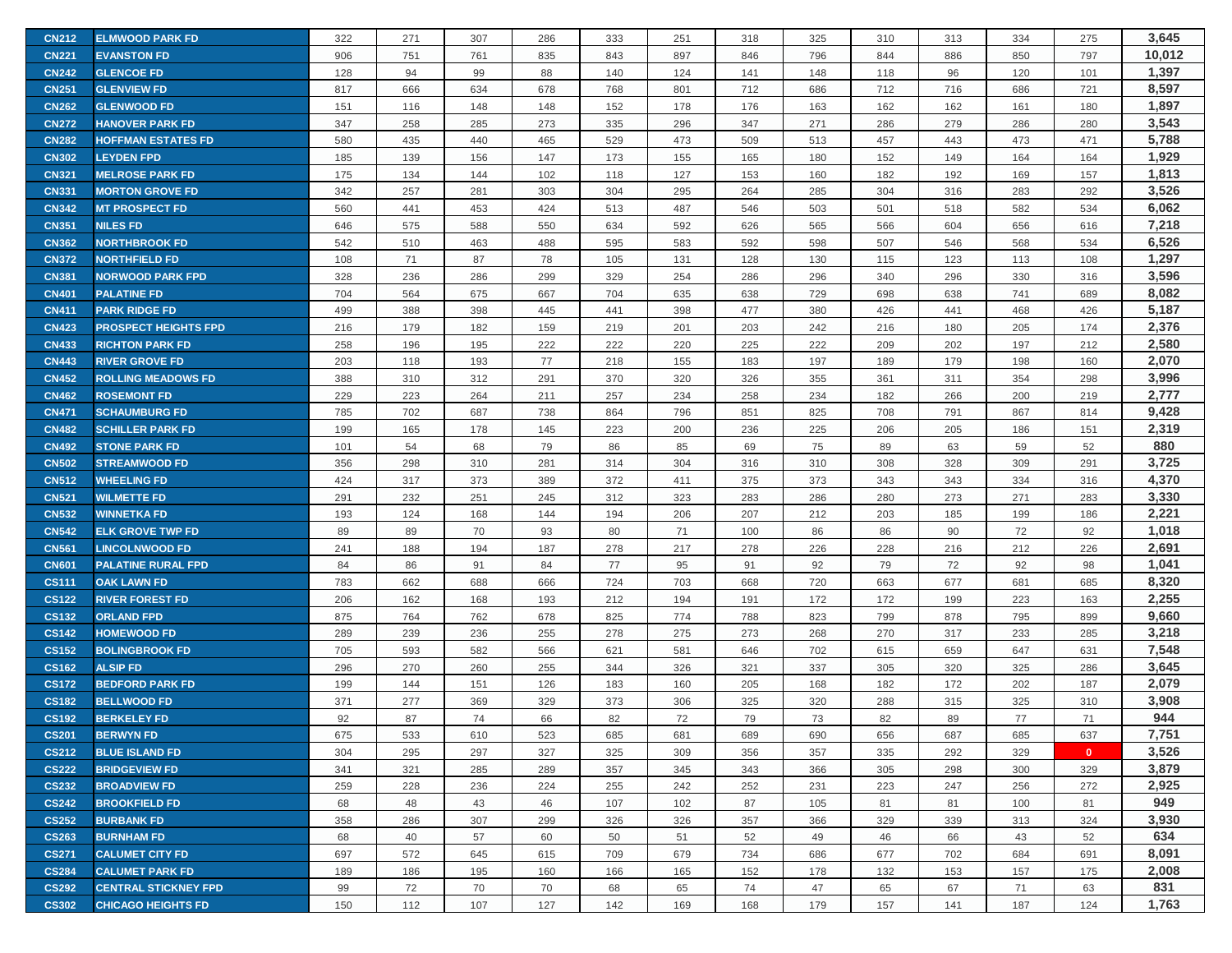| <b>CS312</b> | <b>CHICAGO RIDGE FD</b>         | 238            | 208            | 218          | 236            | 263          | 240          | 264          | 244          | 249          | 245          | 258          | 293          | 2,956        |
|--------------|---------------------------------|----------------|----------------|--------------|----------------|--------------|--------------|--------------|--------------|--------------|--------------|--------------|--------------|--------------|
| <b>CS321</b> | <b>CICERO FD</b>                | 165            | 71             | 86           | 78             | 56           | 227          | 741          | 758          | 786          | 736          | 672          | 569          | 4,945        |
| <b>CS332</b> | <b>COUNTRY CLUB HILLS FD</b>    | 318            | 243            | 235          | 250            | 282          | 274          | 263          | 285          | 268          | 276          | 264          | 261          | 3,219        |
| <b>CS343</b> | <b>CRESTWOOD FD</b>             | 283            | 270            | 283          | 246            | 313          | 323          | 304          | 331          | 278          | 299          | 253          | 345          | 3,528        |
| <b>CS352</b> | <b>DIXMOOR FD</b>               | $\mathbf{0}$   | $\mathbf{0}$   | $\mathbf{0}$ | $\mathbf{0}$   | $\mathbf{0}$ | $\mathbf{0}$ | $\mathbf{0}$ | $\mathbf{0}$ | $\mathbf{0}$ | $\mathbf{0}$ | $\mathbf{0}$ | $\mathbf{0}$ | $\mathbf{0}$ |
| <b>CS368</b> | <b>DOLTON FD</b>                | 429            | 339            | 364          | 366            | 437          | 347          | 356          | 350          | 372          | 362          | 326          | 364          | 4,412        |
| <b>CS372</b> | <b>FORD HEIGHTS FD</b>          | $\overline{4}$ | 3              | 5            | 10             | 8            | 8            | 15           | 9            | 10           | 22           | 13           | 5            | 112          |
| <b>CS384</b> | <b>EAST HAZEL CREST FD</b>      | 47             | 31             | 34           | 29             | 40           | 39           | 41           | 42           | 30           | 38           | 39           | 44           | 454          |
| <b>CS392</b> | <b>EVERGREEN PARK FD</b>        | 259            | 223            | 234          | 283            | 220          | 240          | 245          | 223          | 251          | 230          | 264          | 243          | 2,915        |
| <b>CS402</b> | <b>FLOSSMOOR FD</b>             | 140            | 112            | 107          | 143            | 131          | 144          | 124          | 142          | 132          | 126          | 128          | 114          | 1,543        |
| <b>CS412</b> | <b>FOREST PARK FD</b>           | 330            | 296            | 293          | 284            | 315          | 328          | 331          | 343          | 349          | 325          | 316          | 334          | 3,844        |
| <b>CS422</b> | <b>FOREST VIEW FD</b>           | 31             | 33             | 36           | 41             | 47           | 44           | 41           | 37           | 45           | 43           | 48           | 37           | 483          |
| <b>CS434</b> | <b>GARDEN HOMES FPD</b>         | 58             | 56             | 47           | 42             | 24           | 17           | 20           | 9            | 11           | 33           | 14           | 10           | 341          |
| <b>CS442</b> | <b>HARVEY FD</b>                | 117            | 102            | 95           | 89             | 95           | 82           | 88           | 68           | 89           | 87           | 82           | 77           | 1,071        |
| <b>CS452</b> | <b>HAZEL CREST DFR</b>          | 259            | 256            | 252          | 255            | 315          | 296          | 271          | 253          | 279          | 269          | 266          | 283          | 3,254        |
| <b>CS462</b> | <b>HILLSIDE FD</b>              | 226            | 181            | 183          | 147            | 211          | 205          | 197          | 198          | 187          | 210          | 207          | 186          | 2,338        |
| <b>CS493</b> | <b>HOMETOWN FPD</b>             | $\mathbf{0}$   | 87             | 70           | 81             | 77           | $\mathbf{0}$ | $\mathbf{0}$ | 87           | $\mathbf{0}$ | 91           | 74           | 66           | 633          |
| <b>CS522</b> | <b>LAGRANGE FD</b>              | 191            | 150            | 144          | 141            | 158          | 188          | 181          | 172          | 155          | 173          | 188          | 158          | 1,999        |
| <b>CS533</b> | <b>LAGRANGE PARK FD</b>         | 167            | 154            | 172          | 149            | 171          | 163          | 189          | 187          | 154          | 190          | 171          | 133          | 2,000        |
| <b>CS542</b> | <b>LANSING FD</b>               | 401            | 312            | 362          | 383            | 368          | 361          | 386          | 360          | 353          | 383          | 384          | 376          | 4,429        |
| <b>CS552</b> | <b>LEMONT FPD</b>               | 382            | 291            | 320          | 324            | 349          | 387          | 350          | 359          | 305          | 327          | 336          | 281          | 4,011        |
| <b>CS563</b> | <b>LYNWOOD VFD</b>              | 143            | 104            | 100          | 108            | 107          | 97           | 110          | 105          | 134          | 118          | 120          | 117          | 1,363        |
| <b>CS572</b> | <b>LYONS FD</b>                 | 88             | 105            | 73           | 77             | 95           | 88           | 97           | 90           | 83           | 102          | 90           | 90           | 1,078        |
| <b>CS583</b> | <b>MARKHAM FD</b>               | 99             | 76             | 87           | 64             | 104          | 92           | 81           | 75           | 80           | 84           | 73           | 84           | 999          |
| <b>CS592</b> | <b>MATTESON FD</b>              | 331            | 273            | 287          | 296            | 347          | 356          | 351          | 362          | 339          | 350          | 308          | 344          | 3,944        |
| <b>CS601</b> | <b>MAYWOOD FD</b>               | 81             | 77             | 105          | 95             | 117          | 110          | 113          | 88           | 94           | 106          | 99           | 96           | 1,181        |
| <b>CS612</b> | <b>MCCOOK FD</b>                | 60             | 39             | 43           | 34             | 53           | 62           | 50           | 58           | 50           | 54           | 54           | 45           | 602          |
| <b>CS624</b> | <b>MERRIONETTE PARK FD</b>      | 97             | 76             | 103          | 65             | 70           | 69           | 71           | 78           | 59           | 63           | 80           | 94           | 925          |
| <b>CS632</b> | <b>MIDLOTHIAN FD</b>            | 202            | 168            | 190          | 209            | 216          | 208          | 176          | 219          | 188          | 186          | 200          | 203          | 2,365        |
| <b>CS652</b> | <b>NORTH PALOS FPD</b>          | 482            | 460            | 411          | 414            | 456          | 447          | 466          | 496          | 476          | 474          | 407          | 492          | 5,481        |
| <b>CS662</b> | <b>NORTH RIVERSIDE FD</b>       | 223            | 216            | 203          | 189            | 205          | 212          | 195          | 218          | 193          | 209          | 221          | 215          | 2,499        |
| <b>CS682</b> | <b>OAK FOREST FD</b>            | 309            | 299            | 317          | 281            | 290          | 305          | 272          | 303          | 296          | 288          | 273          | 297          | 3,530        |
| <b>CS691</b> | <b>OAK PARK FD</b>              | 569            | 543            | 573          | 572            | 645          | 595          | 674          | 657          | 611          | 625          | 652          | 551          | 7,267        |
| <b>CS718</b> | <b>PALOS HEIGHTS FPD</b>        | 150            | 118            | 128          | 119            | 141          | 140          | 166          | 151          | 179          | 198          | 163          | 180          | 1,833        |
| <b>CS723</b> | <b>PALOS FPD</b>                | 278            | 266            | 238          | 224            | 269          | 254          | 253          | 254          | 217          | 261          | 254          | 214          | 2,982        |
| <b>CS732</b> | <b>PARK FOREST FD</b>           | 388            | 332            | 310          | 330            | 364          | 363          | 371          | 374          | 335          | 366          | 330          | 343          | 4,206        |
| <b>CS742</b> | <b>PHOENIX FD</b>               | 8              | $\overline{7}$ | 14           | $\overline{4}$ | $\mathbf{0}$ | $\mathbf{0}$ | $\mathbf{0}$ | $\mathbf{0}$ | $\mathbf{0}$ | $\mathbf{0}$ | $\mathbf{0}$ | $\mathbf{0}$ | 33           |
| <b>CS752</b> | <b>PLEASANTVIEW FPD</b>         | 373            | 338            | 320          | 308            | 394          | 364          | 355          | 362          | 327          | 350          | 367          | 402          | 4,260        |
| <b>CS762</b> | <b>POSEN FD</b>                 | 126            | 121            | 113          | 124            | 113          | 116          | 120          | 104          | 144          | 141          | 141          | 139          | 1,502        |
| <b>CS782</b> | <b>RIVERDALE FD</b>             | 295            | 251            | 270          | 244            | 286          | 259          | 256          | 269          | 260          | 150          | 221          | 249          | 3,010        |
| <b>CS792</b> | <b>RIVERSIDE FD</b>             | 141            | 101            | 133          | 108            | 144          | 163          | 122          | 153          | 128          | 142          | 138          | 134          | 1,607        |
| <b>CS802</b> | <b>ROBBINS FD</b>               | 150            | 121            | 94           | 84             | 54           | 124          | 84           | 89           | 116          | 149          | 132          | 140          | 1,337        |
| <b>CS812</b> | <b>ROBERTS PARK FPD</b>         | 382            | 342            | 358          | 327            | 420          | 380          | 352          | 383          | 353          | 375          | 360          | 363          | 4,395        |
| <b>CS823</b> | <b>SAUK VILLAGE FD</b>          | 58             | 49             | 45           | 59             | 62           | 44           | 67           | 52           | 70           | 69           | 62           | 34           | 671          |
| <b>CS832</b> | <b>SOUTH CHICAGO HEIGHTS FD</b> | 120            | 104            | 98           | 100            | 124          | 116          | 97           | 134          | 118          | 107          | 98           | 97           | 1,313        |
| <b>CS842</b> | <b>SOUTH HOLLAND FD</b>         | 421            | 334            | 351          | 376            | 440          | 410          | 403          | 381          | 391          | 385          | 381          | 385          | 4,658        |
| <b>CS852</b> | <b>STICKNEY FD</b>              | 97             | 90             | 85           | 84             | 99           | 94           | 83           | 74           | 96           | 97           | 97           | 60           | 1,056        |
| <b>CS863</b> | <b>SUMMIT FD</b>                | 136            | 92             | 112          | 108            | 111          | 126          | 140          | 123          | 101          | 104          | 114          | 120          | 1,387        |
| <b>CS873</b> | <b>THORNTON FD</b>              | 83             | 64             | 68           | 50             | 71           | 64           | 78           | 68           | 63           | 70           | 76           | 67           | 822          |
| <b>CS883</b> | <b>TINLEY PARK VFD</b>          | 269            | 174            | 188          | 223            | 235          | 234          | 248          | 227          | 221          | 221          | 260          | 220          | 2,720        |
| <b>CS892</b> | <b>WESTCHESTER FD</b>           | 300            | 239            | 223          | 224            | 261          | 267          | 244          | 276          | 250          | 318          | 316          | 231          | 3,149        |
| <b>CS902</b> | <b>WESTERN SPRINGS FD</b>       | 112            | 107            | 90           | 115            | 97           | 93           | 109          | 85           | 96           | 107          | 95           | 80           | 1,186        |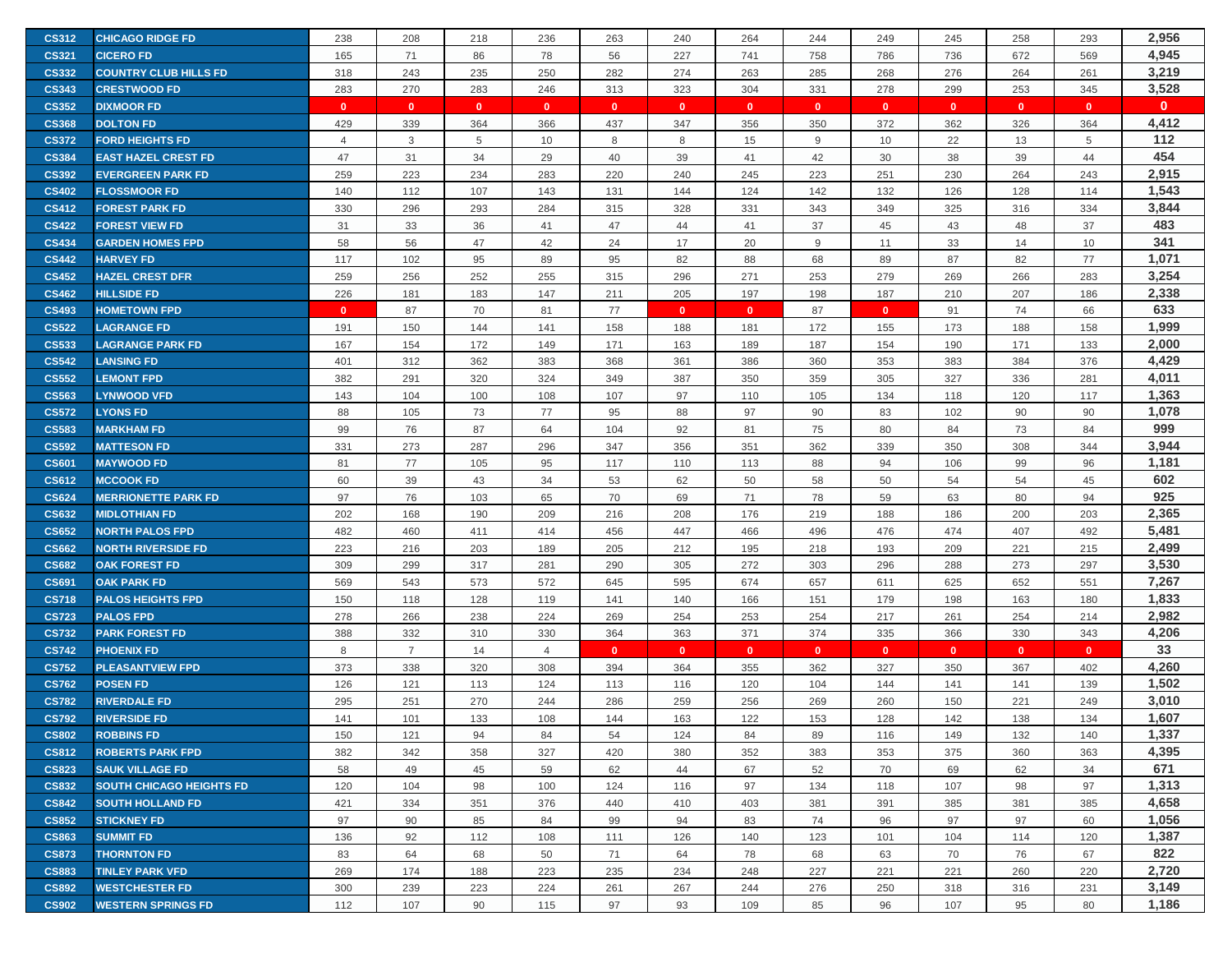| <b>CS913</b> | <b>WILLOW SPRINGS FD</b>       | $\mathbf{0}$   | $\mathbf{0}$   | $\mathbf{0}$            | $\mathbf{0}$   | $\mathbf{0}$   | $\mathbf{0}$   | $\mathbf{0}$   | $\mathbf{0}$   | $\mathbf{0}$   | $\mathbf{0}$   | $\mathbf{0}$   | $\mathbf{0}$   | $\mathbf{0}$ |
|--------------|--------------------------------|----------------|----------------|-------------------------|----------------|----------------|----------------|----------------|----------------|----------------|----------------|----------------|----------------|--------------|
| <b>CS931</b> | <b>CHICAGO FD</b>              | 26,476         | 22,581         | 23,331                  | 22,959         | 27,152         | 26,139         | 26,530         | 25,975         | 25,233         | 25,592         | 22,859         | 23,233         | 298,060      |
| <b>CS955</b> | <b>OAK FOREST HOSPITAL FD</b>  | $\mathbf{0}$   | $\mathbf{0}$   | $\overline{\mathbf{0}}$ | $\mathbf{0}$   | $\mathbf{0}$   | $\mathbf{0}$   | $\mathbf{0}$   | $\mathbf{0}$   | $\mathbf{0}$   | $\mathbf{0}$   | $\mathbf{0}$   | $\mathbf{0}$   | $\mathbf{0}$ |
| <b>DA114</b> | <b>CORTLAND CFPD</b>           | 34             | 33             | 28                      | 40             | 39             | 37             | 20             | 37             | 29             | 32             | 26             | 21             | 376          |
| <b>DA121</b> | <b>DEKALB FD</b>               | 525            | 436            | 439                     | 544            | 542            | 456            | 489            | 524            | 526            | 574            | 532            | 494            | 6,081        |
| <b>DA134</b> | <b>KIRKLAND CFPD</b>           | 23             | 27             | 24                      | 27             | 22             | 18             | 22             | 20             | 36             | 24             | 20             | 23             | 286          |
| <b>DA143</b> | <b>GENOA-KINGSTON FPD</b>      | 67             | 59             | 80                      | 86             | 79             | 65             | 96             | 80             | 106            | 83             | 80             | 74             | 955          |
| <b>DA153</b> | <b>HINCKLEY CFPD</b>           | $\mathbf{0}$   | $\mathbf{0}$   | $\mathbf{0}$            | 19             | 21             | $\mathbf{0}$   | $\mathbf{0}$   | $\mathbf{0}$   | $\mathbf{0}$   | $\mathbf{0}$   | $\mathbf{0}$   | $\mathbf{0}$   | 40           |
| <b>DA163</b> | <b>LEE COMMUNITY FPD</b>       | $\mathbf{0}$   | $\mathbf{0}$   | $\overline{\mathbf{0}}$ | $\mathbf{0}$   | $\mathbf{0}$   | $\mathbf{0}$   | $\mathbf{0}$   | $\mathbf{0}$   | $\mathbf{0}$   | $\mathbf{0}$   | $\mathbf{0}$   | $\mathbf{0}$   | $\mathbf{0}$ |
| <b>DA174</b> | <b>MALTA FPD</b>               | 20             | 16             | 15                      | 10             | 18             | 13             | 13             | 19             | 12             | $\overline{7}$ | 10             | 9              | 162          |
| <b>DA183</b> | <b>SANDWICH CFPD</b>           | 112            | 87             | 133                     | 108            | 121            | 110            | 101            | 121            | 105            | 111            | 97             | 94             | 1,300        |
| <b>DA194</b> | <b>SHABBONA CFPD</b>           | 25             | 10             | 15                      | 16             | 15             | 17             | 19             | 23             | 17             | 11             | 17             | 17             | 202          |
| <b>DA203</b> | <b>SOMONAUK FPD</b>            | 48             | 47             | 48                      | 42             | 61             | 40             | 53             | 44             | 44             | 45             | 48             | 43             | 563          |
| <b>DA212</b> | <b>SYCAMORE FD</b>             | 210            | 156            | 201                     | 206            | 210            | 207            | 192            | 217            | 178            | 229            | 206            | 217            | 2,429        |
| <b>DA224</b> | <b>WATERMAN CFPD</b>           | 19             | 14             | 23                      | $\overline{7}$ | 8              | 14             | 13             | 18             | 17             | 27             | $\mathbf{0}$   | $\mathbf{0}$   | 160          |
| <b>DB112</b> | <b>CLINTON FD</b>              | 55             | 31             | 23                      | 19             | 24             | 20             | 33             | 21             | 40             | 52             | 43             | 54             | 415          |
| <b>DB123</b> | <b>FARMER CITY FPD</b>         | 10             | 6              | $\overline{7}$          | 14             | 11             | 8              | 5              | 6              | 12             | 12             | 9              | 3              | 103          |
| <b>DB134</b> | <b>KENNEY FPD</b>              | 16             | 12             | 12                      | 15             | 11             | 9              | 11             | 8              | 11             | 8              | 9              | 12             | 134          |
| <b>DB143</b> | <b>WAPELLA FPD</b>             | 11             | 16             | 19                      | 13             | 12             | 10             | 10             | 12             | 20             | 8              | 9              | 12             | 152          |
| <b>DB154</b> | <b>WAYNESVILLE CFPD</b>        | $\overline{7}$ | 10             | $5\phantom{.0}$         | $\overline{7}$ | 6              | 3              | $\overline{4}$ | 5              | 6              | $\overline{7}$ | $\overline{4}$ | 2              | 66           |
| <b>DB163</b> | <b>WELDON CFPD</b>             | 2              | $\overline{4}$ | 3                       | 3              | 6              | $\overline{1}$ | 3              | $\overline{4}$ | $\overline{1}$ | $\overline{1}$ | 5              | 6              | 39           |
| <b>DC114</b> | <b>ARCOLA FPD</b>              | $\mathbf{0}$   | $\mathbf{0}$   | $\mathbf{0}$            | $\mathbf{0}$   | $\mathbf{0}$   | $\mathbf{0}$   | $\mathbf{0}$   | $\mathbf{0}$   | $\mathbf{0}$   | $\mathbf{0}$   | $\mathbf{0}$   | $\mathbf{0}$   | $\mathbf{0}$ |
| <b>DC128</b> | <b>ATWOOD FPD</b>              | 20             | 17             | 16                      | $\overline{7}$ | 17             | 16             | 11             | 8              | 12             | 19             | 9              | 11             | 163          |
| <b>DC133</b> | <b>CAMARGO COUNTRYSIDE FPD</b> | $\overline{7}$ | 6              | 9                       | 2              | 17             | 13             | 12             | 6              | $\mathbf{3}$   | 10             | 10             | 11             | 106          |
| <b>DC143</b> | <b>HINDSBORO CFPD</b>          | $\overline{7}$ | $\overline{1}$ | $\overline{4}$          | 8              | 3              | 5              | $\overline{4}$ | 6              | $\overline{2}$ | 3              | $\overline{4}$ | $\overline{4}$ | 51           |
| <b>DC163</b> | <b>NEWMAN CFPD</b>             | 13             | 6              | 4                       | 12             | $\overline{7}$ | 8              | $\overline{7}$ | $9\,$          | 5              | 10             | 6              | $\overline{4}$ | 91           |
| <b>DC173</b> | <b>TUSCOLA FD</b>              | 18             | 17             | 19                      | 14             | 16             | 14             | 13             | 16             | 11             | 23             | 8              | 11             | 180          |
| <b>DC183</b> | <b>VILLA GROVE FD</b>          | 12             | 14             | 13                      | 12             | 14             | 3              | 13             | $\overline{7}$ | 5              | 10             | 3              | 10             | 116          |
| <b>DD111</b> | <b>OAK BROOK FD</b>            | 250            | 166            | 169                     | 164            | 243            | 266            | 241            | 225            | 219            | 208            | 233            | 229            | 2,613        |
| <b>DD122</b> | <b>WHEATON CITY FD</b>         | 549            | 438            | 515                     | 506            | 549            | 519            | 526            | 524            | 523            | 561            | 628            | 525            | 6,363        |
| <b>DD132</b> | <b>NAPERVILLE FD</b>           | 1,419          | 1,080          | 1,066                   | 1,128          | 1,271          | 1,261          | 1,231          | 1,263          | 1,251          | 1,280          | 1,224          | 1,173          | 14,647       |
| <b>DD142</b> | <b>ELMHURST FD</b>             | 373            | 287            | 321                     | 280            | 362            | 332            | 345            | 390            | 347            | 309            | 341            | 312            | 3,999        |
| <b>DD152</b> | <b>DOWNERS GROVE FD</b>        | 648            | 467            | 538                     | 504            | 595            | 549            | 593            | 625            | 530            | 581            | 587            | 540            | 6,757        |
| <b>DD162</b> | <b>ADDISON FPD</b>             | 415            | 367            | 355                     | 420            | 429            | 398            | 378            | 440            | 340            | 422            | 448            | 360            | 4,772        |
| <b>DD182</b> | <b>BENSENVILLE FD</b>          | 377            | 335            | 312                     | 326            | 373            | 413            | 364            | 403            | 366            | 388            | 483            | 353            | 4,493        |
| <b>DD202</b> | <b>BLOOMINGDALE FPD</b>        | 501            | 392            | 394                     | 403            | 453            | 424            | 448            | 388            | 387            | 412            | 439            | 407            | 5,048        |
| <b>DD213</b> | <b>OAKBROOK TERRACE FPD</b>    | 111            | 107            | 110                     | 112            | 164            | 175            | 138            | 114            | 95             | 134            | 113            | 124            | 1,497        |
| <b>DD222</b> | <b>CAROL STREAM FPD</b>        | 516            | 379            | 480                     | 439            | 457            | 459            | 447            | 382            | 444            | 458            | 411            | 446            | 5,318        |
| <b>DD243</b> | <b>CLARENDON HILLS FD</b>      | 94             | 70             | 69                      | 81             | 108            | 101            | 69             | 83             | 75             | 89             | 90             | 72             | 1,001        |
| <b>DD252</b> | <b>DARIEN-WOODRIDGE FPD</b>    | 316            | 231            | 269                     | 258            | 300            | 269            | 357            | 295            | 284            | 342            | 292            | 304            | 3,517        |
| <b>DD264</b> | <b>GLEN ELLYN FD</b>           | 293            | 248            | 235                     | 250            | 258            | 252            | 224            | 270            | 257            | 267            | 363            | 256            | 3,173        |
| <b>DD272</b> | <b>GLENSIDE FPD</b>            | 218            | 186            | 202                     | 205            | 214            | 188            | 211            | 185            | 218            | 202            | 207            | 196            | 2,432        |
| <b>DD282</b> | <b>HINSDALE FD</b>             | 221            | 205            | 210                     | 205            | 246            | 214            | 183            | 215            | 225            | 204            | 211            | 185            | 2,524        |
| <b>DD293</b> | <b>ITASCA FPD</b>              | 131            | 104            | 103                     | 107            | 144            | 159            | 155            | 138            | 135            | 137            | 157            | 109            | 1,579        |
| <b>DD302</b> | <b>LISLE-WOODRIDGE FPD</b>     | 722            | 547            | 594                     | 596            | 643            | 590            | 623            | 662            | 689            | 668            | 665            | 640            | 7,639        |
| <b>DD312</b> | <b>LOMBARD FD</b>              | 679            | 563            | 545                     | 585            | 616            | 656            | 634            | 607            | 632            | 634            | 691            | 561            | 7,403        |
| <b>DD321</b> | <b>VILLAGE OF ROSELLE FD</b>   | 274            | 215            | 212                     | 238            | 263            | 228            | 246            | 223            | 221            | 228            | 279            | 230            | 2,857        |
| <b>DD332</b> | <b>TRI-STATE FPD</b>           | 466            | 426            | 423                     | 402            | 497            | 402            | 464            | 456            | 325            | 442            | 388            | 435            | 5,126        |
| <b>DD342</b> | <b>VILLA PARK FD</b>           | 296            | 219            | 205                     | 230            | 298            | 277            | 236            | 225            | 246            | 208            | 271            | 243            | 2,954        |
| <b>DD353</b> | <b>WARRENVILLE FPD</b>         | 180            | 149            | 146                     | 136            | 179            | 151            | 174            | 157            | 145            | 125            | 160            | 128            | 1,830        |
| <b>DD362</b> | <b>WEST CHICAGO FPD</b>        | 294            | 246            | 274                     | 264            | 307            | 281            | 315            | 276            | 284            | 296            | 304            | 269            | 3,410        |
| <b>DD372</b> | <b>WESTMONT FD</b>             | 395            | 319            | 327                     | 323            | 380            | 352            | 369            | 382            | 357            | 327            | 393            | 389            | 4,313        |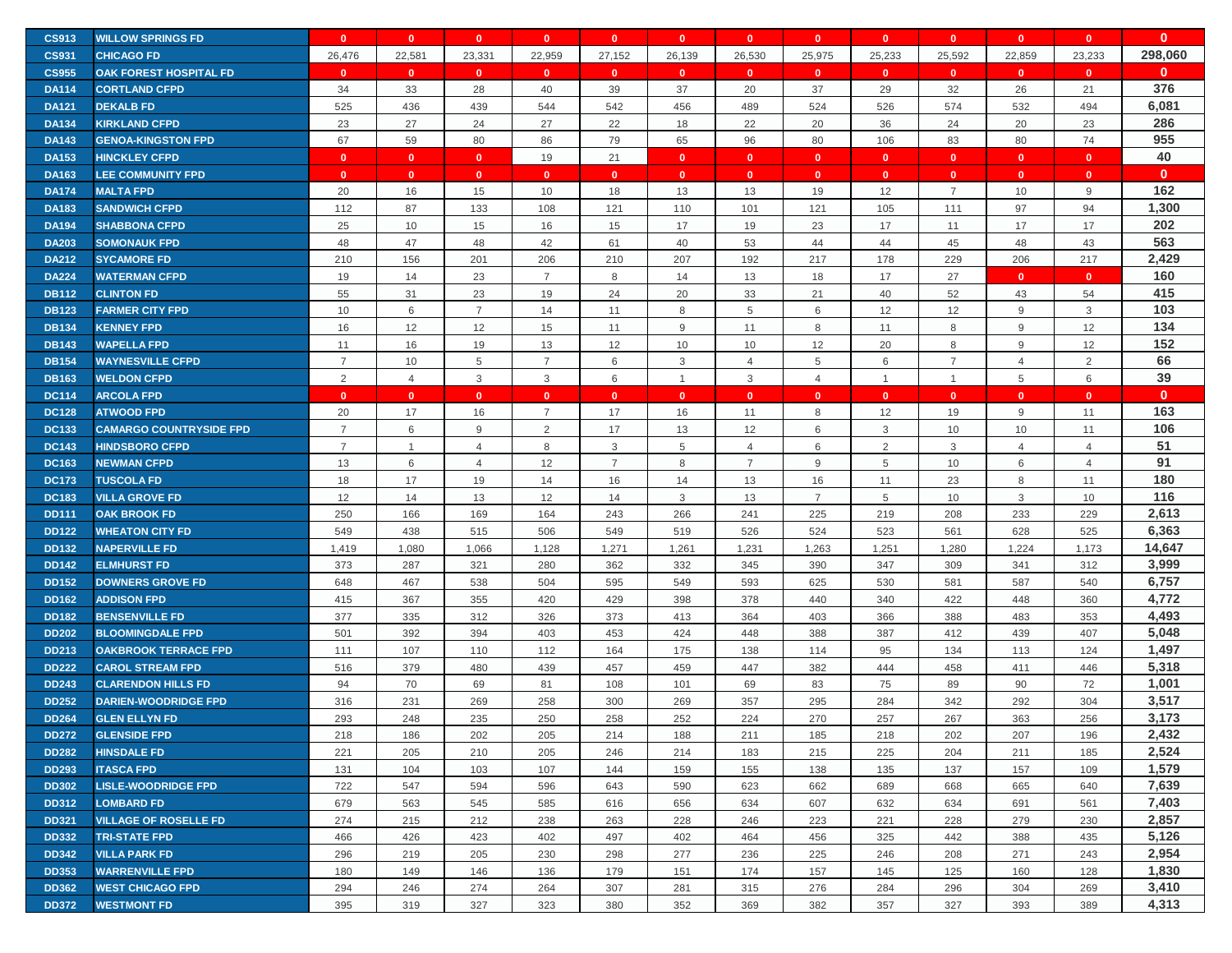| <b>DD382</b> | <b>WINFIELD FPD</b>           | 196            | 150            | 148            | 140             | 190            | 153            | 172            | 172            | 169            | 170            | 203            | 156            | 2,019          |
|--------------|-------------------------------|----------------|----------------|----------------|-----------------|----------------|----------------|----------------|----------------|----------------|----------------|----------------|----------------|----------------|
| <b>DD392</b> | <b>WOOD DALE FPD</b>          | 203            | 187            | 195            | 183             | 219            | 202            | 197            | 216            | 206            | 188            | 260            | 211            | 2,467          |
| <b>DD403</b> | <b>YORK CENTER FPD</b>        | 160            | 111            | 122            | 122             | 162            | 182            | 143            | 131            | 141            | 145            | 125            | 127            | 1,671          |
| <b>EA114</b> | <b>BROCTON CFPD</b>           | 3              | $\mathbf{1}$   | $\mathbf{3}$   | 5               | 10             | 3              | 6              | 5              | 5              | $\overline{7}$ | 3              | 5              | 56             |
| <b>EA122</b> | <b>CHRISMAN FPD</b>           | 13             | 13             | 13             | 10              | 21             | 15             | 12             | 13             | 16             | 8              | 9              | 11             | 154            |
| <b>EA144</b> | <b>HUME FPD</b>               | 6              | $\mathbf{3}$   | 2              | $\overline{7}$  | 5              | 3              | 5              | $\overline{4}$ | 5              | $\overline{4}$ | 3              | 2              | 49             |
| <b>EA153</b> | <b>KANSAS TWP FPD</b>         | $\mathbf{0}$   | $\mathbf{0}$   | $\mathbf{0}$   | $\mathbf{0}$    | $\mathbf{0}$   | $\mathbf{0}$   | $\mathbf{0}$   | $\mathbf{0}$   | $\mathbf{0}$   | $\mathbf{0}$   | $\mathbf{0}$   | $\mathbf{0}$   | $\mathbf{0}$   |
| <b>EA163</b> | <b>METCALF FPD</b>            | $\mathbf{0}$   | $\mathbf{0}$   | $\mathbf{0}$   | $\mathbf{0}$    | $\mathbf{0}$   | $\mathbf{0}$   | $\mathbf{0}$   | $\mathbf{0}$   | $\mathbf{0}$   | $\mathbf{0}$   | $\mathbf{0}$   | $\mathbf{0}$   | $\mathbf{0}$   |
| <b>EA172</b> | <b>PARIS CFPD</b>             | 24             | 17             | 26             | 16              | 14             | 20             | 20             | 17             | 15             | 21             | 12             | 12             | 214            |
| <b>EA181</b> | <b>PARIS FD</b>               | 27             | 23             | 16             | 31              | 36             | 34             | 29             | 26             | 29             | 34             | 28             | 16             | 329            |
| <b>EB114</b> | <b>ALBION VFD</b>             | $\overline{4}$ | $\overline{7}$ | $\overline{7}$ | 8               | $\overline{7}$ | $\overline{1}$ | 8              | 13             | $\,6\,$        | 11             | $\overline{4}$ | $\overline{4}$ | 80             |
| <b>EB123</b> | <b>BONE GAP RFPD</b>          | $\overline{1}$ | $\mathbf{1}$   | $\overline{1}$ | $\overline{1}$  | $\mathbf{1}$   | $\overline{1}$ | 1              | $\mathbf{0}$   | $\overline{2}$ | $\overline{1}$ | $\mathbf{1}$   | $\overline{1}$ | 12             |
| <b>EB133</b> | <b>BROWNS FD</b>              | $\overline{1}$ | $\mathbf{1}$   | $\mathbf{0}$   | 2               | $\mathbf{1}$   | $\overline{1}$ | $\overline{2}$ | $\mathbf{0}$   | $\mathbf{0}$   | $\overline{1}$ | $\mathbf{1}$   | $\overline{1}$ | 11             |
| <b>EB143</b> | <b>WEST SALEM RFPD</b>        | 3              | $\overline{1}$ | $\overline{4}$ | 5               | 3              | 2              | $\mathbf 1$    | 2              | 5              | 2              | $\overline{2}$ | $\overline{1}$ | 31             |
| <b>EC114</b> | <b>ALTAMONT FPD</b>           | 9              | $\overline{7}$ | 9              | 12              | 8              | $\overline{7}$ | 16             | 9              | $\overline{7}$ | 9              | 15             | 6              | 114            |
| <b>EC123</b> | <b>DIETERICH FPD</b>          | 11             | 17             | 14             | 11              | 13             | 9              | 9              | 6              | $\overline{7}$ | 12             | 13             | 9              | 131            |
| <b>EC134</b> | <b>EDGEWOOD BI-COUNTY FPD</b> | 14             | 9              | $\overline{7}$ | 15              | 10             | 2              | 6              | $\overline{4}$ | 17             | 10             | 8              | 11             | 113            |
| <b>EC142</b> | <b>EFFINGHAM FD</b>           | 51             | 50             | 51             | 47              | 53             | 52             | 63             | 58             | 60             | 52             | 55             | 41             | 633            |
| <b>EC164</b> | <b>MONTROSE FPD</b>           | 3              | $\overline{4}$ | 11             | 3               | 10             | 6              | 3              | $\overline{7}$ | 12             | $\overline{2}$ | 9              | $\overline{1}$ | 71             |
| <b>EC173</b> | <b>SHUMWAY FPD</b>            | 26             | 12             | 15             | 24              | 24             | 24             | 23             | 15             | 19             | 30             | 28             | 17             | 257            |
| <b>EC184</b> | <b>TEUTOPOLIS FPD</b>         | 3              | 6              | 6              | $\overline{4}$  | 8              | $\overline{7}$ | $\overline{4}$ | 5              | $\overline{4}$ | 6              | 5              | $\overline{4}$ | 62             |
| <b>EC193</b> | <b>TRI-COUNTY FPD</b>         | 11             | 12             | 8              | 11              | $\overline{4}$ | 10             | 6              | 3              | 6              | 10             | 9              | 9              | 99             |
| <b>EC204</b> | <b>WATSON FPD</b>             | 12             | 16             | 20             | 16              | 16             | 29             | 13             | 22             | 14             | 16             | 13             | 15             | 202            |
| <b>FA113</b> | <b>BROWNSTOWN FPD</b>         | 13             | 9              | 17             | 9               | 19             | 13             | 14             | 11             | 22             | 11             | 16             | 16             | 170            |
| <b>FA124</b> | <b>FARINA FPD</b>             | 10             | 6              | 5              | 6               | 6              | 8              | -1             | 6              | 9              | 2              | 2              | 2              | 63             |
| <b>FA133</b> | <b>RAMSEY FPD</b>             | 9              | 6              | 14             | 13              | 13             | $\overline{4}$ | 14             | 13             | 10             | 8              | 10             | 11             | 125            |
| <b>FA144</b> | <b>ST ELMO FPD</b>            | 19             | 8              | 19             | 14              | 18             | 15             | 20             | 16             | 20             | 12             | 14             | 11             | 186            |
| <b>FA154</b> | <b>ST PETER FPD</b>           | 3              | $\overline{4}$ | $\overline{1}$ | 2               | 2              | $\overline{4}$ | $\mathbf{0}$   | $\mathbf{0}$   | $\mathbf{0}$   | $\mathbf{0}$   | $\mathbf{0}$   | $\mathbf{0}$   | 16             |
| <b>FA164</b> | <b>VANDALIA VFD</b>           | 8              | 6              | $\overline{4}$ | 9               | $\mathbf{1}$   | 11             | $\overline{7}$ | 4              | $\,$ 5 $\,$    | $\overline{7}$ | 5              | 3              | 70             |
| <b>FB113</b> | <b>ELLIOTT VFD</b>            | $\overline{4}$ | $\mathbf{1}$   | 3              | 3               | 4              | $\mathbf{0}$   | 5              | $\mathbf{1}$   | $\mathbf{1}$   | $\mathbf{0}$   | 3              | $\mathbf{0}$   | 25             |
| <b>FB123</b> | <b>GIBSON CITY FPD</b>        | 6              | 3              | 3              | $\overline{4}$  | 3              | 5              | 3              | 8              | 5              | 8              | 2              | 5              | 55             |
| <b>FB133</b> | <b>KEMPTON FPD</b>            | $\overline{1}$ | $\mathbf{0}$   | 5              | 2               | $\overline{1}$ | $\overline{2}$ | $\overline{1}$ | 9              | $\overline{4}$ | 2              | 3              | $\mathbf{0}$   | 30             |
| <b>FB144</b> | <b>ROBERTS-MELVIN FPD</b>     | $\overline{7}$ | 12             | 6              | 6               | 8              | 8              | 13             | $\overline{2}$ | 12             | 12             | 12             | 9              | 107            |
| <b>FB153</b> | <b>PAXTON FPD</b>             | 5              | 8              | 10             | $\overline{7}$  | 9              | 2              | $\overline{2}$ | 6              | 3              | 10             | 5              | 5              | 72             |
| <b>FB163</b> | <b>PIPER CITY FPD</b>         | $\mathbf{0}$   | $\mathbf{0}$   | $\mathbf{0}$   | $\mathbf{0}$    | $\mathbf{0}$   | $\overline{2}$ | $\mathbf{0}$   | $\mathbf{0}$   | $\mathbf{0}$   | $\mathbf{0}$   | $\mathbf{0}$   | $\mathbf{0}$   | $\overline{2}$ |
| <b>FB174</b> | <b>ROBERTS-MELVIN CFPD</b>    | $\mathbf{0}$   | $\mathbf{0}$   | $\mathbf{0}$   | $\mathbf{0}$    | $\mathbf{0}$   | $\mathbf{0}$   | $\mathbf{0}$   | $\mathbf{0}$   | $\mathbf{0}$   | $\mathbf{0}$   | $\mathbf{0}$   | $\mathbf{0}$   | $\mathbf{0}$   |
| <b>FB183</b> | <b>SULLIVANT TWP FPD</b>      | 3              | 2              | 3              | $\mathbf{0}$    | $\mathbf{0}$   | $\mathbf{0}$   | $\mathbf{0}$   | $\mathbf{0}$   | $\mathbf{0}$   | $\mathbf{0}$   | $\mathbf{0}$   | $\mathbf{0}$   | 8              |
| <b>FC122</b> | <b>BENTON FD</b>              | 85             | 70             | 50             | 65              | 73             | 88             | 56             | 62             | 61             | 72             | 50             | 50             | 782            |
| FC133        | <b>BUCKNER FD</b>             | $\mathbf{0}$   | $\mathbf{0}$   | $\mathbf{0}$   | $\mathbf{0}$    | $\mathbf{0}$   | $\mathbf{0}$   | $\mathbf{0}$   | $\mathbf{0}$   | $\mathbf{0}$   | $\mathbf{0}$   | $\mathbf{0}$   | $\mathbf{0}$   | $\mathbf{0}$   |
| <b>FC142</b> | <b>CHRISTOPHER FD</b>         | 9              | 5              | $\overline{2}$ | 1               |                | $\mathbf{0}$   |                | $\mathbf{0}$   | $\mathbf{0}$   | $\mathbf{0}$   | $\mathbf{0}$   | $\mathbf{0}$   | 19             |
| <b>FC154</b> | <b>COELLO FD</b>              | 17             | $\overline{7}$ | 6              | 4               | 9              | 6              | 5              | 6              | $\overline{4}$ | 11             | 5              | 6              | 86             |
| <b>FC164</b> | <b>ROYALTON VFD</b>           | $\mathbf{0}$   | $\mathbf{1}$   | 2              | $\overline{1}$  | $\mathbf{1}$   | 3              | $\overline{0}$ | $\mathbf{0}$   | $\mathbf{0}$   | $\mathbf{0}$   | 2              | $\mathbf{0}$   | 10             |
| <b>FC173</b> | <b>SESSER FPD</b>             | 31             | 29             | 26             | 44              | 42             | 34             | 22             | 29             | 16             | $\bullet$      | $\mathbf{0}$   | 28             | 301            |
| <b>FC184</b> | <b>CAVE EASTERN FPD</b>       | 6              | 6              | 15             | $5\phantom{.0}$ | 8              | 11             | 9              | 3              | 16             | 11             | 6              | 4              | 100            |
| <b>FC194</b> | <b>VALIER FD</b>              | 5              | $\overline{7}$ | $\overline{4}$ | $\mathbf{1}$    | 3              | 6              | 5              | $\mathbf{1}$   | $\overline{1}$ | 2              | $\overline{2}$ | $\overline{2}$ | 39             |
| <b>FC204</b> | <b>WEST CITY FD</b>           | 50             | 46             | 40             | 26              | 41             | 29             | 10             | 10             | 14             | 15             | 13             | 2              | 296            |
| <b>FC211</b> | <b>WEST FRANKFORT FD</b>      | 191            | 162            | 171            | 161             | 185            | 206            | 191            | 183            | 145            | 183            | 184            | 190            | 2,152          |
| <b>FC224</b> | <b>ZEIGLER FD</b>             | 34             | 17             | 20             | 17              | 21             | 22             | 20             | 21             | 22             | 18             | 12             | 14             | 238            |
| <b>FC234</b> | <b>EWING-NORTHERN FPD</b>     | 9              | $9\,$          | $\mathbf{3}$   | $\overline{4}$  | 5              | 8              | $\overline{4}$ | 3              | $\overline{2}$ | $\overline{7}$ | 3              | 2              | 59             |
| <b>FD114</b> | <b>ASTORIA FPD</b>            | $\mathbf{1}$   | $\mathbf{1}$   | $\mathbf{3}$   | 2               | $\mathbf{1}$   | $\overline{2}$ | $\overline{1}$ | $\mathbf{1}$   | 3              | $\mathbf{0}$   | $\mathbf{1}$   | $\mathbf{1}$   | 17             |
| <b>FD124</b> | <b>AVON FPD</b>               | 3              | $\mathbf{1}$   | $\overline{2}$ | $\mathbf{1}$    | 5              | $\overline{1}$ | $\overline{2}$ | $\mathbf{1}$   | $\overline{4}$ | 6              | 6              | $\overline{1}$ | 33             |
| <b>FD144</b> | <b>BUCKHEART FPD</b>          | 11             | $\overline{4}$ | 11             | $\overline{7}$  | 6              | 6              | $\overline{1}$ | 3              | $\mathbf{1}$   | 2              | 8              | $\overline{2}$ | 62             |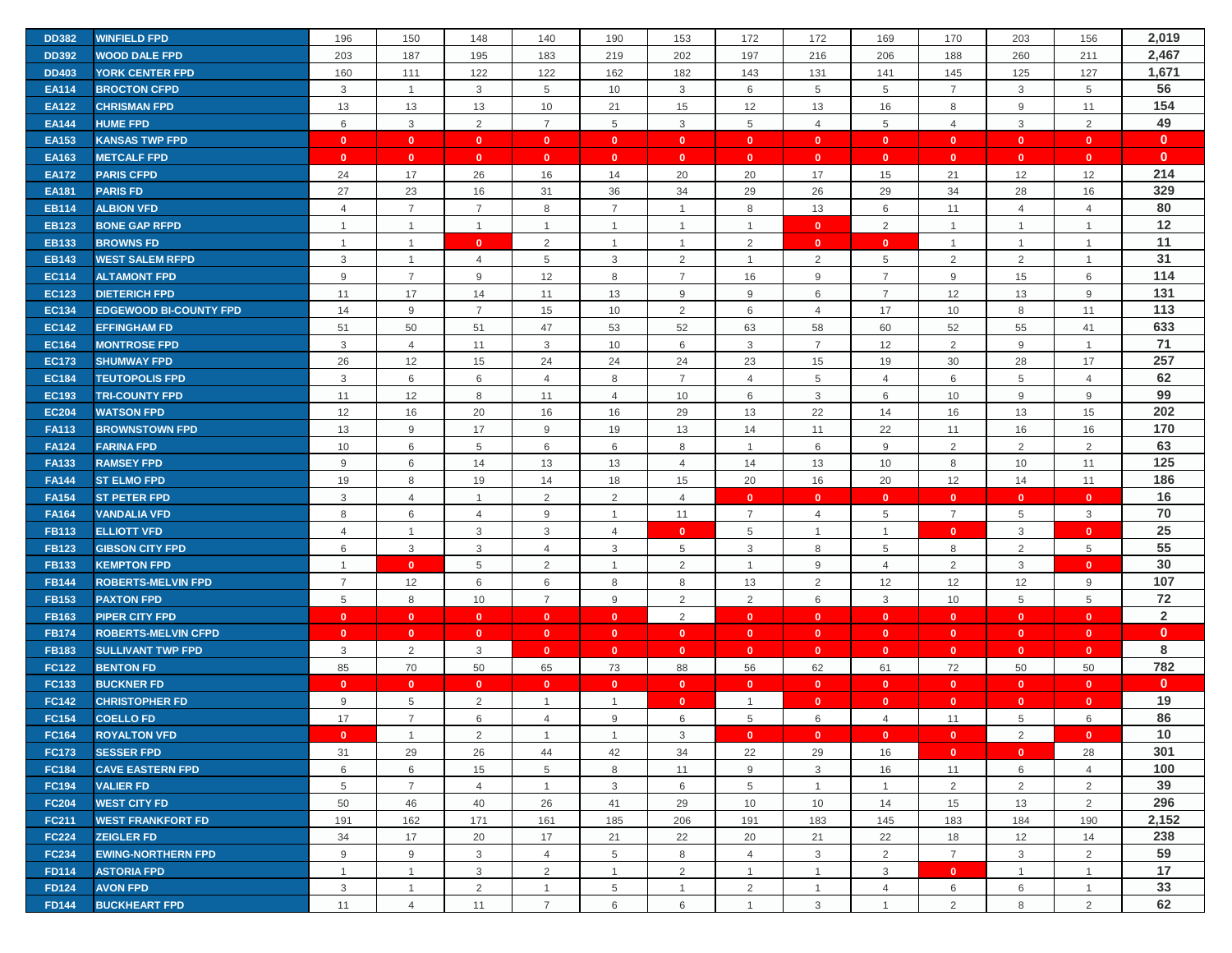| <b>FD164</b> | <b>COPPERAS CREEK FPD</b>            | 17             | 15                   | 24                      | 21             | 15                   | 12             | 17                      | 15             | 18                   | 22             | 12             | 22                   | 210            |
|--------------|--------------------------------------|----------------|----------------------|-------------------------|----------------|----------------------|----------------|-------------------------|----------------|----------------------|----------------|----------------|----------------------|----------------|
| <b>FD172</b> | <b>CANTON FD</b>                     | 222            | 163                  | 158                     | 175            | 178                  | 188            | 177                     | 177            | 148                  | 163            | 166            | 165                  | 2,080          |
| <b>FD183</b> | <b>CUBA FPD</b>                      | $\overline{7}$ | 5                    | 13                      | 6              | 6                    | $\overline{5}$ | $\overline{4}$          | $\overline{2}$ | 5                    | 10             | 6              | $\overline{2}$       | 71             |
| <b>FD203</b> | <b>FAIRVIEW FPD</b>                  | $\mathbf{0}$   | $\mathbf{0}$         | $\overline{\mathbf{0}}$ | $\mathbf{0}$   | $\mathbf{0}$         | $\mathbf{0}$   | $\overline{\mathbf{0}}$ | $\mathbf{0}$   | $\mathbf{0}$         | $\mathbf{0}$   | $\mathbf{0}$   | $\mathbf{0}$         | $\mathbf{0}$   |
| <b>FD214</b> | <b>FARMINGTON CFPD</b>               | 2              | $\mathbf{1}$         | $\overline{1}$          | $\mathbf{1}$   | $\mathbf{1}$         | $\overline{1}$ | $\overline{1}$          | $\mathbf{1}$   | $\overline{1}$       | $\overline{1}$ | $\mathbf{1}$   | $\mathbf{1}$         | 13             |
| <b>FD233</b> | <b>HICKORY-KERTON FPD</b>            | 2              | $\mathbf{1}$         | $\overline{1}$          | $\mathbf{1}$   | $\overline{2}$       | $\overline{1}$ | $\overline{2}$          | $\mathbf{1}$   | $\mathbf{1}$         | $\overline{1}$ | $\overline{1}$ | $\mathbf{1}$         | 15             |
| <b>FD243</b> | <b>IPAVA FPD</b>                     | $\Omega$       | $\mathbf{0}$         |                         | $\mathbf{0}$   | $\mathbf{0}$         | $\mathbf{0}$   | $\mathbf{0}$            | $\mathbf{0}$   | $\mathbf{0}$         | $\mathbf{0}$   | $\mathbf{0}$   | $\mathbf{0}$         | $\mathbf{0}$   |
|              |                                      |                |                      | $\mathbf{0}$            |                |                      |                |                         |                |                      |                |                |                      | 419            |
| <b>FD253</b> | <b>LEWISTOWN FPD</b>                 | 42             | 31<br>$\overline{1}$ | 38                      | 28             | 30<br>$\overline{1}$ | 28             | 32                      | 34             | 37<br>$\overline{1}$ | 42             | 38             | 39<br>$\overline{1}$ | 10             |
| <b>FD263</b> | <b>LONDON MILLS CFPD</b>             | $\mathbf{0}$   |                      | $\mathbf{1}$            | $\mathbf{0}$   |                      | $\overline{2}$ | $\overline{2}$          | $\mathbf{0}$   |                      | $\overline{1}$ | $\mathbf{0}$   |                      | 52             |
| <b>FD274</b> | <b>SMITHFIELD FPD</b>                | 5              | $\mathbf{1}$         | 10                      | $\overline{7}$ | $\,$ 5 $\,$          | $\mathbf{3}$   | 6                       | $\overline{2}$ | $\mathbf{1}$         | $\overline{5}$ | 6              | $\mathbf{1}$         |                |
| <b>FD284</b> | <b>TABLE GROVE FPD</b>               | $\overline{7}$ | $\overline{2}$       | 9                       | 2              | $\mathbf{1}$         | 6              | 12                      | 3              | 3                    | 5              | $\overline{7}$ | 5                    | 62             |
| <b>FD293</b> | <b>VERMONT FPD</b>                   | 5              | $\overline{2}$       | 8                       | 6              | $\,$ 5 $\,$          | $\overline{4}$ | 3                       | $\overline{7}$ | 3                    | 8              | $\mathbf{0}$   | 5                    | 56             |
| GA114        | <b>EQUALITY FD</b>                   | $\overline{1}$ | $\mathbf{3}$         | 12                      | 2              | 5                    | 5              | $\overline{1}$          | 2              | $\mathbf{1}$         | $\overline{1}$ | $\mathbf{1}$   | $\overline{1}$       | 35             |
| <b>GA124</b> | <b>NEW HAVEN FD</b>                  | $\mathbf{0}$   | $\overline{1}$       | $\mathbf{0}$            | $\mathbf{0}$   | $\mathbf{0}$         | $\mathbf{0}$   | $\mathbf{0}$            | $\mathbf{0}$   | $\mathbf{0}$         | $\mathbf{0}$   | $\mathbf{0}$   | $\overline{1}$       | $\overline{2}$ |
| GA133        | <b>NEW SHAWNEETOWN FD</b>            | $\overline{2}$ | $\mathbf{3}$         | $\overline{1}$          | $\overline{7}$ | 8                    | 6              | $\overline{4}$          | $\overline{4}$ | $\overline{4}$       | $\overline{2}$ | $\overline{4}$ | $\overline{2}$       | 47             |
| <b>GA154</b> | <b>OMAHA FD</b>                      | 2              | 2                    | $\overline{2}$          | $\overline{4}$ | $\mathbf{1}$         | 3              | $\overline{1}$          | $\mathbf{1}$   | $\mathbf{1}$         | $\overline{1}$ | $\mathbf{1}$   | $\overline{2}$       | 21             |
| GA164        | <b>RIDGWAY FD</b>                    | -1             | $\overline{2}$       | $\overline{2}$          | -1             | 3                    | $\overline{1}$ | $\overline{2}$          | $\overline{2}$ | $\overline{2}$       | $\overline{1}$ | $\mathbf{1}$   | $\mathbf{1}$         | 19             |
| <b>GB123</b> | <b>CARROLLTON FPD</b>                | 11             | $6\phantom{1}6$      | 8                       | 6              | 5                    | 10             | 2                       | 5              | 15                   | 10             | 3              | 10                   | 91             |
| <b>GB144</b> | <b>GREENFIELD FPD</b>                | 5              | $\overline{7}$       | $\overline{7}$          | 11             | 9                    | $\mathbf{0}$   | $\mathbf{0}$            | $\mathbf{0}$   | $\mathbf{0}$         | $\mathbf{0}$   | $\mathbf{0}$   | $\mathbf{0}$         | 39             |
| <b>GB173</b> | <b>ROODHOUSE FPD</b>                 | 31             | 21                   | 25                      | 20             | 29                   | 19             | 23                      | 24             | 17                   | 17             | 28             | 13                   | 267            |
| <b>GB183</b> | <b>WHITE HALL VFD</b>                | 20             | 18                   | 16                      | 13             | 19                   | 26             | 20                      | 19             | 17                   | 18             | 28             | 13                   | 227            |
| GC114        | <b>BRACEVILLE FD</b>                 | 18             | 10                   | 13                      | 26             | 15                   | 23             | 18                      | 18             | 17                   | 22             | 12             | 12                   | 204            |
| GC123        | <b>COAL CITY FPD</b>                 | 160            | 103                  | 138                     | 128            | 137                  | 87             | 117                     | 141            | 102                  | 122            | 122            | 118                  | 1,475          |
| GC142        | <b>GARDNER FPD</b>                   | 46             | 37                   | 65                      | 59             | 40                   | 48             | 36                      | 48             | 52                   | 44             | 48             | 43                   | 566            |
| GC144        | <b>MAZON FPD</b>                     | 5              | $\overline{4}$       | 10                      | 11             | 8                    | $\overline{4}$ | 8                       | 6              | 5                    | 11             | 11             | $\overline{4}$       | 87             |
| GC154        | <b>MINOOKA FD</b>                    | 246            | 201                  | 176                     | 167            | 195                  | 191            | 190                     | 205            | 188                  | 183            | 203            | 160                  | 2,305          |
| GC164        | <b>MORRIS FPAD</b>                   | 164            | 156                  | 136                     | 142            | 179                  | 210            | 165                     | 205            | 158                  | 167            | 167            | 182                  | 2,031          |
| GC174        | <b>SOUTH WILMINGTON VFD</b>          | $\mathbf{0}$   | $\mathbf{0}$         | 6                       | $\overline{7}$ | $\overline{4}$       | $\mathbf{0}$   | $\overline{1}$          | 1              | 3                    | 8              | 4              | 3                    | 37             |
| GC184        | <b>VERONA-KINSMAN FPD</b>            | $\overline{7}$ | $\overline{7}$       | 14                      | 9              | 12                   | 13             | 10                      | 10             | 13                   | 11             | 9              | 13                   | 128            |
| <b>HA123</b> | <b>DAHLGREN FD</b>                   | $\overline{1}$ | $\mathbf{1}$         | $\overline{1}$          | $\mathbf{1}$   | $\mathbf{1}$         | 2              | 2                       | $\mathbf{1}$   | $\overline{1}$       | $\overline{1}$ | $\mathbf{1}$   | $\mathbf{1}$         | 14             |
| <b>HA133</b> | <b>MCLEANSBORO FD</b>                | $\overline{7}$ | 14                   | $\mathbf{3}$            | 12             | 17                   | 8              | 10                      | 10             | 2                    | $\overline{5}$ | 5              | 3                    | 96             |
| <b>HB113</b> | <b>AUGUSTA FPD</b>                   | $\mathbf{0}$   | $\mathbf{0}$         | $\mathbf{0}$            | $\mathbf{0}$   | $\mathbf{0}$         | $\mathbf{0}$   | $\overline{\mathbf{0}}$ | $\mathbf{0}$   | $\mathbf{0}$         | $\mathbf{0}$   | $\mathbf{0}$   | $\mathbf{1}$         | $\mathbf{1}$   |
| <b>HB123</b> | <b>BOWEN FPD</b>                     | $\overline{1}$ | $\mathbf{0}$         | $\mathbf{0}$            | $\bullet$      | $\mathbf{0}$         | $\mathbf{0}$   | $\overline{1}$          | $\mathbf{0}$   | $\mathbf{0}$         | $\mathbf{0}$   | $\mathbf{0}$   | $\mathbf{0}$         | $\overline{2}$ |
| <b>HB133</b> | <b>CARTHAGE FD</b>                   | 3              | 5                    | -1                      | 5              | 5                    | 3              | 14                      | 3              | $\overline{7}$       | 8              | $\mathbf{1}$   | 3                    | 58             |
| <b>HB153</b> | <b>HAMILTON FD</b>                   | 5              | 3                    | 4                       | 4              | $\mathbf{1}$         | $\overline{1}$ | 6                       | 4              | 6                    | 5              | $\mathbf{0}$   | 2                    | 41             |
| <b>HB163</b> | <b>LAHARPE FPD</b>                   | 3              | 9                    | 6                       | 3              | 3                    | 9              | $\overline{4}$          | $\overline{4}$ | 6                    | 3              | $\overline{4}$ | $\overline{4}$       | 58             |
| <b>HB173</b> | <b>NAUVOO FPD</b>                    | 34             | 21                   | 13                      | 10             | 22                   | 13             | 14                      | 10             | 19                   | 21             | 12             | 15                   | 204            |
| <b>HB183</b> | <b>TRI-COUNTY FPD</b>                | 8              | $\,8\,$              | 13                      | 13             | 15                   | 11             | 10                      | 17             | 6                    | 2              | 6              | 2                    | 111            |
| <b>HB193</b> | <b>WARSAW RURAL FPD</b>              | $\mathbf{0}$   | $\mathbf{0}$         | $\bullet$               | $\overline{0}$ | $\mathbf{0}$         | $\mathbf{0}$   | $\mathbf{0}$            | $\mathbf{0}$   | $\mathbf{0}$         | $\mathbf{0}$   | $\mathbf{0}$   | $\mathbf{0}$         | $\mathbf{0}$   |
| <b>HB203</b> | <b>WEST POINT CFPD</b>               | $\mathbf{0}$   | $\mathbf{0}$         | $\mathbf{0}$            | $\mathbf{0}$   | $\mathbf{0}$         | $\mathbf{0}$   | $\mathbf{0}$            | $\mathbf{0}$   | $\mathbf{0}$         | $\mathbf{0}$   | $\mathbf{0}$   | $\mathbf{0}$         | $\mathbf{0}$   |
| <b>HC114</b> | <b>CAVE-IN-ROCK FD</b>               | $\overline{1}$ | $\overline{1}$       | $\overline{1}$          | 2              | $\mathbf{1}$         | $\overline{1}$ | $\overline{1}$          | $\mathbf{1}$   | $\overline{1}$       | $\overline{1}$ | $\mathbf{1}$   | $\overline{1}$       | 13             |
| <b>HC124</b> | <b>ELIZABETHTOWN FD</b>              | $\mathbf{0}$   | $\mathbf{0}$         | $\overline{0}$          | $\overline{0}$ | $\mathbf{0}$         | $\mathbf{0}$   | $\mathbf{0}$            | $\mathbf{0}$   | $\mathbf{0}$         | $\bullet$      | $\mathbf{0}$   | $\overline{0}$       | $\mathbf{0}$   |
| <b>HC132</b> | <b>ROSICLARE FD</b>                  | $\overline{1}$ | $\mathbf{3}$         | $\mathbf{3}$            | $\overline{1}$ | $\mathbf{1}$         | $\mathbf{1}$   | $\mathbf{3}$            | $\mathbf{1}$   | $\mathbf{1}$         | $\mathbf{1}$   | $\overline{2}$ | 2                    | 20             |
| <b>HD113</b> | <b>BIGGSVILLE FPD</b>                | $\overline{1}$ | 6                    | $\overline{4}$          | $\overline{7}$ | $\mathbf{1}$         | $\overline{1}$ | $\overline{4}$          | 3              | $\mathbf{3}$         | 2              | $\overline{4}$ | $\mathbf{1}$         | 37             |
| <b>HD123</b> | <b>GULFPORT-GLADSTONE FPD</b>        | $\mathbf{0}$   | $\mathbf{0}$         | $\bullet$               | $\bullet$      | $\mathbf{0}$         | $\mathbf{0}$   | $\mathbf{0}$            | $\mathbf{0}$   | $\mathbf{0}$         | $\mathbf{0}$   | $\mathbf{0}$   | $\mathbf{0}$         | $\mathbf{0}$   |
| <b>HD154</b> | <b>MEDIA-STRONGHURST-TERRE HAUTE</b> | $\mathbf{1}$   | $\mathbf{1}$         | $\mathbf{1}$            | $\mathbf{1}$   | 5                    | $\overline{1}$ | $\overline{1}$          | $\mathbf{1}$   | $\overline{2}$       | 3              | $\mathbf{1}$   | $\overline{1}$       | 19             |
| <b>HD165</b> | <b>OQUAWKA FPD</b>                   | 3              | $\mathbf{1}$         | $\overline{7}$          | 15             | $\mathbf{0}$         | $\mathbf{0}$   | $\mathbf{0}$            | $\mathbf{0}$   | $\mathbf{0}$         | $\mathbf{0}$   | $\mathbf{0}$   | $\mathbf{0}$         | 26             |
| <b>HD183</b> | <b>RARITAN FPD</b>                   | $\mathbf{0}$   | $\mathbf{0}$         | $\mathbf{0}$            | $\mathbf{0}$   | $\mathbf{0}$         | $\mathbf{0}$   | $\mathbf{0}$            | $\mathbf{0}$   | $\mathbf{0}$         | $\mathbf{0}$   | $\mathbf{0}$   | $\mathbf{0}$         | $\mathbf{0}$   |
| <b>HE123</b> | <b>ANNAWAN-ALBA FPD</b>              | 11             | $\overline{4}$       | 11                      | 13             | 13                   | 5              | 5                       | 17             | 9                    | 8              | 13             | 11                   | 120            |
| <b>HE133</b> | <b>ATKINSON FPD</b>                  | $\mathbf{0}$   | 20                   | 26                      | 23             | 18                   | 9              | 16                      | $\mathbf{0}$   | 12                   | 12             | 9              | 17                   | 162            |
| <b>HE148</b> | <b>BISHOP HILL CFPD</b>              | 9              | 8                    | 8                       | 11             | $\overline{4}$       | 5              | $\overline{7}$          | $\mathbf{1}$   | 6                    | $\overline{1}$ | $\mathbf{1}$   | 2                    | 63             |
| <b>HE153</b> | <b>CAMBRIDGE FPD</b>                 | 5              | 5                    | 8                       | 10             | 5                    | 6              | $\mathbf{3}$            | 3              | 2                    | 3              | $\overline{4}$ | 3                    | 57             |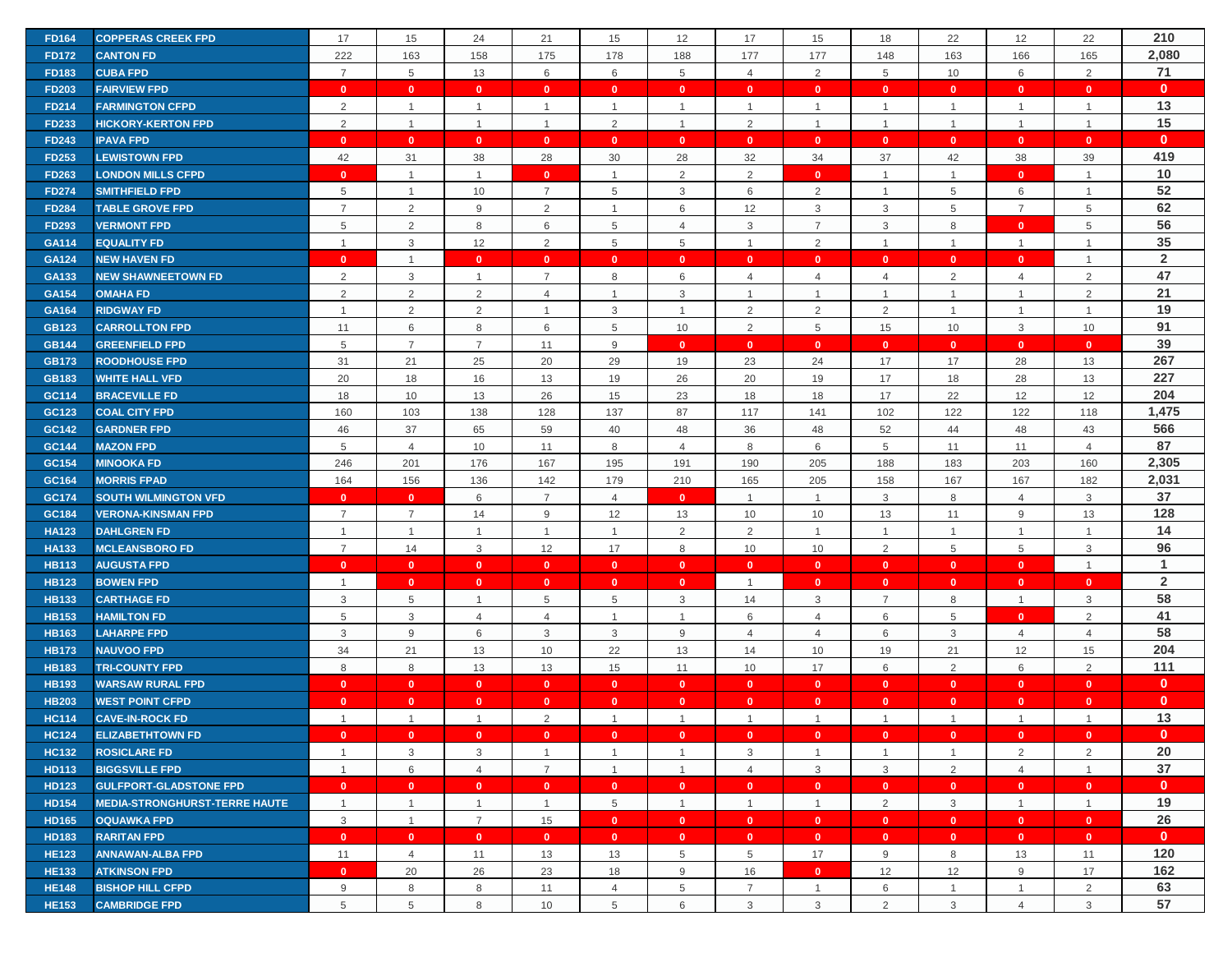| <b>HE163</b> | <b>CLOVER TWP FD</b>          | 2              | 8                       | $\overline{7}$          | 6              | 5              | 5              | 11             | 6                         | 9               | 7              | 8              | 6              | 80           |
|--------------|-------------------------------|----------------|-------------------------|-------------------------|----------------|----------------|----------------|----------------|---------------------------|-----------------|----------------|----------------|----------------|--------------|
| <b>HE173</b> | <b>COLONA FD</b>              | 76             | 44                      | 47                      | 55             | 52             | 47             | 62             | 51                        | 61              | 62             | 72             | 48             | 677          |
| <b>HE193</b> | <b>GENESEO FD</b>             | 21             | 16                      | 20                      | 27             | 19             | 21             | 12             | 29                        | 21              | 29             | 15             | 19             | 249          |
| <b>HE211</b> | <b>KEWANEE CITY FD</b>        | 9              | 19                      | 15                      | 20             | 25             | 113            | 166            | 175                       | 187             | 179            | 183            | 197            | 1,288        |
| <b>HE222</b> | <b>KEWANEE CFPD</b>           | 6              | 10                      | 11                      | 9              | 5              | $\overline{4}$ | $\overline{2}$ | 6                         | $\mathbf{3}$    | 5              | $\overline{7}$ | 3              | 71           |
| <b>HE233</b> | <b>ORION CFPD</b>             | 20             | 14                      | 21                      | 17             | 15             | 14             | 15             | 20                        | 18              | 15             | 16             | 18             | 203          |
| <b>HE243</b> | <b>OSCO CFPD</b>              | $\overline{7}$ | 6                       | 10                      | 11             | 9              | $\mathbf{3}$   | 6              | $\sqrt{2}$                | 8               | $\overline{7}$ | $\overline{7}$ | 5              | 81           |
| <b>HE253</b> | <b>OXFORD CFPD</b>            | $\overline{1}$ | 3                       | $\overline{1}$          | 2              | 3              | $\overline{1}$ | 3              | 3                         | 3               | 3              | $\mathbf{1}$   | $\mathbf{1}$   | 25           |
| <b>HE263</b> | <b>GALVA FD</b>               | $\overline{7}$ | 6                       | 11                      | 9              | 8              | 5              | 6              | $\mathbf{1}$              | 9               | 8              | 8              | $\overline{4}$ | 82           |
| <b>IA113</b> | <b>ASHKUM FPD</b>             | 13             | $\overline{7}$          | 9                       | 13             | 10             | $\mathbf{3}$   | 8              | 12                        | $\overline{5}$  | $\overline{4}$ | 5              | 10             | 99           |
| <b>IA122</b> | <b>BEAVER FPD</b>             | $\mathbf{0}$   | $\mathbf{0}$            | $\mathbf{0}$            | $\mathbf{0}$   | $\mathbf{0}$   | $\bullet$      | $\mathbf{0}$   | $\mathbf{0}$              | $\mathbf{0}$    | $\mathbf{0}$   | $\mathbf{0}$   | $\mathbf{0}$   | $\mathbf{0}$ |
| <b>IA133</b> | <b>BEAVERVILLE FPD</b>        | $\mathbf{0}$   | $\bullet$               | $\mathbf{0}$            | $\mathbf{0}$   | $\mathbf{0}$   | $\mathbf{0}$   | $\mathbf{0}$   | $\mathbf{0}$              | $\mathbf{0}$    | $\mathbf{0}$   | $\mathbf{0}$   | $\mathbf{0}$   | $\mathbf{0}$ |
| IA143        | <b>BUCKLEY FPD</b>            | $\overline{4}$ | 3                       | 3                       | 5              | $\overline{7}$ | 3              | $\overline{1}$ | 3                         | $\overline{2}$  | $\overline{7}$ | $\mathbf{1}$   | $\overline{4}$ | 43           |
| IA153        | <b>CHEBANSE TWP RURAL FPD</b> | 15             | 12                      | 10                      | 16             | 15             | 5              | 14             | 8                         | 11              | 12             | 6              | 5              | 129          |
| IA163        | <b>CISSNA PARK FPD</b>        | $\mathbf{0}$   | $\mathbf{0}$            | $\mathbf{0}$            | $\mathbf{0}$   | $\mathbf{0}$   | $\mathbf{0}$   | $\mathbf{0}$   | $\mathbf{0}$              | $\mathbf{0}$    | $\mathbf{0}$   | $\mathbf{0}$   | $\mathbf{0}$   | $\mathbf{0}$ |
| <b>IA184</b> | <b>CONCORD FPD</b>            | $\overline{1}$ | $\overline{\mathbf{0}}$ | 3                       | $\overline{1}$ | $\overline{1}$ | $\overline{2}$ | 3              | $\mathbf{1}$              | $\overline{4}$  | 5              | $\overline{4}$ | 3              | 28           |
| <b>IA192</b> | <b>CRESCENT-IROQUOIS FPD</b>  | $\overline{7}$ | 9                       | $\overline{2}$          | 6              | 10             | 5              | 5              | $\overline{2}$            | $\overline{4}$  | 5              | 3              | $\overline{7}$ | 65           |
| <b>IA202</b> | <b>DANFORTH TWP FPD</b>       | $\,$ 5 $\,$    | $\mathbf{1}$            | $\overline{1}$          | 3              | $\overline{4}$ | -1             | $\overline{2}$ | $\overline{2}$            | $\mathbf{1}$    | $\mathbf{3}$   | $\mathbf{1}$   | $\mathbf{1}$   | 25           |
| IA213        | <b>GILMAN CFPD</b>            | 6              | 3                       | 5                       | 11             | 10             | 5              | 3              | 6                         | 6               | 12             | 3              | 6              | 76           |
| <b>IA223</b> | <b>IROQUOIS-FORD FPD</b>      | $\overline{1}$ | $\mathbf{1}$            | $\overline{4}$          | 2              | 5              | $\overline{4}$ | 3              | $\mathbf{1}$              | $\overline{1}$  | $\overline{1}$ | $\mathbf{1}$   | 2              | 26           |
| <b>IA233</b> | <b>LODA FPD</b>               | $\mathbf{3}$   | $\mathbf{1}$            | 3                       | 3              | $\overline{4}$ | $\overline{2}$ | $\overline{2}$ | $\mathbf{3}$              | $\mathbf{3}$    | $\overline{2}$ | $\mathbf{1}$   | $\overline{7}$ | 34           |
| <b>IA242</b> | <b>MARTINTON FPD</b>          | 14             | $\overline{7}$          | 9                       | 10             | $\overline{1}$ | $\mathbf{0}$   | 3              | $\mathbf{0}$              | $\mathbf{0}$    | $\mathbf{0}$   | $\mathbf{0}$   | $\mathbf{0}$   | 44           |
| <b>IA252</b> | <b>MILFORD FPD</b>            | $\mathbf{0}$   | $\mathbf{0}$            | $\mathbf{0}$            | $\mathbf{0}$   | $\mathbf{0}$   | $\mathbf{0}$   | $\mathbf{0}$   | $\mathbf{0}$              | $\mathbf{0}$    | $\mathbf{0}$   | $\mathbf{0}$   | $\mathbf{0}$   | $\mathbf{0}$ |
| <b>IA268</b> | <b>ONARGA FPD</b>             | 3              | 5                       | $\overline{4}$          | $\overline{4}$ | 8              | 5              | 3              | $\ensuremath{\mathsf{3}}$ | $5\phantom{.0}$ | 11             | 3              | 6              | 60           |
| <b>IA283</b> | <b>PAPINEAU FPD</b>           | $\overline{4}$ | 4                       | 9                       | 12             | 8              | 5              | 5              | $\mathbf{3}$              | 5               | 6              | $\overline{4}$ | 4              | 69           |
| <b>IA293</b> | <b>SHELDON DIST FD</b>        | 10             | 8                       | 9                       | 11             | 14             | 9              | 18             | 12                        | 8               | 18             | 15             | 9              | 141          |
| <b>IA302</b> | <b>STOCKLAND FPD</b>          | $\overline{1}$ | $\mathbf{1}$            | $\mathbf{0}$            | $\overline{1}$ | $\overline{1}$ | $\mathbf{0}$   | $\overline{1}$ | $\mathbf{0}$              | $\mathbf{0}$    | $\mathbf{0}$   | $\mathbf{0}$   | $\mathbf{0}$   | 5            |
| <b>IA323</b> | <b>WATSEKA VFD</b>            | 20             | 160                     | 22                      | 16             | 9              | 9              | 9              | 11                        | 10              | 28             | 8              | 13             | 315          |
| <b>IA333</b> | <b>WELLINGTON-GREER FPD</b>   | 3              | 5                       | 3                       | 5              | 6              | $\overline{2}$ | 2              | $\overline{4}$            | 5               | 8              | $\overline{4}$ | 3              | 50           |
| <b>IA344</b> | <b>WOODLAND FPD</b>           | 6              | $9\,$                   | $\overline{4}$          | 3              | 2              | $\overline{1}$ | 3              | 6                         | 2               | $\overline{1}$ | $\mathbf{0}$   | $\mathbf{1}$   | 38           |
| <b>JA111</b> | <b>CARBONDALE FD</b>          | 124            | 111                     | 98                      | 121            | 98             | 122            | 104            | 101                       | 140             | 115            | 106            | 94             | 1,334        |
| <b>JA124</b> | <b>AVA VFD</b>                | 17             | $\overline{4}$          | $\overline{1}$          | 5              | 11             | 3              | 10             | 5                         | 3               | 5              | $\mathbf{1}$   | 5              | 70           |
| <b>JA134</b> | <b>CAMPBELL HILL RURAL FD</b> | $\overline{4}$ | $\overline{4}$          | $\overline{1}$          | 3              | 3              | 3              | $\overline{2}$ | $\,$ 5 $\,$               | $\overline{2}$  | $\overline{2}$ | $\overline{1}$ | $\mathbf{1}$   | 31           |
| <b>JA142</b> | <b>CARBONDALE TWP FD</b>      | 22             | 3                       | 5                       | 14             | 12             | 9              | 17             | 9                         | 6               | 14             | 11             | 15             | 137          |
| <b>JA154</b> | <b>DESOTO VFD</b>             | $\mathbf{0}$   | $\mathbf{0}$            | $\bullet$               | $\mathbf{0}$   | $\mathbf{0}$   | $\mathbf{0}$   | $\mathbf{0}$   | $\mathbf{0}$              | $\mathbf{0}$    | $\bullet$      | $\mathbf{0}$   | $\mathbf{0}$   | $\mathbf{0}$ |
| <b>JA164</b> | <b>DOWELL FD</b>              | $\mathbf{0}$   | $\mathbf{0}$            | $\mathbf{0}$            | $\mathbf{0}$   | $\mathbf{0}$   | $\mathbf{0}$   | $\mathbf{0}$   | $\mathbf{0}$              | $\mathbf{0}$    | $\mathbf{0}$   | $\mathbf{0}$   | $\mathbf{0}$   | $\mathbf 0$  |
| <b>JA173</b> | <b>ELKVILLE FD</b>            | $\overline{1}$ | $\mathbf{1}$            | $\mathbf{1}$            | $\mathbf{1}$   | $\overline{1}$ | $\overline{1}$ | $\overline{1}$ | $\overline{2}$            | $\mathbf{1}$    | $\overline{1}$ | $\mathbf{1}$   | $\mathbf{1}$   | 13           |
| <b>JA184</b> | <b>GORHAM VFD</b>             | $\overline{7}$ | $\overline{4}$          | $\overline{2}$          | $\mathbf{1}$   | $\overline{4}$ | $\overline{1}$ | $\overline{4}$ | $\overline{1}$            | 2               | $\mathbf{3}$   | $\overline{2}$ | 2              | 33           |
| <b>JA194</b> | <b>TOWER ROCK FPD</b>         | $\overline{4}$ | $\mathbf{1}$            | $\overline{1}$          | $\overline{1}$ | 3              | $\overline{2}$ | $\overline{2}$ | $\mathbf{1}$              | 2               | $\mathbf{3}$   | $\mathbf{1}$   | $\mathbf{1}$   | 22           |
| <b>JA204</b> | <b>MAKANDA TWP VFD</b>        | 14             | 5                       | 13                      | 22             | 11             | 10             | 11             | 12                        | 11              | 9              | 11             | 14             | 143          |
| <b>JA212</b> | <b>MURPHYSBORO FD</b>         | 28             | 26                      | 26                      | 26             | 28             | 53             | 34             | 34                        | 25              | 48             | 31             | 30             | 389          |
| <b>JA223</b> | <b>VERGENNES FD</b>           | $\overline{1}$ | $\overline{4}$          | 2                       | $\overline{1}$ | 5              | $\overline{1}$ | 2              | $\mathbf{1}$              | $\overline{1}$  | 2              | $\overline{1}$ | 3              | 24           |
| <b>JA244</b> | <b>BUSH VFD</b>               | $\mathbf{0}$   | $\overline{0}$          | $\bullet$               | $\mathbf{0}$   | $\mathbf{0}$   | $\mathbf{0}$   | $\mathbf{0}$   | $\mathbf{0}$              | $\mathbf{0}$    | $\bullet$      | $\bullet$      | $\mathbf{0}$   | $\mathbf{0}$ |
| JA253        | MURPHYSBORO-POMONA-SOMERSET   | 11             | 5                       | 6                       | 5              | 8              | 9              | 10             | 10                        | 8               | 13             | 6              | 10             | 101          |
| <b>JB114</b> | <b>CROOKED CREEK FPD</b>      | $\mathbf{0}$   | $\bullet$               | $\mathbf{0}$            | $\mathbf{0}$   | $\mathbf{0}$   | $\mathbf{0}$   | $\mathbf{0}$   | $\mathbf{0}$              | $\mathbf{0}$    | $\mathbf{0}$   | $\mathbf{0}$   | $\mathbf{0}$   | $\mathbf{0}$ |
| <b>JB123</b> | <b>WADE CFPD</b>              | $\mathbf{3}$   | $5\phantom{.0}$         | 5                       | $\overline{4}$ | 9              | $\overline{7}$ | $\overline{2}$ | $\overline{7}$            | 10              | $\overline{7}$ | 10             | $\overline{4}$ | 73           |
| <b>JB144</b> | <b>WILLOW HILL VFD</b>        | $\mathbf{0}$   | $\mathbf{0}$            | $\mathbf{0}$            | $\mathbf{0}$   | $\mathbf{0}$   | $\mathbf{0}$   | $\mathbf{0}$   | $\bullet$                 | $\mathbf{0}$    | $\mathbf{0}$   | $\mathbf{0}$   | $\mathbf{0}$   | $\mathbf{0}$ |
| <b>JB154</b> | <b>YALE VFD</b>               | $\mathbf{0}$   | $\bullet$               | $\bullet$               | $\mathbf{0}$   | $\mathbf{0}$   | $\mathbf{0}$   | $\mathbf{0}$   | $\bullet$                 | $\mathbf{0}$    | $\mathbf{0}$   | $\bullet$      | $\mathbf{0}$   | $\mathbf{0}$ |
| <b>JC114</b> | <b>BELLE RIVE FD</b>          | $\mathbf{0}$   | $\bullet$               | $\overline{\mathbf{0}}$ | $\mathbf{0}$   | $\mathbf{0}$   | $\bullet$      | $\mathbf{0}$   | $\mathbf{0}$              | $\mathbf{0}$    | $\bullet$      | $\mathbf{0}$   | $\mathbf{0}$   | $\mathbf{0}$ |
| <b>JC124</b> | <b>WEBER TWP FPD</b>          | $\mathbf{0}$   | $\mathbf{0}$            | $\overline{\mathbf{0}}$ | $\mathbf{0}$   | $\mathbf{0}$   | $\mathbf{0}$   | $\mathbf{0}$   | $\mathbf{0}$              | $\mathbf{0}$    | $\bullet$      | $\mathbf{0}$   | $\mathbf{0}$   | $\mathbf{0}$ |
| <b>JC148</b> | <b>JEFFERSON FPD</b>          | 105            | 95                      | 108                     | 105            | 119            | 102            | 93             | 98                        | 106             | 111            | 108            | 87             | 1,237        |
| <b>JC151</b> | <b>MT VERNON CITY FD</b>      | 334            | 251                     | 269                     | 265            | 319            | 270            | 279            | 324                       | 307             | 313            | 250            | 281            | 3,462        |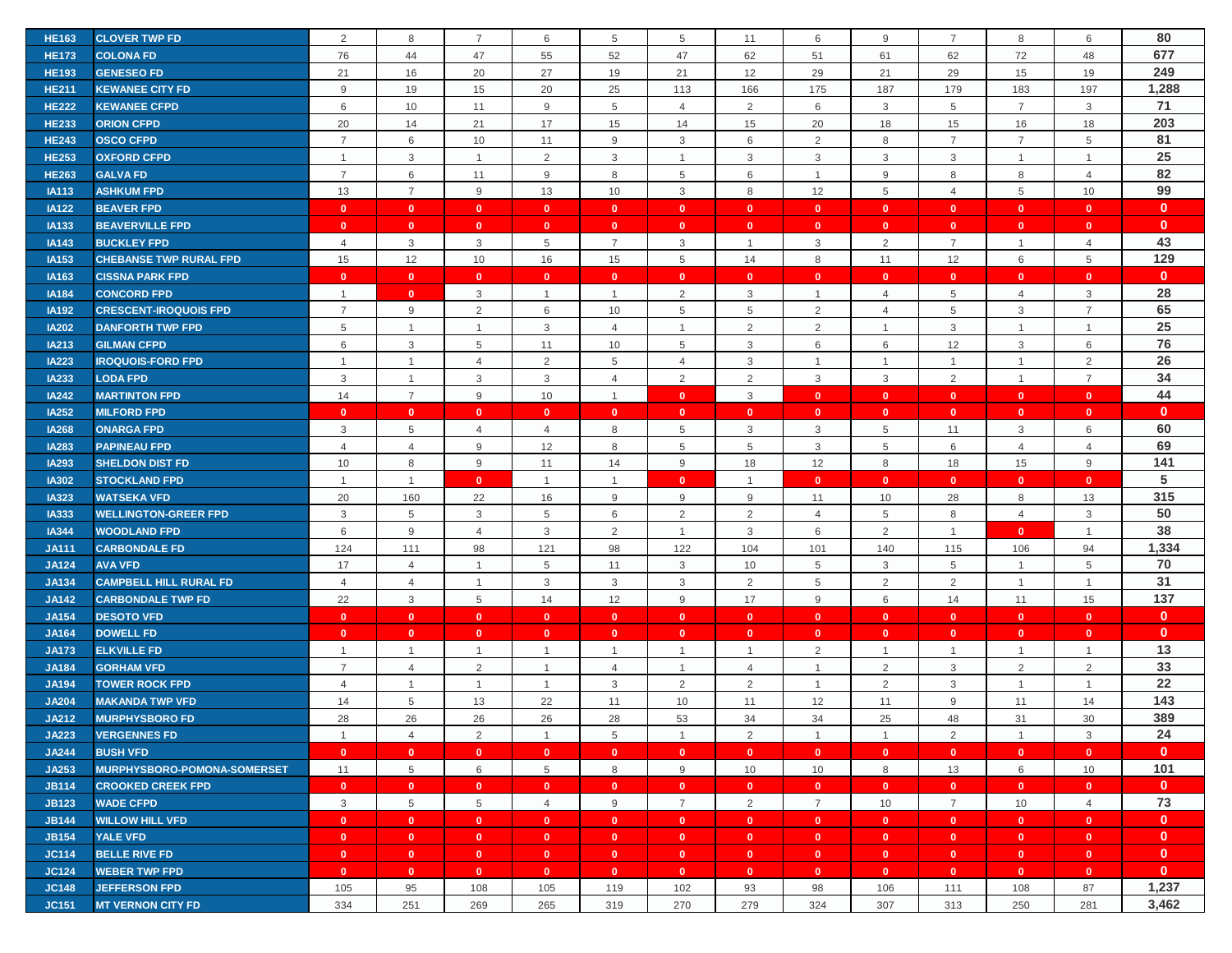| <b>JC174</b> | <b>WALTONVILLE FPD</b>              | 14              | 12             | 15             | $\overline{7}$  | 14                   | 12                             | 10             | 17             | 12                             | 10             | 19             | 12              | 154          |
|--------------|-------------------------------------|-----------------|----------------|----------------|-----------------|----------------------|--------------------------------|----------------|----------------|--------------------------------|----------------|----------------|-----------------|--------------|
| <b>JC184</b> | <b>WOODLAWN FPD</b>                 | 9               | 12             | 10             | 16              | 10                   | 14                             | 9              | 12             | 14                             | 14             | 8              | 9               | 137          |
| <b>JD124</b> | <b>FIELDON VFD</b>                  | $\mathbf{0}$    | $\mathbf{0}$   | $\mathbf{0}$   | $\mathbf{0}$    | $\mathbf{0}$         | $\mathbf{0}$                   | $\mathbf{0}$   | $\mathbf{0}$   | $\mathbf{0}$                   | $\mathbf{0}$   | $\mathbf{0}$   | $\mathbf{0}$    | $\mathbf{0}$ |
| <b>JD134</b> | <b>QUARRY-ELSAH-MISSISSIPPI FPD</b> | 54              | 32             | 37             | 34              | 32                   | 43                             | 38             | 33             | 25                             | 38             | 24             | 34              | 424          |
|              | <b>JERSEYVILLE VFD</b>              | 5               | 9              | $\mathbf{1}$   | 3               | $\overline{1}$       | $\overline{4}$                 | 3              | $\mathbf{1}$   | 3                              | 2              | 3              | 5               | 40           |
| <b>JD144</b> |                                     |                 |                |                |                 |                      |                                |                |                |                                |                |                |                 | $\mathbf{0}$ |
| <b>JD154</b> | <b>ROSEDALE TWP FPD</b>             | $\mathbf{0}$    | $\mathbf{0}$   | $\mathbf{0}$   | $\mathbf{0}$    | $\mathbf{0}$         | $\mathbf{0}$                   | $\mathbf{0}$   | $\mathbf{0}$   | $\mathbf{0}$                   | $\mathbf{0}$   | $\mathbf{0}$   | $\mathbf{0}$    |              |
| <b>JE114</b> | <b>APPLE RIVER FPD</b>              | 4               | $\overline{2}$ | 5              | $\overline{4}$  | $\overline{4}$       | 4                              | 5              | $\overline{7}$ | 5                              | 4              | 3              | $5\phantom{.0}$ | 52           |
| <b>JE124</b> | <b>MENOMINEE-DUNLEITH FD</b>        | $\overline{7}$  | 6              | 9              | 12              | 12                   | 11                             | 18             | 10             | 15                             | 9              | 11             | 10              | 130          |
| <b>JE134</b> | <b>EAST DUBUQUE FD</b>              | 18              | 19             | 12             | 19              | 23                   | 17                             | 24             | 19             | 36                             | 30             | 19             | 22              | 258          |
| <b>JE144</b> | <b>ELIZABETH CFPD</b>               | $5\phantom{.0}$ | $\overline{1}$ | $\mathbf{0}$   | $\mathbf{0}$    | $\mathbf{0}$         | $\mathbf{0}$                   | $\mathbf{0}$   | $\mathbf{0}$   | $\mathbf{0}$                   | $\mathbf{0}$   | $\mathbf{0}$   | $\mathbf{0}$    | 6            |
| <b>JE154</b> | <b>GALENA FPD</b>                   | 12              | 8              | 14             | 4               | 16                   | 10                             | 17             | 14             | 10                             | 11             | 10             | 14              | 140          |
| <b>JE164</b> | <b>HANOVER CFPD</b>                 | 6               | 3              | 9              | $\overline{4}$  | 11                   | 13                             | 14             | 8              | 13                             | 12             | 17             | 11              | 121          |
| <b>JE183</b> | <b>SCALES MOUND FD</b>              | 20              | $\overline{1}$ | 21             | 21              | 18                   | 29                             | 27             | 31             | 22                             | 20             | 12             | 16              | 238          |
| <b>JE194</b> | <b>STOCKTON FPD</b>                 | 3               | 4              | 4              | 6               | $\overline{7}$       | 13                             | 6              | $\overline{7}$ | $\overline{7}$                 | $\overline{7}$ | 6              | 3               | 73           |
| <b>JE204</b> | <b>WARREN AREA FPD</b>              | $\overline{4}$  | 2              | 3              | $5\overline{)}$ | $\overline{1}$       | $\overline{4}$                 | 2              | $\mathbf{1}$   | 2                              | $\overline{4}$ | $\overline{4}$ | $\overline{1}$  | 33           |
| <b>JF114</b> | <b>BELKNAP FD</b>                   | $\mathbf{0}$    | $\mathbf{0}$   | $\mathbf{0}$   | $\mathbf{0}$    | $\mathbf{0}$         | $\mathbf{0}$                   | $\mathbf{0}$   | $\mathbf{0}$   | $\mathbf{0}$                   | $\mathbf{0}$   | $\mathbf{0}$   | $\mathbf{0}$    | $\mathbf{0}$ |
| <b>JF124</b> | <b>BUNCOMBE VFD</b>                 | 4               | $\mathbf{1}$   | 3              | 3               | $\overline{1}$       | 5                              |                | $\overline{1}$ | $\overline{1}$                 | -1             |                | $\overline{1}$  | 23           |
| <b>JF138</b> | <b>CYPRESS VFD</b>                  | 2               | $\mathbf{1}$   | $\mathbf{1}$   | $\mathbf{1}$    | $\overline{1}$       | $\overline{4}$                 | $\overline{1}$ | $\mathbf{1}$   | $\overline{1}$                 | $\mathbf{1}$   | $\mathbf{1}$   | $\overline{1}$  | 16           |
| <b>JF144</b> | <b>GOREVILLE VFD</b>                | $\overline{7}$  | $\mathbf{1}$   | $\overline{4}$ | 3               | $\mathbf{0}$         | 3                              | 2              | 2              | 2                              | 9              | 5              | 21              | 59           |
| <b>JF154</b> | <b>VIENNA FD</b>                    | 6               | $\overline{2}$ | $\mathbf{3}$   | 3               | $\bullet$            | $\mathbf{0}$                   | $\mathbf{0}$   | $\mathbf{0}$   | $\bullet$                      | $\mathbf{0}$   | $\mathbf{0}$   | $\mathbf{0}$    | 14           |
| <b>JF164</b> | <b>NEW BURNSIDE FPD</b>             | $\mathbf{0}$    | $\mathbf{0}$   | $\mathbf{0}$   | $\mathbf{0}$    | $\mathbf{0}$         | $\mathbf{0}$                   | $\mathbf{0}$   | $\mathbf{0}$   | $\mathbf{0}$                   | $\mathbf{0}$   | $\mathbf{0}$   | $\mathbf{0}$    | $\mathbf{0}$ |
| <b>JF184</b> | <b>LAKE EGYPT FPD</b>               | 72              | 49             | 50             | 64              | 63                   | 87                             | 57             | 58             | 51                             | 60             | 65             | 64              | 740          |
| <b>KA112</b> | <b>ST CHARLES FD</b>                | 465             | 370            | 369            | 383             | 435                  | 423                            | 414            | 415            | 400                            | 429            | 445            | 403             | 4,951        |
| <b>KA121</b> | <b>AURORA FD</b>                    | 931             | 698            | 259            | 371             | 460                  | 558                            | 594            | 606            | 633                            | 652            | 578            | 619             | 6,959        |
| <b>KA132</b> | <b>BATAVIA FD</b>                   | 415             | 305            | 305            | 349             | 355                  | 369                            | 377            | 382            | 387                            | 331            | 369            | 314             | 4,258        |
| <b>KA144</b> | <b>BIG ROCK FPD</b>                 | 39              | 29             | 32             | 30              | 33                   | 35                             | 37             | 29             | 33                             | 49             | 40             | 31              | 417          |
| <b>KA153</b> | <b>BURLINGTON CFPD</b>              | 34              | 26             | 38             | 49              | 38                   | 23                             | 22             | 43             | 33                             | 24             | 24             | 36              | 390          |
| <b>KA162</b> | <b>CARPENTERSVILLE FD</b>           | 400             | 309            | 332            | 354             | 406                  | 371                            | 363            | 387            | 344                            | 356            | 351            | 349             | 4,322        |
| <b>KA173</b> | <b>EAST DUNDEE-COUNTRYSIDE FPD</b>  | 123             | 113            | 136            | 135             | 132                  | 156                            | 162            | 150            | 169                            | 146            | 135            | 124             | 1,681        |
| <b>KA182</b> | <b>ELBURN-COUNTRYSIDE FPD</b>       | 67              | 44             | 57             | 73              | 74                   | 138                            | 163            | 168            | 149                            | 139            | 176            | 160             | 1,408        |
| <b>KA191</b> | <b>ELGIN FD</b>                     | 1,080           | 894            | 907            | 999             | 1,075                | 936                            | 981            | 1,110          | 1,091                          | 1,110          | 1,166          | 1,065           | 12,414       |
| <b>KA212</b> | <b>GENEVA FD</b>                    | 263             | 190            | 205            | 194             | 200                  | 247                            | 206            | 211            | 196                            | 237            | 246            | 206             | 2,601        |
| <b>KA223</b> | <b>HAMPSHIRE FPD</b>                | 107             | 94             | 96             | 132             | 103                  | 83                             | 94             | 122            | 90                             | 108            | 100            | 86              | 1,215        |
| <b>KA234</b> | <b>KANEVILLE FPD</b>                | 13              | 17             | 12             | 20              | 20                   | 15                             | 17             | 19             | 15                             | 19             | 16             | 10              | 193          |
| <b>KA243</b> | <b>MAPLE PARK-COUNTRYSIDE FPD</b>   | 14              | 25             | 14             | 30              | 22                   | 32                             | 27             | 28             | 30                             | 23             | 28             | 19              | 292          |
| <b>KA273</b> | <b>MONTGOMERY-COUNTRYSIDE FPD</b>   | 88              | 79             | 84             | 70              | 102                  | 93                             | 86             | 121            | 78                             | 84             | 92             | 94              | 1,071        |
| <b>KA293</b> | <b>NORTH AURORA-COUNTRYSIDE FPD</b> | 186             | 145            | 177            | 146             | 165                  | 179                            | 143            | 182            | 141                            | 164            | 181            | 167             | 1,976        |
| <b>KA304</b> | <b>PINGREE-GROVE FPD</b>            | 100             | 89             | 100            | 99              | 119                  | 102                            | 81             | 115            | 92                             | 115            | 98             | 98              | 1,208        |
| <b>KA313</b> | <b>RUTLAND-DUNDEE FPD</b>           | 90              | 89             | 106            | 121             | 113                  | 99                             | 110            | 97             | 92                             | 99             | 113            | 100             | 1,229        |
| <b>KA322</b> | <b>SOUTH ELGIN-COUNTRYSIDE FPD</b>  | 274             | 222            | 213            | 251             | 259                  | 259                            | 262            | 257            | 251                            | 262            | 257            | 285             | 3,052        |
| <b>KA333</b> | <b>AURORA TOWNSHIP FPD</b>          | 62              | 52             | 52             | 53              | 67                   | 64                             | 59             | 43             | 53                             | 41             | 44             | 44              | 634          |
| <b>KA343</b> | <b>SUGAR GROVE FPD</b>              | 106             | 101            | 111            | 94              | 106                  | 87                             | 99             | 108            | 90                             | 102            | 97             | 106             | 1,207        |
| <b>KA352</b> | <b>WEST DUNDEE FD</b>               | 121             | 105            | 122            | 115             | 121                  | 113                            | 139            | 125            | 130                            | 123            | 150            | 123             | 1,487        |
| <b>KA373</b> | <b>FOX RIVER COUNTRYSIDE FRD</b>    | 132             | 98             | 109            | 118             | 127                  | 92                             | 133            | 118            | 109                            | 96             | 115            | 117             | 1,364        |
| <b>KB113</b> | <b>AROMA PARK FPD</b>               | 44              | 51             | 72             | 61              | 46                   | 37                             | $\mathbf{0}$   | 46             | 48                             | 53             | 45             | 60              | 563          |
| <b>KB143</b> | <b>BOURBONNAIS FPD</b>              | 303             | 269            | 293            | 300             | 312                  | 288                            | 327            | 251            | 292                            | 286            | 303            | 336             | 3,560        |
| <b>KB152</b> | <b>BRADLEY FD</b>                   | 223             | 205            | 219            | 209             | 217                  | 181                            | 225            | 215            | 214                            | 238            | 197            | 192             | 2,535        |
|              |                                     |                 |                | $\mathbf{0}$   |                 |                      |                                | $\mathbf{0}$   |                |                                |                | $\mathbf{0}$   | $\mathbf{0}$    | $\mathbf{0}$ |
| <b>KB163</b> | <b>CABERY FPD</b>                   | $\mathbf{0}$    | $\mathbf{0}$   |                | $\mathbf{0}$    | $\bullet$            | $\mathbf{0}$                   |                | $\mathbf{0}$   | $\mathbf{0}$<br>$\overline{7}$ | $\mathbf{0}$   |                |                 | 113          |
| <b>KB173</b> | <b>OTTO TWP FPD</b>                 | 13<br>2         | $\overline{4}$ | $\overline{4}$ | 12              | 16<br>$\overline{4}$ | $\overline{7}$<br>$\mathbf{3}$ | 14             | 8<br>5         | 6                              | 14             | 11             | 3               | 54           |
| <b>KB184</b> | <b>ESSEX FPD</b>                    |                 | $\overline{4}$ | 6              | 8               |                      |                                | 3              |                |                                | 6              | 3              | $\overline{4}$  | 717          |
| <b>KB193</b> | <b>GRANT PARK FPD</b>               | 75              | 45             | 55             | 42              | 42                   | 78                             | 57             | 75             | 82                             | 57             | 39             | 70              | 6,227        |
| <b>KB211</b> | <b>KANKAKEE FD</b>                  | 586             | 415            | 487            | 511             | 517                  | 526                            | 544            | 541            | 509                            | 560            | 541            | 490             |              |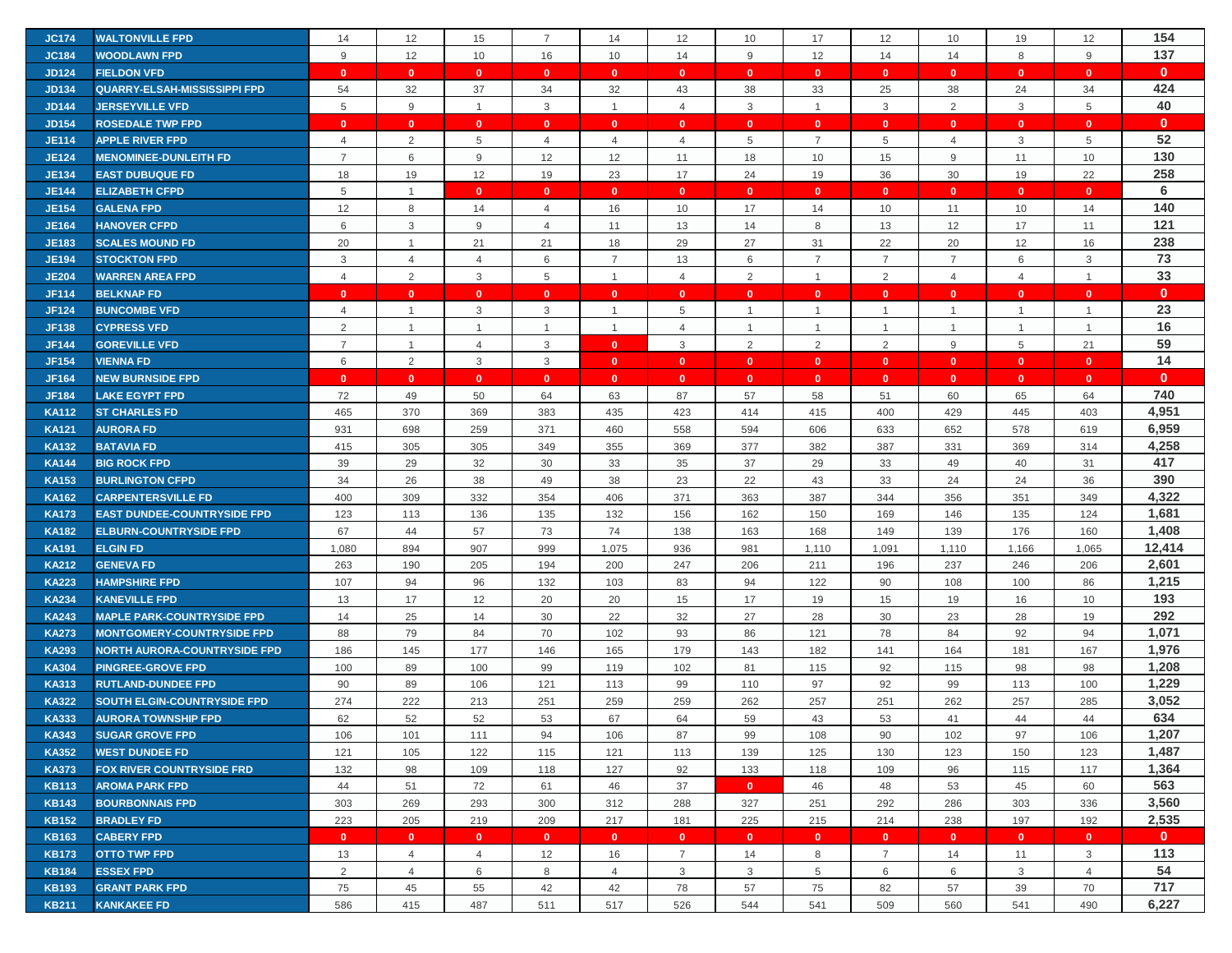| <b>KB223</b> | <b>KANKAKEE TWP FPD</b>            | 39             | 35             | 38             | 55             | 50             | 30             | 43             | 41             | 37             | 41             | 45             | 29             | 483          |
|--------------|------------------------------------|----------------|----------------|----------------|----------------|----------------|----------------|----------------|----------------|----------------|----------------|----------------|----------------|--------------|
| <b>KB233</b> | <b>LIMESTONE TWP FPD</b>           | 51             | 63             | 85             | 74             | 85             | 60             | 73             | 54             | 68             | 72             | 78             | 73             | 836          |
| <b>KB242</b> | <b>MANTENO FD</b>                  | 292            | 230            | 283            | 256            | 257            | 251            | 257            | 209            | 230            | 238            | 232            | 241            | 2,976        |
| <b>KB263</b> | <b>MOMENCE FPD</b>                 | 35             | 34             | 28             | 29             | 41             | 22             | 22             | 32             | 24             | 44             | 28             | 31             | 370          |
| <b>KB274</b> | <b>PEMBROKE TWP FPD</b>            | $\mathbf{0}$   | $\mathbf{0}$   | $\mathbf{0}$   | $\mathbf{0}$   | $\mathbf{0}$   | $\mathbf{0}$   | $\mathbf{0}$   | $\mathbf{0}$   | $\mathbf{0}$   | $\mathbf{0}$   | $\mathbf{0}$   | $\mathbf{0}$   | $\mathbf{0}$ |
| <b>KB282</b> | <b>PILOT TWP FPD</b>               | 13             | 10             | 18             | 17             | $\overline{4}$ | 14             | 14             | 11             | 13             | 12             | 6              | 13             | 145          |
| <b>KB294</b> | <b>REDDICK FPD</b>                 | 5              | $\overline{7}$ | $\overline{4}$ | 8              | 3              | 9              | $\overline{7}$ | 5              | 10             | 2              | $\overline{4}$ | 6              | 70           |
| <b>KB303</b> | <b>ST ANNE FPD</b>                 | 2              | $\mathbf{0}$   | $\overline{0}$ | $\mathbf{0}$   | $\mathbf{0}$   | $\mathbf{0}$   | $\mathbf{0}$   | $\mathbf{0}$   | $\mathbf{0}$   | $\overline{0}$ | $\mathbf{0}$   | $\mathbf{1}$   | 3            |
| <b>KB314</b> | <b>SALINA FPD</b>                  | $\mathbf{0}$   | 5              | $\mathbf{0}$   | $\mathbf{0}$   | $\mathbf{0}$   | $\mathbf{0}$   | $\mathbf{0}$   | $\mathbf{0}$   | $\mathbf{0}$   | $\bullet$      | $\mathbf{0}$   | $\mathbf{0}$   | ${\bf 5}$    |
| <b>KC113</b> | <b>BRISTOL KENDALL FPD</b>         | 307            | 206            | 200            | 233            | 265            | 243            | 257            | 234            | 255            | 249            | 225            | 257            | 2,931        |
| <b>KC124</b> | <b>LISBON-SEWARD FPD</b>           | 12             | 8              | 15             | 18             | 9              | 13             | 16             | 9              | 14             | 13             | 14             | 9              | 150          |
| <b>KC138</b> | <b>LITTLE ROCK-FOX FPD</b>         | 144            | 93             | 93             | 116            | 124            | 117            | 109            | 127            | 94             | 117            | 113            | 117            | 1,364        |
| <b>KC143</b> | <b>NEWARK FPD</b>                  | 39             | 19             | 21             | 27             | 30             | 24             | 22             | 29             | 20             | 25             | 38             | 24             | 318          |
| <b>KC153</b> | <b>OSWEGO FPD</b>                  | 597            | 363            | 422            | 430            | 505            | 488            | 409            | 462            | 482            | 511            | 451            | 438            | 5,558        |
| <b>KD113</b> | <b>ABINGDON FPD</b>                | 15             | 6              | 13             | 15             | 5              | 5              | 11             | 20             | 8              | 12             | 9              | 6              | 125          |
| <b>KD123</b> | <b>ALTONA FPD</b>                  | 4              | $\overline{4}$ | $\overline{2}$ | 3              | $\mathbf{1}$   | 5              | $\overline{2}$ | 3              | 2              | $\overline{1}$ | 4              | $\overline{1}$ | 32           |
| <b>KD133</b> | <b>EAST GALESBURG VFD</b>          | 3              | $\mathbf{1}$   | $\mathbf{1}$   | 4              | 2              | $\overline{4}$ | 2              | $\mathbf{1}$   | 2              | $\overline{1}$ | 5              | $\mathbf{0}$   | 26           |
| <b>KD143</b> | <b>ELBA-SALEM FPD</b>              | $\overline{7}$ | $\overline{7}$ | 8              | 9              | 11             | 12             | 6              | $\overline{7}$ | 9              | 10             | 8              | $\overline{7}$ | 101          |
| <b>KD161</b> | <b>GALESBURG FD</b>                | 410            | 381            | 373            | 345            | 408            | 405            | 413            | 404            | 436            | 483            | 434            | 353            | 4,845        |
| <b>KD173</b> | <b>HENDERSON FPD</b>               | 10             | 18             | 12             | 10             | 8              | 11             | 6              | 8              | 9              | 10             | 11             | 9              | 122          |
| <b>KD193</b> | <b>KNOXVILLE CFPD</b>              | 37             | 45             | 31             | 40             | 42             | 30             | 45             | 42             | 42             | 46             | 41             | 40             | 481          |
| <b>KD213</b> | <b>MAQUON FPD</b>                  | 3              | $\overline{4}$ | 11             | $\overline{4}$ | 2              | $\mathbf{3}$   | 3              | $\overline{4}$ | $\overline{7}$ | 6              | 6              | 5              | 58           |
| <b>KD233</b> | <b>RIO FD</b>                      | $\overline{7}$ | 5              | 4              | 2              | 11             | -1             | $\overline{4}$ | 3              | $\overline{7}$ | 5              | $\overline{4}$ | 5              | 58           |
| <b>KD243</b> | <b>VICTORIA-COPLEY FPD</b>         | $\overline{4}$ | 3              | 6              | 6              | 6              | 2              | 4              | $\overline{4}$ | 6              | 4              | $\overline{4}$ | 6              | 55           |
| <b>KD254</b> | <b>ONEIDA-WATAGA FPD</b>           | $\overline{7}$ | $\overline{7}$ | 19             | 16             | 9              | 27             | 11             | 15             | 16             | $\overline{7}$ | 13             | 19             | 166          |
| <b>KD263</b> | <b>WILLIAMSFIELD FPD</b>           | 8              | $\overline{7}$ | 9              | 11             | $\overline{4}$ | 6              | 5              | $\overline{4}$ | 9              | 5              | 10             | 3              | 81           |
| <b>LA112</b> | <b>FIRST FPD OF ANTIOCH</b>        | 284            | 231            | 233            | 258            | 280            | 310            | 327            | 297            | 301            | 269            | 289            | 249            | 3,328        |
| <b>LA122</b> | <b>BARRINGTON FD</b>               | 185            | 132            | 148            | 163            | 162            | 165            | 158            | 165            | 185            | 147            | 173            | 140            | 1,923        |
| <b>LA138</b> | <b>BEACH PARK FD</b>               | 131            | 122            | 114            | 119            | 111            | 106            | 132            | 144            | 97             | 93             | 125            | 102            | 1,396        |
| <b>LA142</b> | <b>COUNTRYSIDE FPD</b>             | 436            | 358            | 357            | 374            | 405            | 404            | 389            | 395            | 400            | 395            | 388            | 429            | 4,730        |
| <b>LA152</b> | <b>DEERFIELD-BANNOCKBURN FPD</b>   | 253            | 214            | 235            | 206            | 274            | 320            | 270            | 298            | 269            | 285            | 329            | 265            | 3,218        |
| <b>LA162</b> | <b>FOX LAKE FD</b>                 | 330            | 276            | 295            | 301            | 321            | 326            | 338            | 334            | 330            | 306            | 312            | 323            | 3,792        |
| <b>LA172</b> | <b>GURNEE FD</b>                   | 566            | 464            | 514            | 535            | 603            | 539            | 642            | 587            | 584            | 633            | 592            | 559            | 6,818        |
| <b>LA193</b> | <b>GRAYSLAKE FPD</b>               | 416            | 314            | 303            | 366            | 389            | 360            | 368            | 380            | 383            | 418            | 359            | 384            | 4,440        |
| <b>LA201</b> | <b>HIGHLAND PARK FD</b>            | 481            | 381            | 395            | 398            | 462            | 537            | 487            | 511            | 510            | 483            | 453            | 417            | 5,515        |
| <b>LA212</b> | <b>HIGHWOOD FD</b>                 | $\mathbf{0}$   | $\mathbf{0}$   | $\mathbf{0}$   | $\mathbf{0}$   | $\mathbf{0}$   | $\mathbf{0}$   | $\mathbf{0}$   | $\mathbf{0}$   | $\mathbf{0}$   | $\mathbf{0}$   | $\mathbf{0}$   | $\mathbf{0}$   | $\mathbf{0}$ |
| <b>LA228</b> | <b>KNOLLWOOD FD</b>                | 59             | 34             | 45             | 61             | 42             | 57             | 54             | 62             | 49             | $\mathbf{0}$   | $\mathbf{0}$   | $\mathbf{0}$   | 463          |
| LA233        | <b>LAKE BLUFF FD</b>               | 66             | 31             | 49             | 50             | 41             | 64             | 75             | 67             | 55             | 53             | 48             | 39             | 638          |
| <b>LA242</b> | <b>LAKE FOREST FD</b>              | 298            | 88             | 91             | 241            | 248            | 277            | 305            | 318            | 313            | 295            | 300            | 266            | 3,040        |
| LA253        | <b>LAKE VILLA VFD</b>              | 279            | 221            | 200            | 238            | 276            | 226            | 215            | 275            | 269            | 259            | 298            | 265            | 3,021        |
| LA262        | <b>LAKE ZURICH FD</b>              | 376            | 297            | 297            | 345            | 341            | 343            | 348            | 382            | 338            | 346            | 410            | 356            | 4,179        |
| <b>LA272</b> | <b>LIBERTYVILLE FD</b>             | 411            | 338            | 334            | 335            | 373            | 371            | 394            | 403            | 447            | 443            | 422            | 346            | 4,617        |
| <b>LA283</b> | <b>LONG GROVE FPD</b>              | 132            | 106            | 108            | 114            | 133            | 153            | 118            | 140            | 132            | 111            | 147            | 131            | 1,525        |
| <b>LA292</b> | <b>MUNDELEIN FD</b>                | 328            | 281            | 255            | 273            | 335            | 328            | 311            | 351            | 361            | 299            | 300            | 340            | 3,762        |
| <b>LA308</b> | <b>NEWPORT TWP FPD</b>             | 120            | 107            | 94             | 118            | 125            | 94             | 107            | 116            | 104            | 110            | 96             | 102            | 1,293        |
| LA312        | <b>NORTH CHICAGO FD</b>            | 285            | 225            | 218            | 243            | 254            | 278            | 240            | 260            | 232            | 256            | 216            | 248            | 2,955        |
| LA342        | <b>GREATER ROUND LAKE FPD</b>      | 406            | 345            | 375            | 400            | 428            | 409            | 385            | 412            | 399            | 406            | 394            | 403            | 4,762        |
| LA352        | <b>LINCOLNSHIRE-RIVERWOODS FPD</b> | 278            | 248            | 239            | 255            | 295            | 307            | 287            | 321            | 305            | 284            | 282            | 255            | 3,356        |
| <b>LA372</b> | <b>WAUCONDA FD</b>                 | 343            | 264            | 342            | 323            | 370            | 363            | 375            | 371            | 338            | 341            | 297            | 350            | 4,077        |
| LA382        | <b>ZION FRD</b>                    | 374            | 321            | 321            | 323            | 363            | 365            | 368            | 387            | 354            | 395            | 359            | 313            | 4,243        |
| LA393        | <b>WINTHROP HARBOR VFD</b>         | 115            | 75             | 85             | 88             | 87             | 98             | 81             | 88             | 100            | 92             | 92             | 98             | 1,099        |
| <b>LA401</b> | <b>WAUKEGAN FD</b>                 | 943            | 798            | 847            | 861            | 1,025          | 970            | 986            | 993            | 954            | 1,010          | 945            | 899            | 11,231       |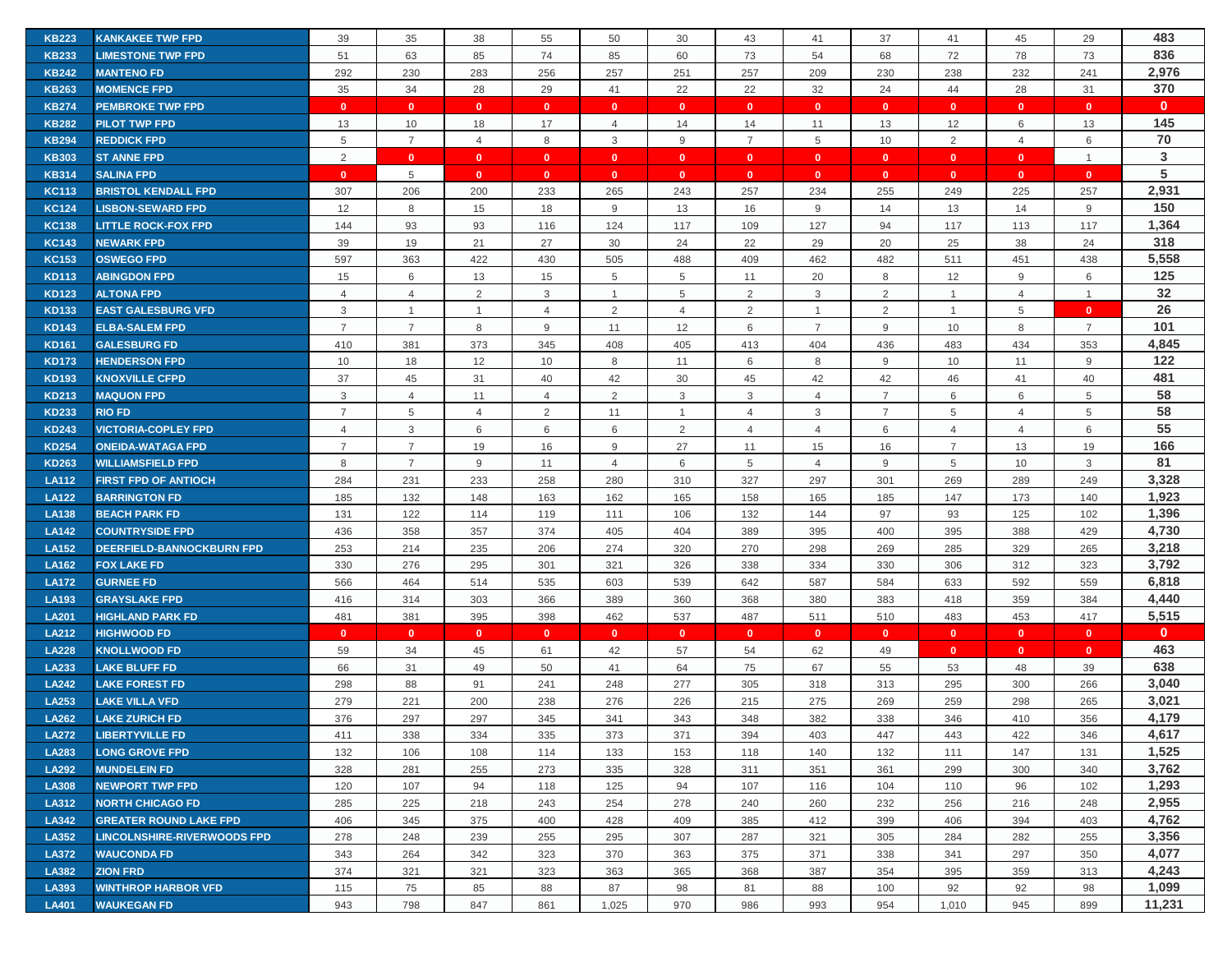| <b>LA452</b>                 | <b>BARRINGTON-COUNTRYSIDE FPD</b>                 | 159                 | 154                 | 144                     | 151                              | 168            | 151            | 177                 | 141                 | 184                  | 162                  | 179                  | $\mathbf{0}$   | 1,770        |
|------------------------------|---------------------------------------------------|---------------------|---------------------|-------------------------|----------------------------------|----------------|----------------|---------------------|---------------------|----------------------|----------------------|----------------------|----------------|--------------|
| <b>LB114</b>                 | <b>ALLEN TWP VFPD</b>                             | $\overline{4}$      | $\mathbf{0}$        | 5                       | 5                                | 10             | $\overline{4}$ | $\overline{4}$      | 5                   | $\overline{4}$       | 8                    | 3                    | $\mathbf{1}$   | 53           |
| <b>LB124</b>                 | <b>CEDAR POINT FD</b>                             | 3                   | $\mathbf{3}$        | $\overline{4}$          | $\mathbf{1}$                     | 5              | $\overline{1}$ | 3                   | $\mathbf{1}$        | $\overline{4}$       | $\mathbf{1}$         | 2                    | $\overline{4}$ | 32           |
| LB134                        | <b>DANA FPD</b>                                   | $\mathbf{0}$        | $\mathbf{0}$        | $\mathbf{0}$            | $\mathbf{0}$                     | $\mathbf{0}$   | $\overline{0}$ | $\mathbf{0}$        | $\mathbf{0}$        | $\mathbf{0}$         | $\mathbf{0}$         | $\mathbf{0}$         | $\mathbf{0}$   | $\mathbf{0}$ |
| <b>LB142</b>                 | <b>EARLVILLE CFPD</b>                             | 3                   | $\overline{4}$      | $\overline{2}$          | $\overline{7}$                   | $\mathbf{1}$   | 3              | 5                   | $\overline{4}$      | 3                    | $\overline{4}$       | $\overline{7}$       | 3              | 46           |
| <b>LB154</b>                 | <b>GRAND RIDGE FD</b>                             | 20                  | 20                  | 20                      | 34                               | 24             | 23             | 27                  | 29                  | 30                   | 27                   | 24                   | 19             | 297          |
| LB173                        | <b>LASALLE FD</b>                                 | 204                 | 189                 | 163                     | 187                              | 200            | 204            | 181                 | 180                 | 195                  | 179                  | 152                  | 189            | 2,223        |
| LB183                        | <b>LELAND CFPD</b>                                | 14                  | $\overline{7}$      | 14                      | 11                               | 14             | $\overline{7}$ | 9                   | 13                  | 15                   | 16                   | 17                   | 13             | 150          |
| <b>LB194</b>                 | <b>LEONORE VFD</b>                                | $\overline{2}$      | $\overline{2}$      | $\overline{1}$          | 2                                | 2              | $\bullet$      | 3                   | $\mathbf{1}$        | $\overline{2}$       | $\overline{1}$       | $\mathbf{0}$         | $\mathbf{0}$   | 16           |
| LB213                        | <b>LOSTANT CFPD</b>                               | 12                  | 8                   | 6                       | $\overline{7}$                   | 10             | 10             | 19                  | 10                  | 8                    | 8                    | 16                   | $9\,$          | 123          |
| <b>LB238</b>                 | <b>MENDOTA-TROY GROVE RFPD</b>                    | 8                   | $\overline{5}$      | $\overline{2}$          | 6                                | 11             | 6              | $\overline{2}$      | 8                   | $9\,$                | 8                    | 13                   | 5              | 83           |
| <b>LB244</b>                 | <b>NAPLATE FD</b>                                 | 12                  | $\overline{5}$      | $\overline{4}$          | 3                                | $\mathbf{1}$   | 3              | $\overline{1}$      | 3                   | $\mathbf{1}$         | 3                    | 3                    | $\overline{2}$ | 41           |
| LB253                        | <b>OGLESBY FPD</b>                                | 11                  | 12                  | 9                       | 14                               | 17             | 17             | 12                  | 13                  | 14                   | 12                   | 9                    | 11             | 151          |
| <b>LB262</b>                 | <b>OTTAWA FD</b>                                  | 38                  | 30                  | 55                      | 41                               | 58             | 13             | 29                  | 21                  | 25                   | $\overline{0}$       | $\mathbf{0}$         | $\mathbf{0}$   | 310          |
| <b>LB272</b>                 | <b>PERU FD</b>                                    | 33                  | 32                  | 21                      | 19                               | 44             | 33             | 43                  | 42                  | 28                   | 35                   | 44                   | 41             | 415          |
| <b>LB294</b>                 | <b>RUTLAND FPD</b>                                | $\mathbf{0}$        | $\mathbf{0}$        | $\overline{\mathbf{0}}$ | $\mathbf{0}$                     | $\mathbf{0}$   | $\mathbf{0}$   | $\mathbf{0}$        | $\mathbf{0}$        | $\mathbf{0}$         | $\mathbf{0}$         | $\mathbf{0}$         | $\mathbf{0}$   | $\mathbf{0}$ |
| <b>LB304</b>                 | <b>SENECA FD</b>                                  | 16                  | 12                  | 26                      | 32                               | 19             | 18             | 21                  | 12                  | 13                   | 18                   | 15                   | 12             | 214          |
| <b>LB314</b>                 | <b>SERENA CFPD</b>                                | 18                  | 28                  | 18                      | 25                               | 28             | 19             | 25                  | 33                  | 21                   | 24                   | 20                   | 22             | 281          |
| <b>LB328</b>                 | <b>SHERIDAN FPD</b>                               | 41                  | 34                  | 37                      | 30                               | 38             | 33             | 28                  | 50                  | 35                   | 29                   | 29                   | 33             | 417          |
| <b>LB331</b>                 | <b>STREATOR FD</b>                                | 183                 | 146                 | 182                     | 172                              | 197            | 164            | 197                 | 185                 | 181                  | 196                  | 174                  | 155            | 2,132        |
| <b>LB344</b>                 | <b>TONICA VFD</b>                                 | 17                  | 21                  | 9                       | 13                               | 20             | 16             | 12                  | 16                  | 17                   | $\overline{7}$       | 16                   | 12             | 176          |
| LB353                        | <b>UTICA FPD</b>                                  | 31                  | 26                  | 21                      | 29                               | 42             | 34             | 28                  | 41                  | 36                   | 36                   | 24                   | 22             | 370          |
| <b>LB362</b>                 | <b>MENDOTA FD</b>                                 | 116                 | 85                  | 86                      | 67                               | 94             | 95             | 100                 | 98                  | 91                   | 92                   | 93                   | 79             | 1,096        |
| LB373                        | <b>MARSEILLES FPD</b>                             | 9                   | 10                  | 2                       | 16                               | $\overline{1}$ | $\mathbf{0}$   | 5                   | 25                  | 15                   | 19                   | 18                   | 14             | 134          |
| <b>LB394</b>                 | <b>WALLACE FPD</b>                                | $\,8\,$             | $\overline{1}$      | $\mathbf{0}$            | $\mathbf{0}$                     | $\mathbf{0}$   | $\mathbf{0}$   | $\mathbf{0}$        | $\mathbf{0}$        | $\mathbf{0}$         | $\mathbf{0}$         | $\mathbf{0}$         | $\mathbf{0}$   | 9            |
| <b>LC123</b>                 | <b>BRIDGEPORT FPD</b>                             | $\mathbf{0}$        | $\mathbf{0}$        | $\overline{\mathbf{0}}$ | $\mathbf{0}$                     | $\mathbf{0}$   | $\mathbf{0}$   | $\mathbf{0}$        | $\mathbf{0}$        | $\mathbf{0}$         | $\mathbf{0}$         | $\mathbf{0}$         | $\mathbf{0}$   | $\mathbf{0}$ |
|                              |                                                   |                     |                     |                         |                                  |                |                |                     |                     |                      |                      |                      |                |              |
| <b>LC134</b>                 | <b>CHRISTY FPD</b>                                | 10                  | 6                   | 10                      | 8                                | 13             | 23             | 9                   | $\overline{4}$      | $\overline{7}$       | 6                    | $\overline{7}$       | $\overline{7}$ | 110          |
| <b>LC144</b>                 | <b>DENISON FPD</b>                                | $\mathbf{0}$        | $\mathbf{0}$        | $\mathbf{0}$            | $\mathbf{0}$                     | $\mathbf{0}$   | $\mathbf{0}$   | $\mathbf{0}$        | $\mathbf{0}$        | $\mathbf{0}$         | $\mathbf{0}$         | $\mathbf{0}$         | $\mathbf{0}$   | $\mathbf{0}$ |
| <b>LC154</b>                 | <b>LAWRENCE-ALLISON FPD</b>                       | 16                  | 19                  | 12                      | 11                               | 18             | 9              | 9                   | 12                  | 9                    | $\overline{7}$       | 12                   | 14             | 148          |
| LD113                        | <b>AMBOY FPD</b>                                  | 44                  | 29                  | 32                      | 40                               | 48             | 43             | 39                  | 42                  | 41                   | 31                   | 26                   | 26             | 441          |
| LD123                        | <b>ASHTON FD</b>                                  | 10                  | 16                  | 19                      | 9                                | 8              | 8              | 11                  | 8                   | 13                   | 10                   | 10                   | 13             | 135          |
| LD134                        | <b>COMPTON CFPD</b>                               | $\,$ 5 $\,$         | 3                   | 5                       | 10                               | 2              | $\overline{7}$ | 4                   | 3                   | $\overline{7}$       | 9                    | 4                    | 2              | 61           |
| LD142                        | <b>DIXON CITY FD</b>                              | 150                 | 160                 | 180                     | 158                              | 144            | 158            | 180                 | 169                 | 172                  | 160                  | 152                  | 195            | 1,978        |
| LD152                        | <b>DIXON RURAL FPD</b>                            | 53                  | 36                  | 61                      | 55                               | 50             | 54             | 72                  | 48                  | 55                   | 55                   | 44                   | 48             | 631          |
| LD163                        | <b>FRANKLIN GROVE FPD</b>                         | 26                  | 27                  | 22                      | 38                               | 13             | 19             | 28                  | 19                  | 19                   | 26                   | 33                   | 29             | 299          |
| <b>LD174</b>                 | <b>HARMON FD</b>                                  | $\mathbf{0}$        | $\mathbf{0}$        | $\mathbf{0}$            | $\overline{1}$                   | $\mathbf{0}$   | $\mathbf{0}$   | $\mathbf{0}$        | $\mathbf{0}$        | $\mathbf{0}$         | $\bullet$            | $\mathbf{0}$         | $\mathbf{0}$   | $\mathbf{1}$ |
| LD183                        | <b>PAW PAW CFPD</b>                               | 5                   | $\mathbf{3}$        | 6                       | 6                                | 2              | $\overline{4}$ | $\overline{2}$      | 3                   | 3                    | 6                    | $\mathbf{1}$         | $\mathbf{0}$   | 41           |
| <b>LD198</b>                 | <b>SUBLETTE FD</b>                                | 12                  | 6                   | 15                      | 21                               | 18             | 18             | 21                  | 25                  | 17                   | 11                   | 10                   | 11             | 185          |
| <b>LD204</b>                 | <b>WEST BROOKLYN FPD</b>                          |                     | $\mathbf{1}$        | 5                       | 8                                | $\overline{2}$ | 3              | -1                  | 4                   | $\overline{2}$       | 2                    | $\mathbf{1}$         | $\overline{1}$ | 31           |
| <b>LE123</b>                 | <b>CHATSWORTH FPD</b>                             | 5                   | $\overline{4}$      | 5                       | $\overline{4}$                   | $\overline{7}$ | 6              | $\overline{4}$      | $\mathbf{1}$        | $\overline{5}$       | $\overline{4}$       | 2                    | 3              | 50           |
| <b>LE134</b>                 | <b>CORNELL VFD</b>                                | $\mathbf{0}$        | $\mathbf{0}$        | $\mathbf{0}$            | $\mathbf{0}$                     | $\mathbf{0}$   | $\mathbf{0}$   | $\mathbf{0}$        | $\mathbf{0}$        | $\mathbf{0}$         | $\mathbf{0}$         | $\mathbf{0}$         | $\mathbf{0}$   | $\mathbf{0}$ |
| <b>LE143</b>                 | <b>CULLOM FPD</b>                                 | 16                  | 15                  | 21                      | 13                               | 13             | 12             | 10                  | 12                  | 17                   | 23                   | 12                   | 15             | 179          |
| LE153                        | <b>DWIGHT FPD</b>                                 | 37                  | 15                  | 36                      | 32                               | 33             | 29             | 34                  | 34                  | 28                   | 30                   | 33                   | 31             | 372          |
| <b>LE173</b>                 | <b>FAIRBURY RURAL FPD</b>                         | 10                  | $\overline{4}$      | $\overline{4}$          | $\overline{4}$                   | 10             | 5              | $\overline{7}$      | $\overline{7}$      | 17                   | 16                   | 6                    | $\overline{7}$ | 97           |
| <b>LE188</b>                 | <b>FLANAGAN-GRAYMONT FPD</b>                      | $\overline{4}$      | $\overline{2}$      | 3                       | $\mathbf{1}$                     | $\overline{4}$ | $\overline{7}$ | $\overline{2}$      | $\overline{7}$      | $\overline{7}$       | 10                   | $\overline{7}$       | 5              | 59           |
| <b>LE193</b>                 | <b>FORREST-STRAWN-WING FPD</b>                    | 11                  | 8                   | 11                      | 11                               | 14             | 9              | 18                  | 8                   | 11                   | 8                    | 11                   | 3              | 123          |
| <b>LE204</b>                 | <b>LONG POINT CFPD</b>                            | $\mathbf{0}$        | $\mathbf{0}$        | $\mathbf{0}$            | $\bullet$                        | $\mathbf{0}$   | $\mathbf{0}$   | $\mathbf{0}$        | $\mathbf{0}$        | $\mathbf{0}$         | $\bullet$            | $\bullet$            | $\mathbf{0}$   | $\mathbf{0}$ |
| <b>LE213</b>                 | <b>ODELL FPD</b>                                  | 11                  | 6                   | 13                      | 12                               | 15             | 13             | 11                  | 12                  | 15                   | 13                   | 13                   | 20             | 154          |
| <b>LE222</b>                 | <b>PONTIAC FD</b>                                 | 133                 | 127                 | 148                     | 135                              | 162            | 148            | 166                 | 121                 | 145                  | 136                  | 142                  | 160            | 1,723        |
| <b>LE234</b>                 | <b>READING TWP VFD</b>                            | 26                  | 33                  | 24                      | 30                               | 20             | 18             | 29                  | 17                  | 26                   | 25                   | 17                   | 18             | 283          |
| <b>LE243</b><br><b>LE293</b> | <b>SAUNEMIN FPD</b><br><b>EMINGTON-CAMPUS FPD</b> | $\overline{7}$<br>9 | $\overline{4}$<br>3 | 12<br>$\overline{7}$    | $\overline{4}$<br>$\overline{1}$ | 8<br>3         | 16<br>5        | 6<br>$\overline{2}$ | $\overline{5}$<br>2 | 12<br>$\overline{7}$ | 14<br>$\overline{1}$ | 13<br>$\overline{7}$ | 5<br>3         | 106<br>50    |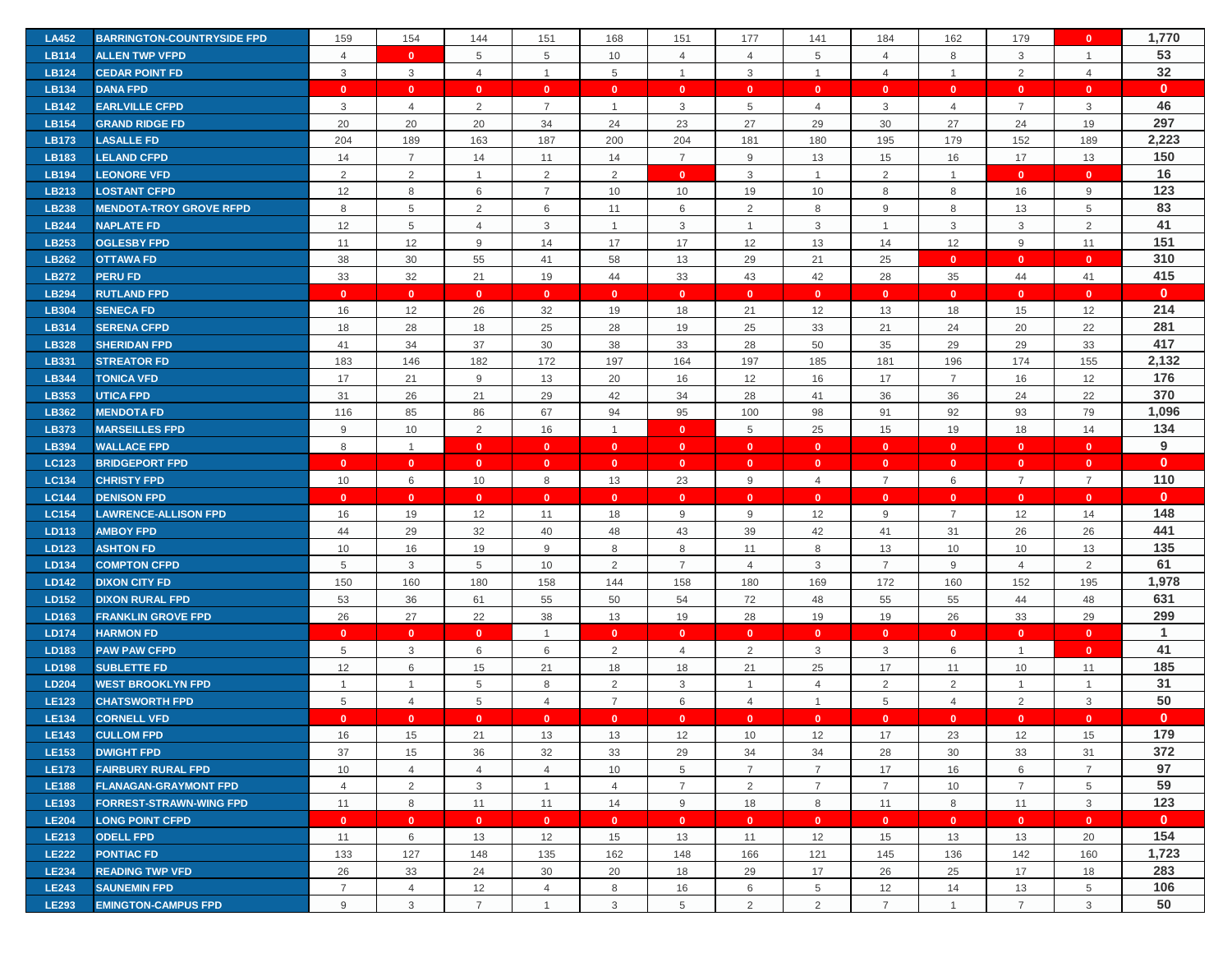| <b>LF113</b> | <b>ATLANTA FPD</b>                | $\mathbf{0}$   | $\mathbf{1}$   | $\mathbf{0}$   | $\mathbf{0}$   | $\mathbf{0}$   | $\mathbf{0}$   | $\mathbf{0}$   | $\mathbf{0}$   | $\mathbf{0}$   | $\mathbf{0}$   | $\mathbf{0}$   | $\mathbf{0}$   | $\mathbf 1$  |
|--------------|-----------------------------------|----------------|----------------|----------------|----------------|----------------|----------------|----------------|----------------|----------------|----------------|----------------|----------------|--------------|
| <b>LF124</b> | <b>BEASON FPD</b>                 | $\mathbf{0}$   | $\mathbf{0}$   | $\mathbf{0}$   | $\mathbf{0}$   | $\mathbf{0}$   | $\mathbf{0}$   | $\mathbf{0}$   | $\mathbf{0}$   | $\mathbf{0}$   | $\mathbf{0}$   | $\mathbf{0}$   | $\mathbf{0}$   | $\mathbf{0}$ |
| <b>LF154</b> | <b>ELKHART RURAL FPD</b>          | 6              | $\overline{7}$ | 6              | 4              | 6              | $\overline{7}$ | 5              | 3              | $\overline{4}$ | 6              | 2              | $\mathbf{0}$   | 56           |
| <b>LF163</b> | <b>EMDEN FPD</b>                  | 6              | $\mathbf{1}$   | $\overline{4}$ | 10             | 8              | 6              | 3              | $\overline{7}$ | $\mathbf{3}$   | 8              | 3              | $9\,$          | 68           |
| <b>LF174</b> | <b>HARTSBURG FPD</b>              | $\mathbf{0}$   | $\mathbf{0}$   | $\mathbf{0}$   | $\mathbf{0}$   | $\mathbf{0}$   | $\mathbf{0}$   | $\mathbf{0}$   | $\mathbf{0}$   | $\mathbf{0}$   | $\mathbf{0}$   | $\mathbf{0}$   | $\mathbf{0}$   | $\mathbf{0}$ |
| <b>LF184</b> | <b>LATHAM FPD</b>                 | 8              | 8              | 5              | 6              | 6              | 3              | 3              | 8              | $9\,$          | 8              | 3              | 8              | 75           |
| <b>LF191</b> | <b>LINCOLN FD</b>                 | 256            | 186            | 216            | 226            | 218            | 181            | 189            | 198            | 233            | 271            | 203            | 207            | 2,584        |
| <b>LF201</b> | <b>LINCOLN RURAL FPD</b>          | 79             | 71             | 64             | 62             | 65             | 53             | 67             | 53             | 76             | 71             | 71             | 73             | 805          |
| <b>LF223</b> | <b>MIDDLETOWN FPD</b>             | 14             | 9              | 10             | 9              | $\overline{7}$ | $\overline{7}$ | 6              | 8              | 5              | 16             | 5              | 10             | 106          |
| <b>LF244</b> | <b>NEW HOLLAND FPD</b>            | $\overline{2}$ | $\mathbf{3}$   | $\overline{2}$ | 5              | 3              | $\overline{7}$ | 5              | 3              | $\overline{2}$ | $\overline{2}$ | 3              | 3              | 40           |
| <b>LF254</b> | <b>MT PULASKI RURAL FPD</b>       | 28             | 11             | 17             | 22             | 24             | 9              | 16             | 19             | 23             | 18             | 10             | 13             | 210          |
| <b>MA111</b> | <b>DECATUR FD</b>                 | 969            | 852            | 922            | 921            | 993            | 1,010          | 1,028          | 986            | 968            | 1,066          | 928            | 978            | 11,621       |
| <b>MA133</b> | <b>BLUE MOUND COUNTRYSIDE FPD</b> | 15             | 6              | 8              | 10             | 14             | 12             | 17             | 11             | 8              | 13             | 13             | 11             | 138          |
| <b>MA144</b> | <b>HARRISTOWN FPD</b>             | 31             | 15             | 31             | 22             | 22             | 16             | 20             | 24             | 30             | 20             | 22             | 20             | 273          |
| <b>MA154</b> | <b>HICKORY POINT FPD</b>          | 70             | 57             | 43             | 53             | 50             | 53             | 60             | 43             | 57             | 62             | 50             | 57             | 655          |
| <b>MA164</b> | <b>LONG CREEK FPD</b>             | 80             | 51             | 65             | 68             | 60             | 68             | 76             | 75             | 71             | 92             | 61             | 60             | 827          |
| <b>MA174</b> | <b>MAROA COUNTRYSIDE FPD</b>      | 22             | 29             | 23             | 23             | 17             | 23             | 26             | 14             | 17             | 11             | 20             | 18             | 243          |
| <b>MA184</b> | <b>MT ZION FPD</b>                | 68             | 37             | 33             | 44             | 44             | 47             | 65             | 53             | 51             | 67             | 48             | 54             | 611          |
| <b>MA198</b> | <b>NIANTIC FPD</b>                | 12             | 12             | 16             | 19             | 13             | 9              | 13             | 10             | 15             | 12             | $\overline{4}$ | 11             | 146          |
| <b>MA202</b> | <b>SOUTH MACON VFD</b>            | 19             | 28             | 13             | 25             | 22             | 23             | 32             | 21             | 15             | 23             | 19             | 16             | 256          |
| <b>MA218</b> | <b>SOUTH WHEATLAND FPD</b>        | 20             | 20             | 20             | 22             | 18             | 23             | 26             | 25             | 27             | 25             | 10             | 15             | 251          |
| <b>MA222</b> | <b>WARRENSBURG CFPD</b>           | 25             | 17             | 22             | 20             | 22             | 18             | 23             | 17             | 23             | 24             | 19             | 18             | 248          |
| <b>MA234</b> | <b>ARGENTA-OREANA FPD</b>         | 41             | 38             | 53             | 41             | 46             | 52             | 54             | 35             | 53             | 34             | 50             | 42             | 539          |
| <b>MB124</b> | <b>BRIGHTON BETSEY ANN FPD</b>    | 54             | 49             | 45             | 66             | 40             | 49             | 39             | 40             | 52             | 53             | 39             | 29             | 555          |
| <b>MB138</b> | <b>BUNKER HILL FPD</b>            | 27             | 25             | 24             | 34             | 22             | 31             | 51             | 26             | 37             | 22             | 29             | 27             | 355          |
| <b>MB144</b> | <b>CARLINVILLE VFD</b>            | 14             | 19             | $\overline{7}$ | 14             | $\overline{7}$ | 6              | 9              | 20             | 29             | 43             | 43             | 57             | 268          |
| <b>MB163</b> | <b>UNIT 7 FPD</b>                 | 8              | 11             | 9              | 18             | 20             | 17             | 16             | 13             | 6              | 14             | 16             | 16             | 164          |
| <b>MB173</b> | <b>GIRARD FPD</b>                 | $\overline{4}$ | 3              | 6              | 6              | 2              | $\overline{1}$ | $\overline{1}$ | $\mathbf{1}$   | 2              | 6              | 2              | 3              | 37           |
| <b>MB193</b> | <b>MEDORA VFD</b>                 | 14             | $\overline{7}$ | $\overline{7}$ | $\overline{7}$ | $\overline{7}$ | $\overline{1}$ | 11             | $\overline{7}$ | 14             | 8              | 11             | 12             | 106          |
| <b>MB213</b> | <b>MT OLIVE FPD</b>               | 17             | 12             | 24             | 12             | 16             | 11             | 13             | 17             | 11             | 9              | 15             | 15             | 172          |
| <b>MB264</b> | <b>STAUNTON FPD</b>               | $\overline{7}$ | 10             | 8              | 9              | 16             | 6              | 9              | 8              | $\,$ 5 $\,$    | 12             | 8              | 8              | 106          |
| <b>MB273</b> | <b>VIRDEN FPD</b>                 | 5              | $\mathbf{3}$   | $\overline{5}$ | 3              | 6              | 2              | 3              | $\overline{7}$ | $\overline{5}$ | $\mathbf{3}$   | $\overline{4}$ | $\overline{7}$ | 53           |
| <b>MB314</b> | <b>NORTHWESTERN FPD</b>           | $\mathbf{0}$   | $\mathbf{0}$   | $\mathbf{0}$   | $\mathbf{0}$   | $\mathbf{0}$   | $\mathbf{0}$   | $\mathbf{0}$   | $\mathbf{0}$   | $\mathbf{0}$   | $\overline{0}$ | $\mathbf{0}$   | $\mathbf{0}$   | $\mathbf{0}$ |
| <b>MC112</b> | <b>WOOD RIVER FD</b>              | 144            | 118            | 145            | 120            | 135            | 135            | 147            | 140            | 118            | 147            | 135            | 128            | 1,612        |
| <b>MC121</b> | <b>ALTON FD</b>                   | 515            | 412            | 461            | 414            | 467            | 516            | 451            | 496            | 490            | 472            | 386            | 442            | 5,522        |
| <b>MC134</b> | <b>MARYVILLE VILLAGE FD</b>       | $\mathbf{0}$   | $\mathbf{0}$   | $\mathbf{0}$   | $\mathbf{0}$   | $\mathbf{0}$   | $\mathbf{0}$   | $\mathbf{0}$   | $\mathbf{0}$   | $\mathbf{0}$   | $\overline{0}$ | $\mathbf{0}$   | $\mathbf{0}$   | $\mathbf{0}$ |
| <b>MC144</b> | <b>MITCHELL FPD</b>               | 71             | 49             | 64             | 30             | 71             | 68             | 78             | 71             | 78             | 52             | 85             | 77             | 794          |
| <b>MC152</b> | <b>GODFREY FPD</b>                | 150            | 172            | 187            | 171            | 150            | 180            | 160            | 156            | 152            | 151            | 170            | 166            | 1,965        |
| <b>MC164</b> | <b>HAMEL CFPD</b>                 | 24             | 13             | 13             | 18             | 22             | 20             | 16             | 11             | 18             | 22             | 25             | 16             | 218          |
| <b>MC174</b> | <b>HIGHLAND FD</b>                | 10             | 9              | 17             | $\overline{7}$ | 17             | 25             | 12             | 18             | 14             | 17             | 13             | 20             | 179          |
| <b>MC184</b> | <b>HIGHLAND-PIERRON FPD</b>       | 36             | 21             | 18             | 17             | 35             | 40             | 24             | 28             | 27             | 27             | 22             | 24             | 319          |
| <b>MC194</b> | <b>LONG LAKE VFD</b>              | 14             | 6              | 13             | 12             | 15             | 22             | 16             | 9              | 5              | 11             | 14             | 10             | 147          |
| <b>MC204</b> | <b>TROY FPD</b>                   | 38             | 14             | 30             | 36             | 41             | 35             | 34             | 31             | 34             | 37             | 48             | 26             | 404          |
| <b>MC214</b> | <b>COTTAGE HILLS FPD</b>          | 44             | 24             | 21             | 21             | 27             | 21             | 29             | 27             | 16             | 24             | 35             | 33             | 322          |
| <b>MC224</b> | <b>MEADOWBROOK FPD</b>            | 28             | 9              | 20             | 17             | 20             | 11             | 23             | 25             | 18             | 19             | 19             | 17             | 226          |
| <b>MC233</b> | <b>ALHAMBRA CFPD</b>              | 24             | 15             | 23             | 20             | 25             | 22             | 17             | 17             | 22             | 13             | 14             | 14             | 226          |
| <b>MC254</b> | <b>BETHALTO FD</b>                | $\mathbf{0}$   | $\mathbf{0}$   | $\bullet$      | $\mathbf{0}$   | $\mathbf{0}$   | $\mathbf{0}$   | 3              | 13             | 12             | 28             | 23             | 15             | 94           |
| <b>MC261</b> | <b>COLLINSVILLE FD</b>            | 353            | 318            | 321            | 283            | 329            | 357            | 350            | 276            | 306            | 295            | 315            | 301            | 3,804        |
| <b>MC282</b> | <b>EAST ALTON FD</b>              | 132            | 117            | 140            | 125            | 145            | 132            | 127            | 136            | 117            | 123            | 123            | 135            | 1,552        |
| <b>MC292</b> | <b>EDWARDSVILLE FD</b>            | 273            | 272            | 267            | 264            | 281            | 282            | 236            | 295            | 262            | 272            | 238            | 224            | 3,166        |
| <b>MC308</b> | <b>FOSTERBURG FPD</b>             | $\overline{2}$ | $\mathbf{0}$   | $\bullet$      | $\mathbf{0}$   | $\mathbf{0}$   | $\mathbf{0}$   | $\mathbf{0}$   | $\mathbf{0}$   | $\bullet$      | $\mathbf{0}$   | $\mathbf{0}$   | $\mathbf{0}$   | $\mathbf{2}$ |
| <b>MC313</b> | <b>GLEN CARBON FPD</b>            | 131            | 123            | 133            | 112            | 139            | 125            | 116            | 122            | 132            | 133            | 131            | 151            | 1,548        |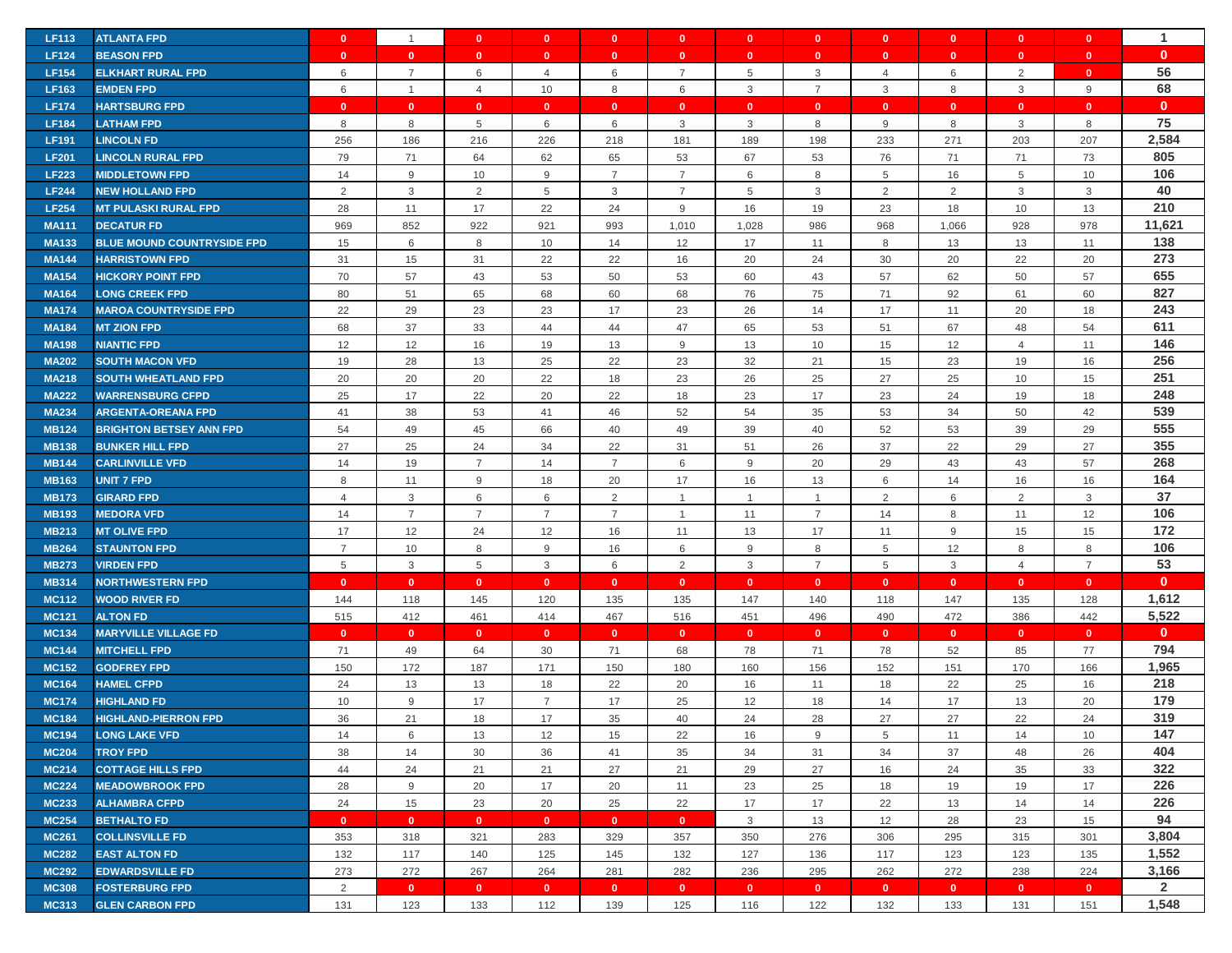| <b>MC321</b> | <b>GRANITE CITY FD</b>           | 189            | 184            | 190            | 174            | 207            | 197            | 229                     | 205                       | 190            | 191                     | 176            | 172            | 2,304          |
|--------------|----------------------------------|----------------|----------------|----------------|----------------|----------------|----------------|-------------------------|---------------------------|----------------|-------------------------|----------------|----------------|----------------|
| <b>MC334</b> | <b>GRANTFORK VFD</b>             | 3              | $\overline{7}$ | $\mathbf{3}$   | $\overline{7}$ | $\overline{7}$ | 3              | 2                       | $\,$ 5 $\,$               | 2              | 3                       | 5              | 2              | 49             |
| <b>MC343</b> | <b>HARTFORD FD</b>               | 6              | 19             | 13             | 9              | 12             | 25             | 17                      | 22                        | 16             | 25                      | 28             | 17             | 209            |
| <b>MC364</b> | <b>OLIVE FPD</b>                 | $\overline{7}$ | 21             | 18             | 5              | 11             | $\overline{7}$ | 14                      | 12                        | 6              | 18                      | 9              | 15             | 143            |
| <b>MC373</b> | <b>MADISON FD</b>                | 18             | 21             | 15             | 13             | 16             | 16             | 8                       | 14                        | $9\,$          | 21                      | 29             | 22             | 202            |
| <b>MC384</b> | <b>MARINE FD</b>                 | 13             | $\overline{7}$ | 17             | 20             | 21             | 22             | 19                      | 20                        | 16             | 17                      | 13             | 13             | 198            |
| <b>MC394</b> | <b>NEW DOUGLAS CFPD</b>          | $\overline{1}$ | 5              | $\overline{2}$ | 5              | $\overline{7}$ | 9              | $\overline{7}$          | $\overline{7}$            | 5              | 5                       | 8              | $\overline{7}$ | 68             |
| <b>MC414</b> | <b>PRAIRIETOWN FPD</b>           | 8              | 10             | 6              | 10             | 6              | $\overline{7}$ | 11                      | 12                        | $\overline{7}$ | 12                      | 11             | 11             | 111            |
| <b>MC434</b> | <b>ROSEWOOD HEIGHTS FPD</b>      | 42             | 34             | 26             | 28             | 41             | 32             | 27                      | 38                        | 32             | 32                      | 33             | 18             | 383            |
| <b>MC442</b> | <b>ROXANA FD</b>                 | $\mathbf{0}$   | $\mathbf{0}$   | $\mathbf{0}$   | $\mathbf{0}$   | $\mathbf{0}$   | $\mathbf{0}$   | $\mathbf{0}$            | $\mathbf{0}$              | $\mathbf{0}$   | $\overline{\mathbf{0}}$ | $\mathbf{0}$   | $\mathbf{0}$   | $\mathbf{0}$   |
| <b>MC454</b> | <b>ST JACOB TWP FPD</b>          | 11             | 12             | $\overline{7}$ | 9              | 9              | 8              | 10                      | 9                         | 6              | 10                      | 5              | $9\,$          | 105            |
| <b>MC463</b> | <b>SOUTH ROXANA FPD</b>          | 19             | 17             | 26             | 24             | 23             | 36             | 25                      | 32                        | 21             | 23                      | 11             | 23             | 280            |
| <b>MC474</b> | <b>STATE PARK PLACE FPD</b>      | 49             | 46             | 30             | 41             | 48             | 38             | 44                      | 47                        | 39             | 29                      | 34             | 41             | 486            |
| <b>MC482</b> | <b>VENICE FD</b>                 | $\overline{7}$ | $\overline{7}$ | 2              | $\overline{7}$ | 6              | 2              | $\overline{4}$          | 6                         | 5              | $\overline{7}$          | 3              | 6              | 62             |
| <b>MC504</b> | <b>WORDEN FD</b>                 | 11             | 10             | 11             | $\overline{7}$ | 16             | 15             | 19                      | 17                        | 12             | 5                       | 11             | 14             | 148            |
| <b>MC514</b> | <b>HOLIDAY SHORES FPD</b>        | 25             | 21             | 20             | 18             | 23             | 20             | 9                       | 14                        | 18             | 21                      | 16             | 22             | 227            |
| <b>MC529</b> | <b>ST LOUIS REGIONAL AIRPORT</b> | $\overline{1}$ | $\mathbf{1}$   | $\overline{1}$ | $\mathbf{1}$   | $\mathbf{1}$   | $\overline{1}$ | $\overline{1}$          | $\mathbf{1}$              | $\overline{1}$ | $\mathbf{1}$            | $\mathbf{1}$   | $\mathbf{1}$   | 12             |
| <b>MD111</b> | <b>CENTRALIA FD</b>              | 147            | 131            | 163            | 150            | 176            | 163            | 152                     | 140                       | 143            | 140                     | 169            | 170            | 1,844          |
| <b>MD123</b> | <b>CENTRALIA FPD</b>             | $\mathbf{0}$   | $\mathbf{0}$   | $\mathbf{0}$   | $\mathbf{0}$   | $\mathbf{0}$   | $\mathbf{0}$   | $\mathbf{0}$            | $\mathbf{0}$              | $\mathbf{0}$   | $\mathbf{0}$            | $\mathbf{0}$   | $\mathbf{0}$   | $\mathbf{0}$   |
| <b>MD134</b> | <b>IUKA FPD</b>                  | 10             | 12             | 9              | 9              | 11             | $\overline{7}$ | 5                       | 12                        | 11             | 12                      | 8              | $\overline{7}$ | 113            |
| <b>MD144</b> | <b>KELL CFPD</b>                 | 16             | 9              | 14             | 11             | 10             | 5              | 11                      | 8                         | 9              | 5                       | 15             | 5              | 118            |
| <b>MD153</b> | <b>KINMUNDY-ALMA FPD</b>         | $\mathbf{0}$   | $\mathbf{0}$   | $\mathbf{0}$   | $\mathbf{0}$   | $\mathbf{0}$   | $\mathbf{0}$   | $\mathbf{0}$            | $\mathbf{0}$              | $\mathbf{0}$   | $\mathbf{0}$            | $\mathbf{0}$   | $\mathbf{0}$   | $\mathbf{0}$   |
| <b>MD164</b> | <b>ODIN FPD</b>                  | 15             | 10             | 19             | 10             | 25             | 25             | 17                      | 22                        | 23             | 8                       | 19             | 12             | 205            |
| <b>MD173</b> | <b>PATOKA FPD</b>                | $\Omega$       | $\mathbf{0}$   | $\mathbf{0}$   | $\mathbf{0}$   | $\mathbf{0}$   | $\mathbf{0}$   | $\mathbf{0}$            | $\mathbf{0}$              | $\mathbf{0}$   | $\mathbf{0}$            | $\mathbf{0}$   | $\mathbf{0}$   | $\mathbf{0}$   |
| <b>MD182</b> | <b>SALEM FPD</b>                 | 11             | 21             | 15             | 18             | 21             | 26             | 21                      | 23                        | 28             | 18                      | 13             | 11             | 226            |
| <b>MD194</b> | <b>SANDOVAL FPD</b>              | 8              | $\mathbf{1}$   | $\overline{1}$ | 5              | 3              | $\overline{1}$ | $\overline{2}$          | 18                        | $\mathbf{1}$   | $\overline{1}$          | 3              | $\mathbf{1}$   | 45             |
| <b>ME114</b> | <b>HENRY FPD</b>                 | 35             | 20             | 25             | 41             | 28             | 28             | 24                      | 30                        | 24             | 30                      | 23             | 33             | 341            |
| <b>ME124</b> | <b>LACON-SPARLAND FPD</b>        | 6              | 6              | 8              | 4              | 5              | 10             | 5                       | $\overline{7}$            | 5              | $\overline{4}$          | 5              | $\overline{1}$ | 66             |
| <b>ME134</b> | <b>TOLUCA-RUTLAND FPD</b>        | 10             | 8              | 6              | 8              | 9              | 9              | 16                      | 11                        | $9\,$          | 12                      | 12             | $\overline{7}$ | 117            |
| <b>ME144</b> | <b>VARNA FPD</b>                 | $\overline{1}$ | $\overline{2}$ | 3              | $\mathbf 1$    | $\mathbf{1}$   | $\overline{2}$ | 2                       | $\mathbf{1}$              | $\overline{1}$ | 2                       | $\mathbf{1}$   | $\mathbf{1}$   | 18             |
| <b>ME153</b> | <b>WENONA FPD</b>                | 10             | 3              | 5              | 8              | 9              | 3              | 8                       | 4                         | 5              | 3                       | 9              | $\mathbf{1}$   | 68             |
| <b>MF113</b> | <b>BATH FPD</b>                  | $\overline{1}$ | $\mathbf{1}$   | $\mathbf{3}$   | $\mathbf{1}$   | $\mathbf{1}$   | $\overline{1}$ | $\overline{1}$          | $\mathbf{1}$              | $\mathbf{1}$   | 2                       | $\mathbf{1}$   | 2              | 16             |
| <b>MF123</b> | <b>EASTON RURAL FPD</b>          | 5              | 10             | 5              | $\overline{4}$ | 8              | 2              | $\overline{2}$          | 6                         | $\overline{2}$ | 8                       | 10             | 17             | 79             |
| <b>MF142</b> | <b>HAVANA FD</b>                 | 3              | 5              | 5              | 6              | $\overline{7}$ | 6              | $\overline{7}$          | $\overline{2}$            | 3              | 3                       | 9              | 3              | 59             |
| <b>MF153</b> | <b>HAVANA RURAL FPD</b>          | $\overline{7}$ | $\overline{4}$ | 9              | 13             | 8              | 3              | $\overline{4}$          | $\ensuremath{\mathsf{3}}$ | $\overline{2}$ | 8                       | 3              | 2              | 66             |
| <b>MF164</b> | <b>KILBOURNE FD</b>              | $\overline{4}$ | $\mathbf{1}$   | 6              | 9              | 3              | $\overline{4}$ | 3                       | 3                         | 3              | $\overline{4}$          | 8              | $\overline{4}$ | 52             |
| <b>MF173</b> | <b>FORMAN FPD</b>                | 16             | 11             | 11             | $\overline{7}$ | 16             | 10             | 14                      | 11                        | 8              | 12                      | $\overline{7}$ | 10             | 133            |
| <b>MF183</b> | <b>MASON CITY FPD</b>            | $\overline{1}$ | 2              | 11             | 2              | 5              | 6              | 4                       | $\mathbf{1}$              | $\overline{2}$ | 9                       | 3              | $\overline{2}$ | 48             |
| <b>MF193</b> | <b>RIDGE LAKE FD</b>             | $\mathbf{0}$   | $\mathbf{0}$   | $\overline{1}$ | $\mathbf{0}$   | $\mathbf{0}$   | $\mathbf{0}$   | $\mathbf{0}$            | $\mathbf{0}$              | $\mathbf{0}$   | $\mathbf{0}$            | $\mathbf{0}$   | $\mathbf{0}$   | $\mathbf{1}$   |
| <b>MF203</b> | <b>SAN JOSE FPD</b>              | $\overline{1}$ | $\mathbf{1}$   | $\mathbf{1}$   | $\mathbf 1$    | 2              | 3              | $\overline{2}$          | 3                         | $\mathbf{1}$   | $\overline{2}$          | $\mathbf{1}$   | $\mathbf{1}$   | 19             |
| <b>MG114</b> | <b>BROOKPORT FD</b>              | 20             | 19             | 10             | 11             | 20             | 17             | 16                      | 16                        | 10             | 10                      | 16             | 31             | 196            |
| <b>MG128</b> | <b>JOPPA VFD</b>                 | 18             | 20             | 12             | 18             | 23             | 25             | 27                      | 10                        | 20             | 25                      | 29             | 23             | 250            |
| <b>MG133</b> | <b>MASSAC COUNTY FD</b>          | 13             | $\overline{7}$ | 9              | 15             | 17             | 13             | 16                      | 11                        | 13             | 13                      | 22             | 12             | 161            |
| <b>MG142</b> | <b>METROPOLIS FD</b>             | 57             | 56             | 67             | 47             | 51             | 55             | 12                      | 21                        | 19             | 36                      | 47             | 32             | 500            |
| <b>MH123</b> | <b>BLANDINSVILLE-HIRE FPD</b>    | 10             | 10             | 5              | 5              | 3              | $\mathbf{0}$   | $\overline{\mathbf{0}}$ | $\mathbf{0}$              | $\bullet$      | $\overline{0}$          | $\mathbf{1}$   | 6              | 40             |
| <b>MH133</b> | <b>BUSHNELL FPD</b>              | $\mathbf{1}$   | $\mathbf{0}$   | $\mathbf{0}$   | $\mathbf{0}$   | $\mathbf{1}$   | $\mathbf{0}$   | $\mathbf{0}$            | $\mathbf{0}$              | $\mathbf{0}$   | $\bullet$               | $\mathbf{0}$   | $\mathbf{0}$   | $\overline{2}$ |
| <b>MH144</b> | <b>EMMET-CHALMERS FPD</b>        | 3              | 6              | 11             | 6              | 3              | $\overline{4}$ | -1                      | 3                         | 6              | 6                       | 9              | $\overline{7}$ | 65             |
| <b>MH153</b> | <b>COLCHESTER FPD</b>            | 31             | 35             | 27             | 52             | 27             | 21             | 36                      | 35                        | 39             | 24                      | 19             | 25             | 371            |
| <b>MH163</b> | <b>GOOD HOPE-SCIOTA FPD</b>      | $\overline{7}$ | 6              | 9              | 10             | 11             | 8              | 3                       | $\overline{7}$            | 10             | 8                       | 10             | 5              | 94             |
| <b>MH173</b> | <b>INDUSTRY FPD</b>              | 25             | 9              | 14             | 18             | 18             | $\overline{7}$ | 15                      | 21                        | 15             | 17                      | 12             | 17             | 188            |
| <b>MH181</b> | <b>MACOMB FD</b>                 | 199            | 154            | 210            | 214            | 210            | 151            | 183                     | 234                       | 243            | 219                     | 204            | 201            | 2,422          |
| <b>MH193</b> | <b>NEW SALEM FPD</b>             | 3              | 5              | 3              | $\mathbf{1}$   | 8              | 3              | 2                       | $\overline{1}$            | $\mathbf{0}$   | 3                       | 6              | $\overline{1}$ | 36             |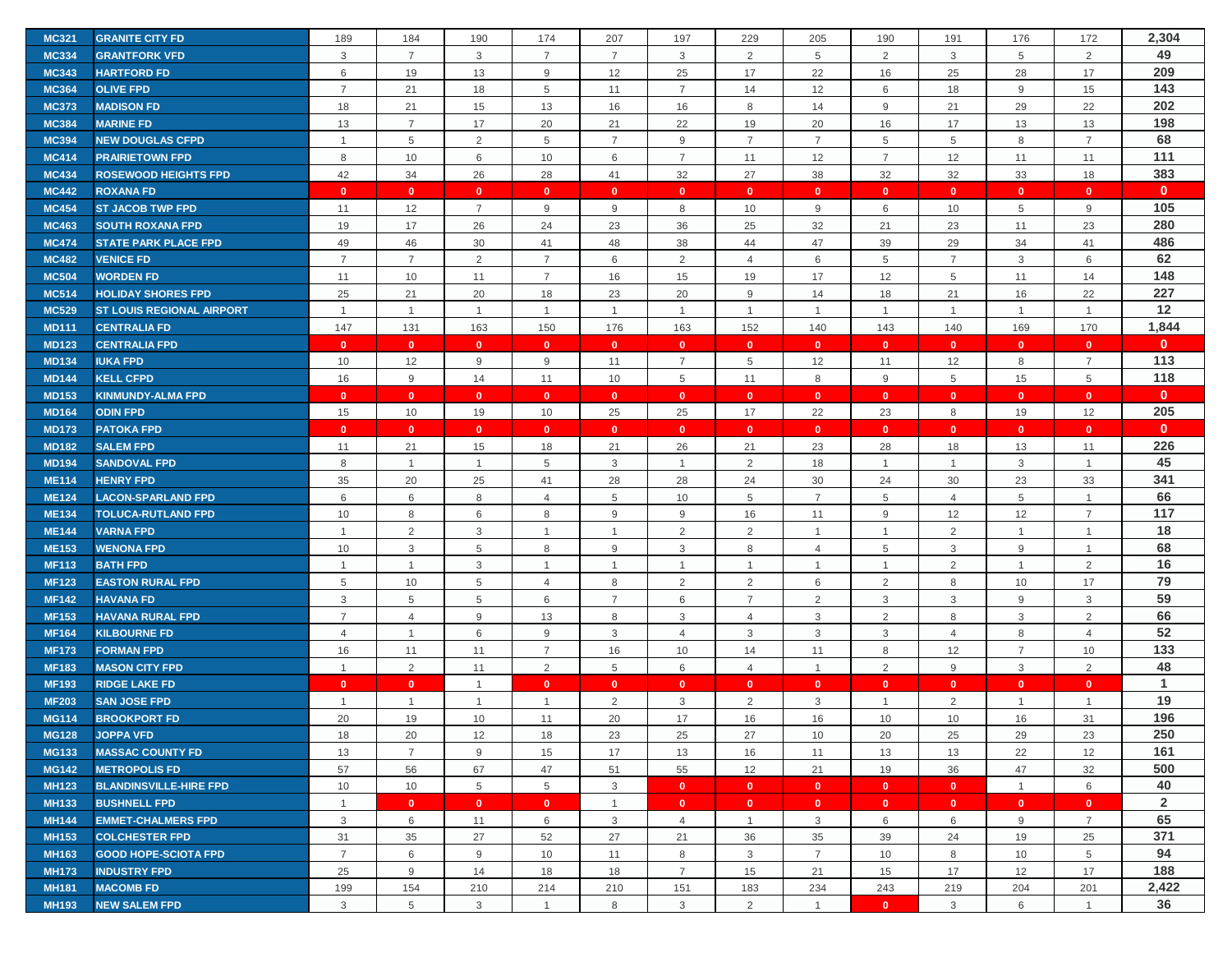| <b>MJ122</b> | ALGONQUIN-LAKE IN THE HILL FPD    | 410            | 335            | 312                     | 345            | 349            | 344            | 348            | 380            | 454            | 389            | 381            | 390            | 4,437        |
|--------------|-----------------------------------|----------------|----------------|-------------------------|----------------|----------------|----------------|----------------|----------------|----------------|----------------|----------------|----------------|--------------|
| <b>MJ142</b> | <b>CARY FPD</b>                   | 201            | 168            | 6                       | 148            | 179            | 166            | 152            | 171            | 214            | 176            | 182            | 170            | 1,933        |
| <b>MJ152</b> | <b>CRYSTAL LAKE FD</b>            | 532            | 465            | 499                     | 503            | 555            | 498            | 517            | 573            | 555            | 603            | 542            | 525            | 6,367        |
| MJ163        | <b>FOX RIVER GROVE FPD</b>        | 66             | 62             | 64                      | 63             | 64             | 52             | 64             | 75             | 72             | 62             | 53             | 48             | 745          |
| <b>MJ173</b> | <b>HARVARD CFPD</b>               | 104            | 103            | 98                      | 97             | 91             | 108            | 96             | 129            | 124            | 143            | 113            | 110            | 1,316        |
| <b>MJ183</b> | <b>HEBRON-ALDEN-GREENWOOD FPD</b> | 45             | 30             | 36                      | 39             | 34             | 40             | 30             | 32             | 36             | 43             | 29             | 27             | 421          |
| MJ193        | <b>HUNTLEY FPD</b>                | 463            | 407            | 380                     | 388            | 459            | 354            | 423            | 447            | 508            | 494            | 481            | 506            | 5,310        |
| <b>MJ202</b> | <b>MARENGO FPD</b>                | 50             | 50             | 48                      | 40             | 60             | 48             | 67             | 61             | 62             | 50             | 59             | 60             | 655          |
| <b>MJ213</b> | <b>MCHENRY TWP FPD</b>            | 547            | 423            | 422                     | 471            | 506            | 505            | 484            | 487            | 518            | 494            | 532            | 459            | 5,848        |
| <b>MJ223</b> | <b>NUNDA RURAL FPD</b>            | 37             | 34             | 28                      | 39             | 28             | 31             | 30             | 32             | 33             | 33             | 58             | 46             | 429          |
| MJ233        | <b>RICHMOND TWP FPD</b>           | 83             | 47             | 47                      | 55             | 46             | 62             | 79             | 73             | 61             | 54             | 54             | 62             | 723          |
| <b>MJ243</b> | <b>SPRING GROVE FPD</b>           | 84             | 60             | 48                      | 51             | 54             | 52             | 61             | 59             | 48             | 52             | 53             | 65             | 687          |
| MJ253        | <b>UNION FPD</b>                  | 8              | 8              | 15                      | 16             | 13             | 12             | 9              | 10             | 24             | 17             | 20             | 14             | 166          |
| <b>MJ264</b> | <b>WONDER LAKE FPD</b>            | 96             | 63             | 73                      | 67             | 59             | 84             | 65             | 81             | 70             | 81             | 76             | 69             | 884          |
| <b>MJ282</b> | <b>WOODSTOCK FRD</b>              | 461            | 385            | 368                     | 417            | 420            | 419            | 446            | 425            | 401            | 393            | 399            | 398            | 4,932        |
| <b>MJ292</b> | <b>LAKEWOOD FD</b>                | $\mathbf{0}$   | $\mathbf{0}$   | $\mathbf{0}$            | $\mathbf{0}$   | $\mathbf{0}$   | $\mathbf{0}$   | $\mathbf{0}$   | $\mathbf{0}$   | $\mathbf{0}$   | $\mathbf{0}$   | $\mathbf{0}$   | $\mathbf{0}$   | $\mathbf{0}$ |
| <b>MK114</b> | <b>ANCHOR FD</b>                  | 2              | 2              | 2                       | $\overline{4}$ | 2              | $\overline{4}$ | 3              | 6              | $\overline{4}$ | 6              | 2              | $\overline{7}$ | 44           |
| <b>MK123</b> | <b>ARROWSMITH FD</b>              | $\mathbf{0}$   | $\mathbf{0}$   | $\overline{\mathbf{0}}$ | $\mathbf{0}$   | $\mathbf{0}$   | $\mathbf{0}$   | $\mathbf{0}$   | $\mathbf{0}$   | $\mathbf{0}$   | $\mathbf{0}$   | $\mathbf{0}$   | $\mathbf{0}$   | $\mathbf{0}$ |
| <b>MK133</b> | <b>BELLFLOWER FPD</b>             | 2              | 2              | $\mathbf{0}$            | $\overline{1}$ | 5              | $\overline{1}$ | 2              | $\overline{2}$ | $\overline{1}$ | 2              | $\mathbf{1}$   | 2              | 21           |
| <b>MK141</b> | <b>BLOOMINGTON FD</b>             | 997            | 806            | 875                     | 843            | 685            | 916            | 863            | 930            | 928            | 906            | 829            | 904            | 10,482       |
| <b>MK158</b> | <b>BLOOMINGTON TWP FPD</b>        | 31             | 48             | 43                      | 47             | 30             | 38             | 32             | 28             | 30             | 34             | 26             | 27             | 414          |
| <b>MK163</b> | <b>CARLOCK FPD</b>                | $\mathbf{0}$   | $\mathbf{0}$   | $\overline{0}$          | $\mathbf{0}$   | $\mathbf{0}$   | $\mathbf{0}$   | $\mathbf{0}$   | $\mathbf{0}$   | $\mathbf{0}$   | $\mathbf{0}$   | $\mathbf{0}$   | $\mathbf{0}$   | $\mathbf{0}$ |
| <b>MK174</b> | <b>CHENOA FPD</b>                 | $\mathbf{0}$   | $\mathbf{0}$   | $\overline{\mathbf{0}}$ | $\mathbf{0}$   | $\mathbf{0}$   | $\mathbf{0}$   | $\mathbf{0}$   | $\mathbf{0}$   | $\mathbf{0}$   | $\overline{0}$ | $\mathbf{0}$   | $\mathbf{0}$   | $\mathbf{0}$ |
| <b>MK183</b> | <b>COLFAX FD</b>                  | 9              | 9              | 12                      | 8              | 10             | 11             | 9              | 20             | 13             | 10             | $\overline{7}$ | 15             | 133          |
| <b>MK193</b> | <b>COOKSVILLE FD</b>              | $\overline{4}$ | $\overline{2}$ | 8                       | 6              | $\overline{7}$ | $\overline{7}$ | 5              | $9$            | $\overline{1}$ | 5              | 3              | 3              | 60           |
| <b>MK204</b> | <b>OCTAVIA FPD - CROPSEY</b>      | 6              | 3              | $\mathbf 1$             | 6              | 6              | $\overline{4}$ | $\overline{4}$ | $\overline{4}$ | 5              | $\overline{4}$ |                | 6              | 50           |
| <b>MK214</b> | <b>DALE TWP FPD</b>               | 18             | 15             | 9                       | 9              | 15             | 12             | 12             | 15             | 9              | 5              | 6              | $\mathbf{3}$   | 128          |
| <b>MK223</b> | <b>DANVERS FD</b>                 | 6              | 8              | 10                      | 13             | 10             | 9              | 15             | 15             | 12             | 6              | 9              | 5              | 118          |
| <b>MK233</b> | <b>DOWNS FD</b>                   | 6              | $\mathbf{0}$   | $\mathbf{0}$            | $\mathbf{0}$   | $\mathbf{0}$   | $\mathbf{0}$   | $\mathbf{0}$   | $\mathbf{0}$   | $\mathbf{0}$   | $\mathbf{0}$   | $\mathbf{0}$   | $\mathbf{0}$   | 6            |
| <b>MK244</b> | <b>ELLSWORTH FD</b>               | 3              | $\overline{7}$ | 10                      | 5              | 9              | 8              | 8              | 6              | 3              | 11             | 2              | $\overline{7}$ | 79           |
| <b>MK263</b> | <b>GRIDLEY FD</b>                 | $\overline{7}$ | $\overline{7}$ | 9                       | 3              | 6              | 5              | 5              | 5              | $\overline{7}$ | 11             | 9              | $\overline{4}$ | 78           |
| <b>MK273</b> | <b>RANDOLPH TWP FPD</b>           | 35             | 45             | 31                      | 38             | 28             | 31             | 30             | 30             | 39             | 40             | 33             | 37             | 417          |
| <b>MK283</b> | <b>HUDSON CFPD</b>                | 5              | 10             | 19                      | 10             | $\mathbf{0}$   | $\mathbf{0}$   | 6              | 17             | 13             | $\overline{1}$ | $\mathbf{1}$   | $\mathbf{0}$   | 82           |
| <b>MK293</b> | <b>LEROY CFPD</b>                 | $\overline{7}$ | 9              | 9                       | $\overline{7}$ | 8              | 10             | 5              | $\overline{7}$ | 9              | 18             | 10             | 15             | 114          |
| <b>MK304</b> | <b>LEXINGTON FPD</b>              | 8              | 6              | $\overline{7}$          | 13             | 16             | 10             | 11             | 14             | 17             | 12             | 6              | 8              | 128          |
| <b>MK313</b> | <b>MT HOPE-FUNKS GROVE FPD</b>    | 22             | 13             | 16                      | 17             | 16             | 10             | 20             | 17             | 24             | 13             | 17             | 13             | 198          |
| <b>MK332</b> | <b>NORMAL FD</b>                  | 573            | 469            | 524                     | 544            | 528            | 481            | 479            | 579            | 571            | 631            | 499            | 515            | 6,393        |
| <b>MK353</b> | <b>TOWANDA FPD</b>                | 8              | 13             | 12                      | $\overline{4}$ | 13             | 16             | 14             | 13             | 8              | 22             | 16             | 14             | 153          |
| <b>MK363</b> | <b>ALLIN TWP FPD</b>              | 9              | 10             | 11                      | 10             | 16             | 9              | 12             | 13             | 12             | 16             | 14             | 11             | 143          |
| <b>MK394</b> | <b>SAYBROOK-ARROWSMITH FPD</b>    | $\mathbf{0}$   | $\mathbf{0}$   | $\mathbf{0}$            | $\mathbf{0}$   | $\mathbf{0}$   | $\mathbf{0}$   | $\mathbf{0}$   | $\mathbf{0}$   | $\mathbf{0}$   | $\mathbf{0}$   | $\mathbf{0}$   | $\mathbf{0}$   | $\mathbf{0}$ |
| <b>ML114</b> | <b>ATHENS FPD</b>                 | 39             | 27             | 26                      | 34             | 37             | $\mathbf{0}$   | 29             | 31             | 34             | 36             | 30             | 34             | 357          |
| <b>ML133</b> | <b>GREENVIEW CFPD</b>             | 2              | $\overline{1}$ | 6                       | 2              | $\overline{1}$ | 3              | 2              | 2              | $\overline{4}$ | 2              | 3              | 2              | 30           |
| <b>ML144</b> | <b>OAKFORD FPD</b>                | $\bullet$      | $\mathbf{0}$   | $\overline{0}$          | $\mathbf{0}$   | $\mathbf{0}$   | $\bullet$      | $\bullet$      | $\mathbf{0}$   | $\mathbf{0}$   | $\bullet$      | $\mathbf{0}$   | $\mathbf{0}$   | $\mathbf{0}$ |
| <b>ML153</b> | <b>PETERSBURG FD</b>              | 32             | 22             | 20                      | 15             | $\mathbf{0}$   | 21             | 12             | 14             | $\mathbf{0}$   | 29             | 29             | 27             | 221          |
| <b>ML163</b> | <b>TALLULA FD</b>                 | $\overline{2}$ | $\overline{1}$ | $\overline{1}$          | $\mathbf{0}$   | $\mathbf{0}$   | $\mathbf{0}$   | $\mathbf{0}$   | $\mathbf{0}$   | $\mathbf{0}$   | $\overline{0}$ | $\mathbf{0}$   | $\mathbf{0}$   | 4            |
| <b>ML173</b> | PETERSBURG COMMUNITY FPD          | 15             | 16             | 19                      | 19             | 22             | 16             | 19             | 19             | 16             | 26             | 25             | 25             | 237          |
| <b>MM113</b> | <b>ALEDO FPD</b>                  | 13             | $\mathbf{0}$   | $\overline{7}$          | 11             | $\overline{4}$ | 5              | 6              | 3              | $\overline{7}$ | $\overline{4}$ | $\overline{7}$ | 5              | 72           |
| <b>MM133</b> | <b>GREENE TWP FPD-VIOLA UNIT</b>  | 14             | 14             | $\overline{2}$          | 12             | 8              | 12             | $\overline{4}$ | 13             | 17             | 12             | $\overline{7}$ | 22             | 137          |
| <b>MM143</b> | <b>JOY CFD</b>                    | $\mathbf{3}$   | $\overline{4}$ | 6                       | $\mathbf{3}$   | $\mathbf{3}$   | $\bullet$      | $\overline{2}$ | $\overline{7}$ | $\mathbf{3}$   | $\overline{1}$ | 2              | 3              | 37           |
| <b>MM158</b> | <b>KEITHSBURG VFD</b>             | $\mathbf{0}$   | $\mathbf{0}$   | $\overline{0}$          | $\mathbf{0}$   | $\mathbf{0}$   | $\mathbf{0}$   | $\mathbf{0}$   | $\mathbf{0}$   | $\mathbf{0}$   | $\overline{0}$ | $\mathbf{0}$   | $\mathbf{0}$   | $\mathbf{0}$ |
| <b>MM168</b> | <b>NEW BOSTON-ELIZA FPD</b>       | $\mathbf{0}$   | $\mathbf{0}$   | $\overline{\mathbf{0}}$ | $\mathbf{0}$   | $\bullet$      | $\mathbf{0}$   | $\mathbf{0}$   | $\mathbf{0}$   | $\mathbf{0}$   | $\bullet$      | $\mathbf{0}$   | $\mathbf{0}$   | $\mathbf{0}$ |
| <b>MM173</b> | <b>RIVOLI FPD</b>                 | 9              | 9              | 8                       | 17             | 9              | 6              | 8              | 13             | 13             | 14             | 15             | 2              | 123          |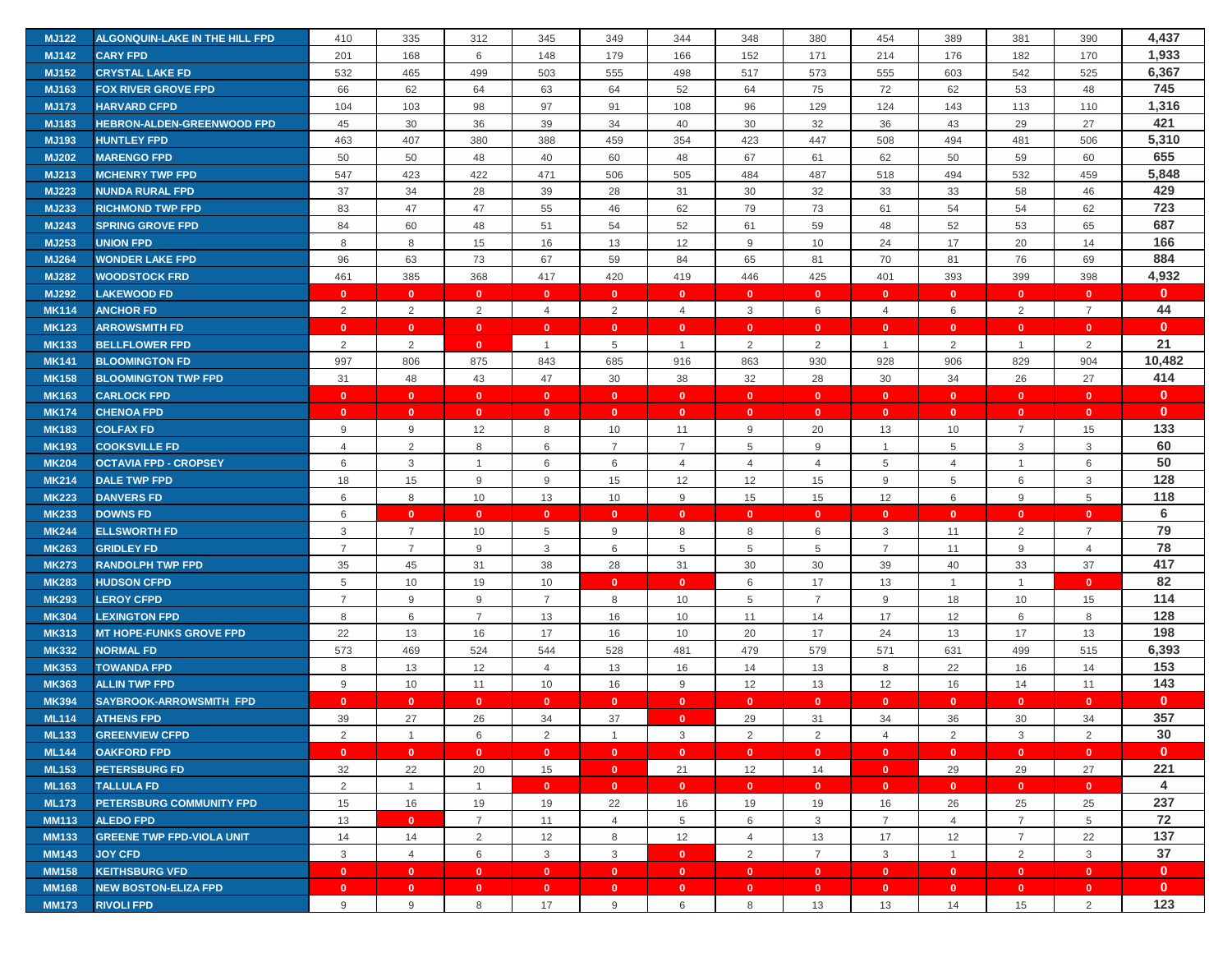| <b>MM183</b> | <b>SEATON CFPD</b>                    | $\overline{1}$ | 2                | 11             | 3              | $\mathbf{1}$   | $\overline{4}$ | $\overline{1}$ | 5              | 8              | $\overline{4}$ | $\overline{4}$ | 2              | 46           |
|--------------|---------------------------------------|----------------|------------------|----------------|----------------|----------------|----------------|----------------|----------------|----------------|----------------|----------------|----------------|--------------|
| <b>MM194</b> | <b>SHERRARD CFPD</b>                  | 18             | 18               | 22             | 18             | 18             | 8              | 17             | 24             | 17             | 24             | 9              | 21             | 214          |
| <b>MN118</b> | <b>COLUMBIA VFD</b>                   | 33             | 28               | 37             | 35             | 36             | 41             | 59             | 37             | 40             | 43             | 43             | 29             | 461          |
| <b>MN124</b> | <b>HECKER FPD</b>                     | 11             | 8                | $\overline{7}$ | 21             | 14             | 14             | 9              | $\overline{7}$ | 11             | 15             | 9              | 8              | 134          |
| <b>MN133</b> | <b>MAEYSTOWN FPD</b>                  | $\overline{4}$ | 3                | $\mathbf{3}$   | 5              | $\mathbf{1}$   | $\overline{4}$ | 3              | $\overline{4}$ | $\overline{4}$ | $\overline{1}$ | $\mathbf{1}$   | $\overline{2}$ | 35           |
| <b>MN143</b> | <b>VALMEYER FPD</b>                   | 13             | 10               | 5              | $\overline{2}$ | 8              | 10             | $\overline{7}$ | 10             | 12             | 12             | $\overline{7}$ | 3              | 99           |
| <b>MN153</b> | <b>WATERLOO FD</b>                    | $\overline{1}$ | 19               | 25             | 33             | 22             | 26             | 18             | 16             | 12             | 25             | 27             | 26             | 250          |
| <b>MP124</b> | <b>COFFEEN FPD</b>                    | $\overline{7}$ | $\overline{7}$   | 3              | $\overline{7}$ | 9              | 12             | 6              | $\overline{4}$ | $\overline{7}$ | 13             | 9              | 6              | 90           |
| <b>MP134</b> | <b>FARMERSVILLE-WAGGONER VFD</b>      | $\overline{1}$ | $\,6\,$          | $\mathbf{3}$   | 2              | $\overline{4}$ | 2              | $\overline{1}$ | $\mathbf{1}$   | $\overline{4}$ | 3              | $\mathbf{1}$   | $\overline{1}$ | 29           |
| <b>MP144</b> | <b>FILLMORE FPD</b>                   | 3              | $\overline{4}$   | 5              | $\overline{4}$ | $\overline{7}$ | $\overline{4}$ | 2              | $\overline{4}$ | 6              | $\overline{7}$ | $\overline{4}$ | 8              | 58           |
| <b>MP168</b> | <b>HILLSBORO FD</b>                   | 9              | 10               | 10             | 6              | 3              | 9              | $\overline{4}$ | 8              | $\overline{7}$ | $\overline{4}$ | $\overline{4}$ | 11             | 85           |
| <b>MP188</b> | <b>LITCHFIELD FD</b>                  | 87             | 79               | 84             | 92             | 76             | 88             | 86             | 100            | 108            | 135            | 156            | 140            | 1,231        |
| <b>MP193</b> | NOKOMIS AREA FPD                      | 11             | $\,6\,$          | $\overline{2}$ | 9              | 8              | 11             | $\overline{2}$ | $\overline{4}$ | $\overline{4}$ | 6              | 5              | $\overline{7}$ | 75           |
| <b>MP214</b> | <b>RAYMOND-HARVEL FD</b>              | 8              | 9                | 9              | 8              | 9              | $\overline{7}$ | 3              | 2              | 12             | $\overline{4}$ | 4              | 5              | 80           |
| <b>MP234</b> | <b>TAYLOR SPRINGS VFD</b>             | 8              | 3                | $\overline{7}$ | 5              | $\overline{7}$ | 6              | 6              | $\overline{4}$ | 2              | 8              | 10             | $\overline{1}$ | 67           |
| <b>MP243</b> | <b>WITT VFD INC</b>                   | 13             | 16               | 9              | 8              | 21             | 22             | 17             | 14             | 20             | 10             | 11             | 19             | 180          |
| <b>MQ111</b> | <b>JACKSONVILLE FD</b>                | 278            | 248              | 245            | 263            | 253            | 207            | 241            | 249            | 225            | 239            | 234            | 239            | 2,921        |
| <b>MQ124</b> | <b>ALEXANDER FD</b>                   | 3              | $\overline{2}$   | 2              | 3              | 2              | $\mathbf{0}$   | $\mathbf{0}$   | $\mathbf{1}$   | $\overline{4}$ | $\mathbf{0}$   | $\overline{4}$ | $\mathbf{1}$   | 22           |
| <b>MQ135</b> | <b>CHAPIN RURAL FIRE ASSN</b>         | $\mathbf{0}$   | $\overline{2}$   | $\mathbf{0}$   | $\mathbf{0}$   | $\mathbf{0}$   | $\mathbf{0}$   | $\overline{1}$ | $\mathbf{0}$   | $\mathbf{0}$   | $\mathbf{0}$   | $\mathbf{0}$   | $\mathbf{0}$   | 3            |
| <b>MQ154</b> | <b>FRANKLIN FPD</b>                   | $\mathbf{0}$   | $\mathbf{0}$     | $\mathbf{0}$   | $\mathbf{0}$   | $\mathbf{0}$   | $\mathbf{0}$   | $\mathbf{0}$   | $\mathbf{0}$   | $\mathbf{0}$   | $\mathbf{0}$   | $\mathbf{0}$   | $\mathbf{0}$   | $\mathbf{0}$ |
| <b>MQ163</b> | <b>MEREDOSIA FPD</b>                  | 3              | 5                | 5              | 2              | $\overline{4}$ | 3              | 3              | $\mathbf{1}$   | $\overline{1}$ | $\overline{2}$ | $\mathbf{1}$   | 5              | 35           |
| <b>MQ178</b> | <b>MURRAYVILLE VFD</b>                | $\overline{1}$ | 5                | $\overline{4}$ | $\overline{4}$ | $\mathbf{1}$   | 3              | $\overline{4}$ | 3              | $\mathbf{1}$   | $\overline{1}$ | $\mathbf{1}$   | $\overline{1}$ | 29           |
| <b>MQ193</b> | <b>SOUTH JACKSONVILLE FD</b>          | 52             | 53               | 50             | 50             | 50             | 52             | 37             | 52             | 43             | 44             | 46             | 25             | 554          |
| <b>MQ204</b> | <b>WAVERLY VFD</b>                    | $\mathbf{0}$   | $\mathbf{1}$     | $\overline{2}$ | $\mathbf 1$    | $\overline{7}$ | $\overline{1}$ | $\overline{2}$ | 5              | $\overline{1}$ |                | $\overline{2}$ | $\mathbf{1}$   | 24           |
| <b>MQ214</b> | <b>WOODSON CFPD</b>                   | 2              | $\overline{7}$   | $\overline{4}$ | 3              | 2              | $\overline{4}$ | $\overline{7}$ | 2              | $\overline{2}$ | 3              | 3              | 3              | 42           |
| <b>MQ224</b> | <b>CHAPIN FD</b>                      | 9              | $\overline{7}$   | 8              | 5              | 8              | 3              | 10             | 16             | 6              | 14             | 6              | $\overline{4}$ | 96           |
| <b>MR113</b> | <b>ARTHUR FPD</b>                     | 8              | $\mathsf 3$      | 15             | $\overline{1}$ | $\overline{4}$ | 6              | 5              | 3              | 8              | 11             | 2              | 3              | 69           |
| <b>MR123</b> | <b>BETHANY FPD</b>                    | 25             | 5                | 9              | 12             | $\overline{7}$ | 10             | 4              | 2              | 3              | 3              | 6              | 12             | 98           |
| <b>MR134</b> | <b>DORA TWP FPD</b>                   | 6              | $\overline{4}$   | $\overline{1}$ | 2              | $\overline{4}$ | 6              | 2              | 5              | $\mathbf{1}$   | 6              | $\overline{4}$ | $\overline{2}$ | 43           |
| <b>MR164</b> | <b>LOVINGTON FPD</b>                  | 4              | $\overline{4}$   | $\overline{2}$ | 2              | $\mathbf{1}$   | $\overline{1}$ | 2              | $\mathbf{1}$   | $\overline{2}$ | 3              | $\mathbf{1}$   | $\overline{4}$ | 27           |
| <b>MR182</b> | <b>SULLIVAN FPD</b>                   | 85             | 65               | 88             | 72             | 77             | 65             | 78             | 79             | 94             | 91             | 66             | 71             | 931          |
| <b>OA112</b> | <b>BYRON FPD</b>                      | 117            | 106              | 94             | 99             | 38             | 84             | 101            | 90             | 78             | 119            | 101            | 98             | 1,125        |
| <b>OA133</b> | <b>FORRESTON FPD</b>                  | 12             | 10               | 17             | 10             | 13             | 11             | 14             | 18             | 16             | 8              | 18             | 14             | 161          |
| <b>OA144</b> | <b>LEAF RIVER FPD</b>                 | 11             | $\boldsymbol{9}$ | 13             | 14             | 15             | 11             | 16             | 9              | 20             | 13             | 12             | 15             | 158          |
| <b>OA154</b> | <b>LYNNVILLE-SCOTT-WHITE ROCK FPD</b> | 23             | 26               | 27             | 29             | 32             | 36             | 31             | 27             | 20             | 30             | 23             | 22             | 326          |
| <b>OA164</b> | <b>MONROE TWP FPD</b>                 | 9              | $\,$ 5 $\,$      | 12             | 17             | $\overline{7}$ | 9              | 10             | 8              | 11             | 12             | 10             | $\overline{7}$ | 117          |
| <b>OA173</b> | <b>MT MORRIS FPD</b>                  | 18             | 11               | 12             | 11             | 11             | $\overline{7}$ | $\overline{7}$ | 8              | 10             | 6              | $\overline{7}$ | 9              | 117          |
| <b>OA184</b> | <b>OGLE-LEE FPD</b>                   | 31             | 22               | 38             | 40             | 36             | 27             | 32             | 19             | 33             | 26             | 41             | 27             | 372          |
| <b>OA193</b> | <b>OREGON FD</b>                      | 68             | 83               | 69             | 61             | 56             | 68             | 80             | 77             | 68             | 56             | 85             | 82             | 853          |
| <b>OA203</b> | <b>POLO FPD</b>                       | 6              | 13               | 18             | 8              | 13             | 9              | $\overline{4}$ | 14             | $\overline{4}$ | $\overline{7}$ | 12             | $\overline{7}$ | 115          |
| <b>OA212</b> | <b>ROCHELLE FD</b>                    | 169            | 128              | 152            | 155            | 135            | 153            | 165            | 158            | 161            | 156            | 166            | 130            | 1,828        |
| <b>OA224</b> | <b>STILLMAN FPD</b>                   | 42             | 39               | 42             | 54             | 45             | 38             | 38             | 27             | 33             | 37             | 34             | 31             | 460          |
| <b>PA111</b> | <b>PEORIA FD</b>                      | 1,887          | 1,527            | 1,667          | 1,683          | 1,787          | 1,724          | 1,829          | 1,867          | 1,790          | 1,761          | 1,614          | 1,633          | 20,769       |
| <b>PA124</b> | <b>WEST PEORIA FPD</b>                | 62             | 57               | 49             | 58             | 58             | 57             | 52             | 53             | 61             | 44             | 45             | 51             | 647          |
| <b>PA133</b> | <b>AKRON-PRINCEVILLE FPD</b>          | 17             | 17               | 16             | 17             | 19             | 11             | 12             | 25             | 19             | 13             | 20             | 14             | 200          |
| <b>PA144</b> | <b>BARTONVILLE VFD</b>                | 80             | 49               | 72             | 61             | 67             | 70             | 58             | 54             | 70             | 53             | 43             | 53             | 730          |
| <b>PA153</b> | <b>BRIMFIELD CFPD</b>                 | 48             | 40               | 33             | 22             | 26             | 27             | 26             | 31             | 20             | 34             | 41             | 31             | 379          |
| <b>PA168</b> | <b>CHILLICOTHE COMMUNITY FPD</b>      | 103            | 87               | 89             | 93             | 118            | 112            | 113            | 123            | 124            | 79             | 117            | 102            | 1,260        |
| <b>PA174</b> | <b>DUNLAP FPD</b>                     | 25             | 41               | 35             | 35             | 36             | 29             | 27             | 26             | 26             | 30             | 30             | 24             | 364          |
| <b>PA184</b> | <b>ELMWOOD RURAL FPD</b>              | 19             | 13               | 14             | 6              | 15             | 11             | 15             | 8              | 9              | 13             | 18             | 16             | 157          |
| <b>PA204</b> | <b>LIMESTONE FPD</b>                  | 113            | 99               | 118            | 128            | 130            | 113            | 133            | 101            | 103            | 108            | 116            | 129            | 1,391        |
| <b>PA214</b> | <b>LOGAN-TRIVOLI FPD</b>              | 29             | 43               | 46             | 45             | 35             | 35             | 26             | 27             | 24             | 23             | 44             | 27             | 404          |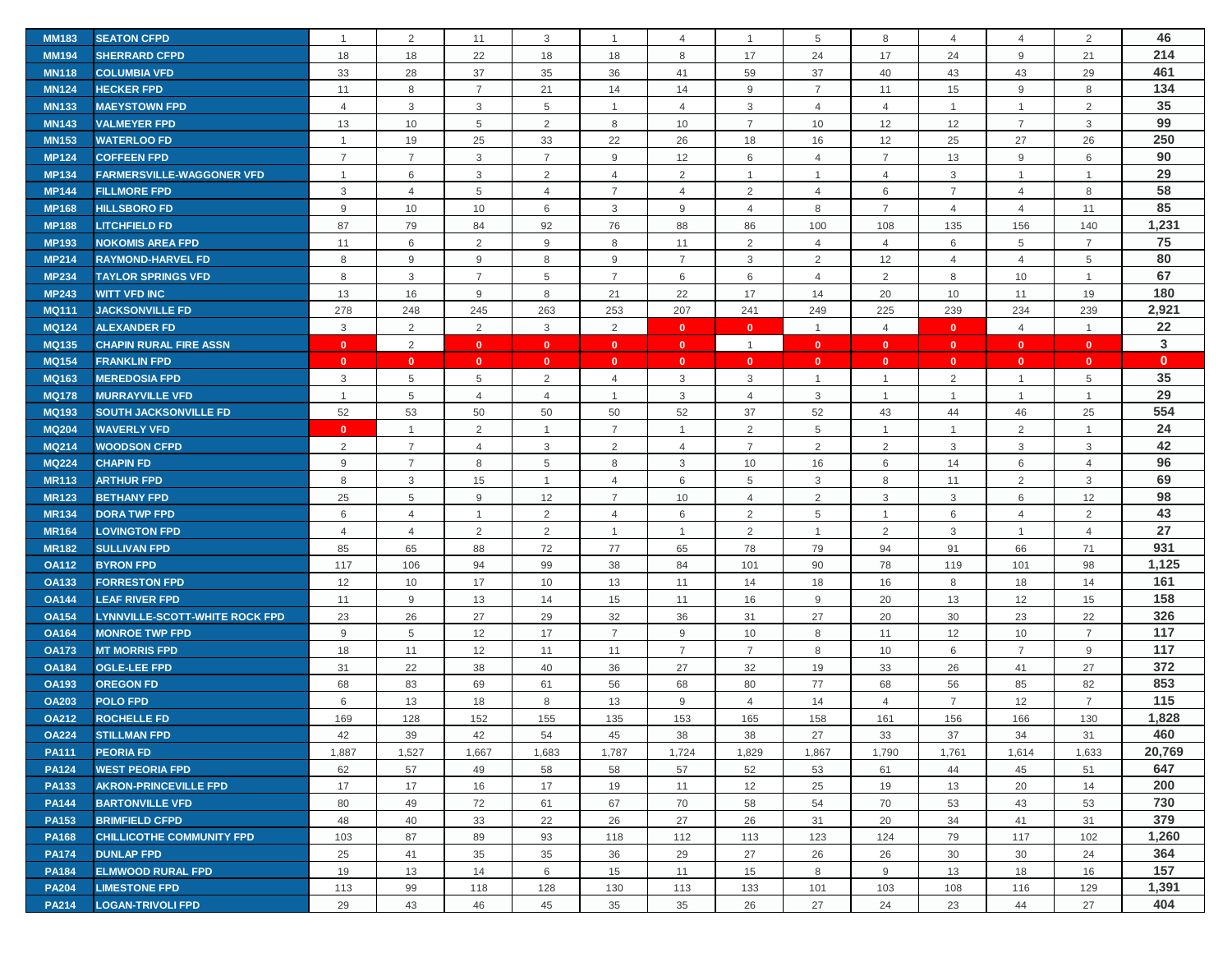| <b>PA224</b> | <b>PEORIA HEIGHTS FD</b>         | 54             | 40             | 36             | 41             | 59              | 61             | 63             | 64             | 62              | 67             | 36                       | 39             | 622          |
|--------------|----------------------------------|----------------|----------------|----------------|----------------|-----------------|----------------|----------------|----------------|-----------------|----------------|--------------------------|----------------|--------------|
| <b>PA244</b> | <b>TIMBER-HOLLIS FPD</b>         | 26             | 31             | 26             | 26             | 31              | 32             | 29             | 25             | 34              | 19             | 31                       | 21             | 331          |
| <b>PA253</b> | <b>TUSCARORA FPD</b>             | $\overline{4}$ | 3              | 8              | 8              | $\overline{4}$  | $\overline{4}$ | 8              | $\overline{7}$ | 8               | $\overline{4}$ | 8                        | $\overline{1}$ | 67           |
| <b>PB114</b> | <b>CUTLER CFPD</b>               | 8              | 6              | $\overline{4}$ | $\overline{5}$ | 11              | 10             | 5              | 5              | $\overline{7}$  | 5              | $\overline{4}$           | $\overline{4}$ | 74           |
| <b>PB122</b> | <b>DUQUOIN FD</b>                | 24             | 20             | 19             | 21             | 36              | 36             | 35             | 28             | 29              | 30             | 23                       | 32             | 333          |
| <b>PB132</b> | <b>PINCKNEYVILLE FD</b>          | 3              | $\overline{1}$ | 3              | 2              | 6               | 13             | 8              | 8              | 5               | 3              | 5                        | $\mathbf{3}$   | 60           |
| <b>PB144</b> | <b>TAMAROA FPD</b>               | 10             | $\mathbf{3}$   | $\mathbf{1}$   | $\overline{7}$ | $\overline{4}$  | 6              | 11             | $\overline{4}$ | 9               | 6              | 2                        | 8              | 71           |
| <b>PB154</b> | <b>WILLISVILLE FD</b>            | 8              | 3              | $\overline{1}$ | $\overline{1}$ | $5\phantom{.0}$ | 2              | 6              | 8              | 5               | $\mathbf{0}$   | 2                        | 9              | 50           |
| <b>PB162</b> | <b>PINCKNEYVILLE RURAL FPD</b>   | 3              | $\overline{2}$ | 3              | $\overline{1}$ | 3               | 5              | $\overline{4}$ | $\overline{7}$ | $\overline{7}$  | $\overline{7}$ | $\mathbf{1}$             | $\overline{4}$ | 47           |
| <b>PC112</b> | <b>BEMENT FPD</b>                | $\overline{7}$ | $\overline{7}$ | 14             | 10             | $\overline{7}$  | 8              | 11             | 8              | 10              | 11             | 10                       | 6              | 109          |
| <b>PC128</b> | <b>CERRO GORDO FPD</b>           | 16             | 12             | 13             | 14             | 18              | 17             | 19             | 12             | 18              | 11             | 18                       | 19             | 187          |
| <b>PC138</b> | <b>CISCO FPD</b>                 | $\overline{7}$ | $\overline{7}$ | 16             | 6              | 5               | 12             | 3              | 5              | 6               | 9              | 3                        | 5              | 84           |
| <b>PC143</b> | <b>DELAND CFPD</b>               | 5              | $\mathbf{1}$   | 3              | $\overline{4}$ | 3               | $\overline{1}$ | $\overline{4}$ | 3              | 6               | 5              | $\mathbf{1}$             | $\mathbf{3}$   | 39           |
| <b>PC158</b> | <b>HAMMOND FPD</b>               | $\mathbf{0}$   | $\mathbf{0}$   | $\mathbf{0}$   | $\mathbf{0}$   | $\mathbf{0}$    | $\mathbf{0}$   | $\mathbf{0}$   | $\mathbf{0}$   | $\mathbf{0}$    | $\mathbf{0}$   | $\mathbf{0}$             | $\mathbf{0}$   | $\mathbf{0}$ |
| <b>PC178</b> | <b>MID-PIATT FPD</b>             | 11             | 8              | 10             | 11             | 11              | 9              | 5              | 10             | 11              | 17             | 12                       | $\overline{7}$ | 122          |
| <b>PC184</b> | <b>NORTHERN PIATT COUNTY FPD</b> | 15             | 10             | 5              | 11             | 18              | 15             | 16             | 22             | 16              | 16             | 9                        | 10             | 163          |
| <b>PC198</b> | <b>MONTICELLO FD</b>             | $\mathbf{0}$   | $\mathbf{0}$   | $\mathbf{0}$   | $\mathbf{0}$   | $\mathbf{0}$    | 26             | 32             | 41             | 47              | 41             | 42                       | 38             | 267          |
| <b>PD114</b> | <b>BARRY FPD</b>                 | 10             | 11             | 18             | 20             | 17              | 21             | 17             | 19             | 12              | 27             | 15                       | 9              | 196          |
| <b>PD124</b> | <b>BAYLIS FPD</b>                | $\overline{1}$ | $\overline{1}$ | $\overline{1}$ | $\mathbf{1}$   | $\overline{1}$  | $\overline{1}$ | $\overline{1}$ | $\mathbf{1}$   | $\mathbf{1}$    | $\mathbf{1}$   | $\mathbf{1}$             | $\mathbf{1}$   | 12           |
| <b>PD134</b> | <b>GRIGGSVILLE FD</b>            | 5              | 5              | 6              | $\overline{4}$ | 5               | 3              | 5              | 2              | 8               | 6              | 5                        | 2              | 56           |
| <b>PD143</b> | <b>HULL-KINDERHOOK FPD</b>       | 8              | 5              | 9              | 11             | 2               | 2              | 3              | 2              | $\overline{2}$  | 5              | $\overline{4}$           | 2              | 55           |
| <b>PD164</b> | <b>EAST PIKE FPD</b>             | $\overline{2}$ | $\mathbf{1}$   | 3              | $\overline{1}$ | 3               | $\overline{2}$ | 3              | $\mathbf{1}$   | $\overline{4}$  | $\overline{2}$ | $\overline{2}$           | $\overline{1}$ | 25           |
| <b>PD174</b> | <b>SPRING CREEK FPD</b>          | $\overline{4}$ | 6              | 9              | 5              | 6               | $\overline{1}$ | $\overline{4}$ | $\overline{1}$ | 3               | $\mathbf{3}$   | 5                        | 2              | 49           |
| <b>PD184</b> | <b>NEW CANTON FPD</b>            | 6              | $\overline{2}$ | $\overline{1}$ | 11             | 2               | $\overline{1}$ | $\mathbf{0}$   | $\mathbf{0}$   | $\mathbf{0}$    | $\mathbf{0}$   | $\mathbf{0}$             | $\mathbf{0}$   | 23           |
| <b>PD203</b> | <b>NORTH PIKE FPD</b>            | $\overline{4}$ | 3              | 4              | $\mathbf{0}$   | $\mathbf{0}$    | $\mathbf{0}$   | $\mathbf{0}$   | $\mathbf{0}$   | $\mathbf{1}$    | $\mathbf{0}$   | $\mathbf{0}$             | $\mathbf{0}$   | 12           |
| <b>PD214</b> | <b>PITTSFIELD CITY FD</b>        | 11             | 5              | 13             | $\overline{7}$ | 3               | 6              | 10             | $\overline{7}$ | $\overline{4}$  | $\overline{4}$ | 6                        | 9              | 85           |
| <b>PD223</b> | PLEASANT HILL FPD                | 10             | 12             | 14             | 8              | 8               | 9              | 17             | $\overline{2}$ | 8               | 11             | 9                        | $\overline{4}$ | 112          |
| <b>PE114</b> | <b>GOLCONDA FD</b>               | $\overline{1}$ | $\mathbf{0}$   | $\mathbf{0}$   | $\mathbf{0}$   | $\mathbf{0}$    | $\overline{1}$ | $\mathbf{0}$   | $\overline{1}$ | $\mathbf{0}$    | $\mathbf{0}$   | $\mathbf{0}$             | $\overline{2}$ | 5            |
| <b>PE128</b> | <b>RURAL POPE COUNTY FPD</b>     | $\overline{7}$ | $\overline{4}$ | 3              | $\mathbf{1}$   | $\overline{7}$  | 3              | $\overline{7}$ | 8              | $\mathbf{1}$    | 2              | $\mathbf{1}$             | 2              | 46           |
| <b>PF114</b> | <b>GRAND CHAIN VFD</b>           | $\mathbf{0}$   | $\mathbf{0}$   | $\mathbf{0}$   | $\mathbf{0}$   | $\mathbf{0}$    | $\mathbf{0}$   | $\mathbf{0}$   | $\mathbf{0}$   | $\mathbf{0}$    | $\mathbf{0}$   | $\mathbf{0}$             | $\mathbf{0}$   | $\mathbf{0}$ |
| <b>PF124</b> | <b>KARNAK VFD</b>                | $\overline{1}$ | $\overline{1}$ | $\overline{1}$ | $\overline{1}$ | $\mathbf{0}$    | $\mathbf{0}$   | -1             | $\mathbf{0}$   | $\mathbf{0}$    | $\overline{1}$ | $\overline{4}$           | $\overline{1}$ | 11           |
| <b>PF134</b> | <b>MOUND CITY FD</b>             | $\overline{4}$ | $\overline{2}$ | $\overline{1}$ | $\overline{2}$ | 6               | $\overline{2}$ | 3              |                | $\overline{1}$  | 3              | 3                        | 5              | 33           |
| <b>PF144</b> | <b>MOUNDS VFD</b>                | 3              | $\overline{2}$ | 3              | 5              | 3               | 8              | 3              | 3              | $\overline{2}$  | $\overline{4}$ | 3                        | 2              | 41           |
| <b>PF153</b> | <b>OLMSTED VFD</b>               | 8              | 2              | 6              | 3              | 2               | $\overline{1}$ | 2              | 2              | $\overline{1}$  | $\overline{1}$ | $\overline{1}$           | $\overline{4}$ | 33           |
| <b>PF163</b> | <b>PULASKI FD</b>                | $\mathbf{0}$   | $\bullet$      | $\mathbf{0}$   | $\mathbf{0}$   | $\mathbf{0}$    | $\mathbf{0}$   | $\mathbf{0}$   | $\mathbf{0}$   | $\mathbf{0}$    | $\mathbf{0}$   | $\mathbf{0}$             | $\mathbf{0}$   | $\mathbf{0}$ |
| <b>PF178</b> | <b>ULLIN FD</b>                  | $\mathbf{0}$   | $\mathbf{0}$   | $\overline{1}$ | $\mathbf{0}$   | $\mathbf{0}$    | $\mathbf{0}$   | $\mathbf{0}$   | $\mathbf{0}$   | $\mathbf{0}$    | $\mathbf{0}$   | $\mathbf{0}$             | $\mathbf{0}$   | 1            |
| <b>PG113</b> | <b>GRANVILLE HENNEPIN FPD</b>    | 26             | 14             | 11             | 16             | 12              | 10             | 8              | 12             | 8               | 9              | 12                       | 13             | 151          |
| <b>PG123</b> | <b>HENNEPIN FPD</b>              | $\mathbf{0}$   | $\mathbf{0}$   | $\mathbf{0}$   | $\mathbf{0}$   | $\mathbf{0}$    | $\mathbf{0}$   | $\mathbf{0}$   | $\mathbf{0}$   | $\mathbf{0}$    | $\mathbf{0}$   | $\mathbf{0}$             | $\mathbf{0}$   | $\mathbf{0}$ |
| <b>PG134</b> | <b>MAGNOLIA FD</b>               | $\overline{1}$ | 9              | $\overline{1}$ | 6              | 2               | 5              | 3              | $\mathbf{1}$   | 4               | 3              | 4                        | 8              | 47           |
| <b>PG153</b> | <b>MCNABB FPD</b>                | 2              | $\mathbf{1}$   | $\overline{2}$ | $\mathbf{1}$   | $\overline{1}$  | $\overline{4}$ | $\overline{1}$ | $\mathbf{1}$   | $\overline{2}$  | 3              | $\mathbf{1}$             | $\mathbf{1}$   | 20           |
| <b>PG163</b> | <b>STANDARD FPD</b>              | $\overline{4}$ | 9              | 6              | 6              | 11              | 5              | 5              | 5              | $\overline{7}$  | 6              | $\overline{\mathcal{L}}$ | 9              | 77           |
| <b>RA114</b> | <b>BALDWIN CFPD</b>              | 3              | $\overline{2}$ | 3              | $\overline{1}$ | 3               | 2              | $\overline{1}$ | $\mathbf{1}$   | $\mathbf{1}$    | 3              | $\mathbf{1}$             | $\overline{4}$ | 25           |
| <b>RA124</b> | <b>CHESTER FD</b>                | 13             | $\overline{4}$ | 9              | $\overline{7}$ | 10              | 10             | 8              | 8              | $\overline{4}$  | 14             | $\overline{4}$           | $\overline{7}$ | 98           |
| <b>RA133</b> | <b>COULTERVILLE VFD-FPD</b>      | 6              | 9              | $\overline{4}$ | 6              | 6               | $\overline{4}$ | 5              | 9              | $5\phantom{.0}$ | $\overline{7}$ | $\overline{2}$           | $\overline{4}$ | 67           |
| <b>RA143</b> | <b>EVANSVILLE FD</b>             | 9              | 3              | $\mathbf{0}$   | $\mathbf{0}$   | $\mathbf{0}$    | $\mathbf{0}$   | $\mathbf{0}$   | $\mathbf{0}$   | $\mathbf{0}$    | $\mathbf{0}$   | $\mathbf{0}$             | $\mathbf{0}$   | 12           |
| <b>RA154</b> | <b>PERCY VFD</b>                 | 4              | $\mathbf{1}$   | $\overline{1}$ |                | $\overline{4}$  | $\overline{1}$ | 4              | $\overline{2}$ | $\mathbf{1}$    |                | $\mathbf{1}$             | $\overline{1}$ | 22           |
| <b>RA164</b> | <b>PRAIRIE DU ROCHER FD</b>      | 11             | 10             | 8              | 2              | 5               | 5              | 6              | 9              | 3               | 5              | 3                        | 3              | 70           |
| <b>RA173</b> | <b>RED BUD FD</b>                | 17             | 12             | 14             | 12             | 8               | 14             | 11             | 12             | 8               | 10             | 14                       | 14             | 146          |
| <b>RA193</b> | <b>SPARTA FD</b>                 | 6              | 10             | 5              | $\overline{7}$ | 10              | 8              | 3              | $\overline{2}$ | 6               | 13             | 9                        | 5              | 84           |
| <b>RA203</b> | <b>STEELEVILLE VFD</b>           | 24             | 23             | 20             | 36             | 20              | 28             | 36             | 38             | 31              | 27             | 28                       | 17             | 328          |
| <b>RA214</b> | <b>TILDEN FPD</b>                | $\overline{4}$ | $\overline{4}$ | 3              | 3              | $\overline{2}$  | 2              | 2              | $\mathbf{1}$   | $\overline{4}$  | $\mathbf{1}$   | $\mathbf{1}$             | $\overline{1}$ | 28           |
| <b>RA234</b> | <b>ELLIS GROVE FD</b>            | $\overline{7}$ | $\mathbf{1}$   | 3              | 6              | 6               | 3              | $\overline{1}$ | $\overline{4}$ | 2               | 5              | 9                        | 5              | 52           |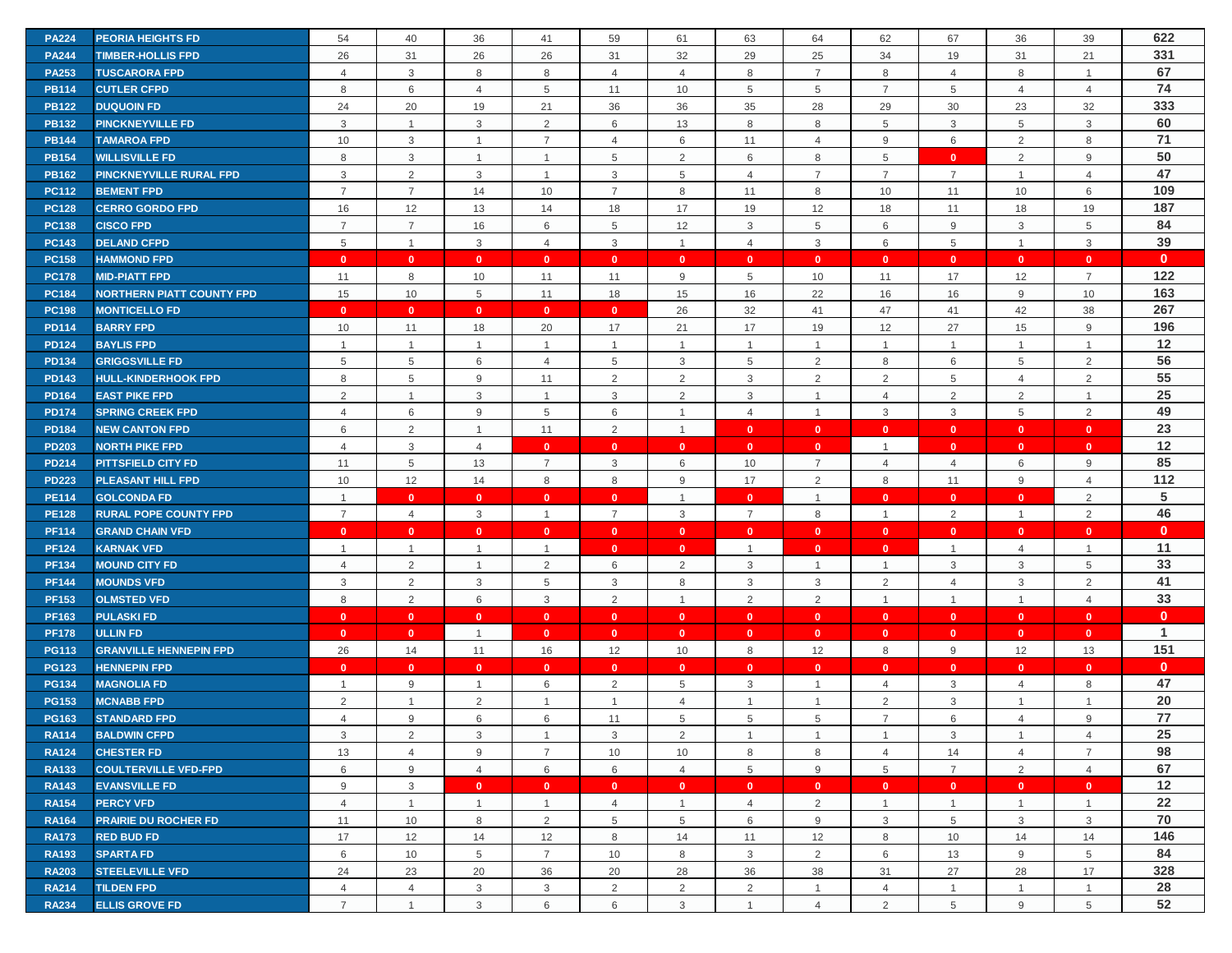| <b>RB124</b> | <b>CLAREMONT-BONPAS FD</b>         | $\mathbf{0}$   | $\mathbf{0}$     | $\mathbf{0}$    | $\mathbf{0}$   | $\mathbf{0}$   | $\mathbf{0}$   | $\mathbf{0}$   | $\mathbf{0}$   | $\mathbf{0}$   | $\mathbf{0}$    | $\mathbf{0}$   | $\mathbf{0}$   | $\mathbf{0}$   |
|--------------|------------------------------------|----------------|------------------|-----------------|----------------|----------------|----------------|----------------|----------------|----------------|-----------------|----------------|----------------|----------------|
| <b>RB134</b> | <b>NOBLE FPD</b>                   | 5              | $\mathbf{1}$     | $\overline{4}$  | 9              | 3              | 2              | 2              | 3              | 6              | 6               | 3              | $\mathbf{1}$   | 45             |
| <b>RB142</b> | <b>OLNEY FD</b>                    | 21             | 10               | 18              | 22             | 28             | 19             | 17             | 19             | 18             | 18              | 22             | 14             | 226            |
| <b>RC111</b> | <b>ROCK ISLAND FD</b>              | $\overline{7}$ | 17               | $\overline{1}$  | $\mathbf{0}$   | $\mathbf{0}$   | $\mathbf{0}$   | $\mathbf{0}$   | $\mathbf{0}$   | 15             | 587             | 588            | 526            | 1,741          |
| <b>RC124</b> | <b>CARBON CLIFF-BARSTOW FPD</b>    | 32             | 23               | 24              | 38             | 27             | 19             | 14             | 16             | 27             | 20              | 25             | 19             | 284            |
| <b>RC133</b> | <b>BLACKHAWK FPD</b>               | $\mathbf{0}$   | $\mathbf{0}$     | $\mathbf{0}$    | $\mathbf{0}$   | $\mathbf{0}$   | $\mathbf{0}$   | $\mathbf{0}$   | $\mathbf{0}$   | $\mathbf{0}$   | $\mathbf{0}$    | $\mathbf{0}$   | $\mathbf{0}$   | $\mathbf{0}$   |
| <b>RC174</b> | <b>COAL VALLEY FD</b>              | 44             | 38               | 38              | 30             | 40             | 30             | 25             | 41             | 38             | 33              | 33             | 40             | 430            |
| <b>RC183</b> | <b>CORDOVA FPD</b>                 | $\mathbf{0}$   | 10               | 8               | 12             | 4              | 12             | 5              | $\overline{7}$ | 5              | $\overline{4}$  | 6              | $\mathbf{0}$   | 73             |
| <b>RC194</b> | <b>COYNE CENTER FPD</b>            | 18             | 6                | 18              | 15             | 22             | 12             | 19             | 20             | 11             | 9               | 11             | 13             | 174            |
| <b>RC201</b> | <b>EAST MOLINE CITY FD</b>         | 295            | 222              | 228             | 296            | 247            | 244            | 279            | 267            | 260            | 246             | 241            | 257            | 3,082          |
| <b>RC243</b> | <b>HAMPTON FD</b>                  | 11             | 4                | $\mathbf{3}$    | 9              | 5              | 6              | $\overline{7}$ | 3              | 6              | 11              | 6              | $\overline{7}$ | 78             |
| <b>RC253</b> | <b>HILLSDALE FPD</b>               | 23             | 15               | 12              | 16             | 15             | 13             | 17             | 14             | 18             | 23              | 14             | 17             | 197            |
| <b>RC271</b> | <b>MOLINE FD</b>                   | 574            | 530              | 516             | 481            | 553            | 536            | 588            | 612            | 548            | 565             | 592            | 571            | 6,666          |
| <b>RC284</b> | <b>RAPIDS CITY FPD</b>             | 36             | 22               | 21              | 35             | 39             | 30             | 42             | 30             | 26             | 39              | 29             | 23             | 372            |
| <b>RC294</b> | <b>ANDALUSIA FPD</b>               | $\overline{1}$ | $\mathbf{0}$     | $\overline{2}$  | $\mathbf{0}$   | $\mathbf{0}$   | $\mathbf{0}$   | $\mathbf{0}$   | $\mathbf{0}$   | $\mathbf{0}$   | $\mathbf{0}$    | $\mathbf{0}$   | $\mathbf{0}$   | 3              |
| <b>RC314</b> | <b>REYNOLDS FPD</b>                | 8              | 2                | 8               | 15             | 9              | 6              | 5              | 9              | 8              | 9               | 8              | $\overline{7}$ | 94             |
| <b>RC322</b> | <b>SILVIS FD</b>                   | 24             | 21               | 20              | 34             | 15             | 30             | 25             | 24             | 31             | 31              | 24             | 17             | 296            |
| <b>SA113</b> | <b>CARRIER MILLS FD</b>            | 10             | $\boldsymbol{9}$ | $\mathbf{3}$    | $\overline{7}$ | 5              | $\overline{4}$ | 3              | 3              | $\mathbf{3}$   | $5\phantom{.0}$ | $\overline{4}$ | 5              | 61             |
| <b>SA122</b> | <b>ELDORADO FD</b>                 | 10             | 6                | 8               | 5              | 5              | 8              | $\overline{7}$ | 9              | 8              | 12              | 9              | 3              | 90             |
| <b>SA134</b> | <b>GALATIA VFD</b>                 | 5              | $\mathbf{1}$     | $\mathbf{3}$    | 2              | $\mathbf{0}$   | $\overline{1}$ | $\overline{1}$ | 2              | $\overline{1}$ | 2               | $\mathbf{1}$   | $\mathbf{1}$   | 20             |
| <b>SA142</b> | <b>HARRISBURG FD</b>               | 25             | 10               | 14              | 14             | 17             | 19             | 16             | 15             | 11             | 20              | 17             | 27             | 205            |
| <b>SA154</b> | <b>STONEFORT FD</b>                | $\overline{1}$ | $\mathbf{1}$     | $\overline{1}$  | $\overline{1}$ | $\mathbf{1}$   | $\overline{1}$ | $\overline{1}$ | $\overline{2}$ | $\mathbf{1}$   | $\mathbf 1$     | $\mathbf{1}$   | $\overline{1}$ | 13             |
| <b>SB111</b> | <b>SPRINGFIELD FD</b>              | 1,618          | 1,363            | 1,550           | 1,491          | 1,618          | 1,671          | 1,731          | 1,853          | 1,635          | 1,619           | 1,509          | 1,598          | 19,256         |
| <b>SB123</b> | <b>AUBURN FPD</b>                  | 50             | 39               | 44              | 39             | 34             | 34             | 46             | 34             | 33             | 33              | 27             | 48             | 461            |
| <b>SB134</b> | <b>BUFFALO FPD</b>                 | 13             | 15               | 31              | 10             | 12             | 16             | 11             | 22             | 8              | 10              | 17             | 17             | 182            |
| <b>SB148</b> | <b>CHATHAM CFPD</b>                | 185            | 135              | 178             | 166            | 162            | 172            | 166            | 165            | 182            | 191             | 169            | 155            | 2,026          |
| <b>SB154</b> | <b>DAWSON VFD</b>                  | 8              | 14               | 23              | 12             | 16             | 10             | 11             | 17             | 18             | 11              | 13             | 11             | 164            |
| <b>SB164</b> | <b>DIVERNON FPD</b>                | 22             | 16               | 21              | 12             | 15             | 18             | 18             | 22             | 25             | 23              | 11             | 18             | 221            |
| <b>SB184</b> | <b>ILLIOPOLIS VFD</b>              | 8              | $\overline{4}$   | 17              | 11             | 3              | 5              | 2              | 8              | 6              | 8               | $\mathbf{1}$   | $\overline{4}$ | 77             |
| <b>SB194</b> | <b>LOAMI FPD</b>                   | $\mathbf{0}$   | $\mathbf{0}$     | $\overline{1}$  | $\mathbf{0}$   | $\mathbf{0}$   | $\mathbf{0}$   | $\mathbf{0}$   | $\mathbf{0}$   | $\mathbf{0}$   | $\mathbf{0}$    | $\mathbf{0}$   | $\mathbf{0}$   | $\mathbf{1}$   |
| <b>SB203</b> | <b>MECHANICSBURG FPD</b>           | 12             | 14               | 25              | 6              | 6              | 11             | 9              | 14             | 5              | 9               | 18             | 12             | 141            |
| <b>SB213</b> | <b>NEW BERLIN-ISLAND GROVE FPD</b> | 15             | 16               | 18              | 27             | 18             | 16             | 14             | 17             | 16             | 23              | 15             | $\overline{7}$ | 202            |
| <b>SB223</b> | <b>PAWNEE FPD</b>                  | 17             | 11               | 16              | 10             | 16             | 8              | 13             | 18             | 13             | 3               | $\overline{4}$ | 16             | 145            |
| <b>SB233</b> | <b>PLEASANT PLAINS FPD</b>         | $9\,$          | 11               | 13              | 22             | 19             | 11             | 12             | 9              | 12             | 16              | 11             | 13             | 158            |
| <b>SB244</b> | <b>RIVERTON AREA FPD</b>           | 73             | 83               | 81              | 72             | 76             | 68             | 72             | 73             | 65             | 57              | 61             | 66             | 847            |
| <b>SB253</b> | <b>ROCHESTER FPD</b>               | 47             | 28               | 50              | 42             | 44             | 50             | 17             | 40             | 55             | 23              | 44             | 37             | 477            |
| <b>SB264</b> | <b>SHERMAN FPD</b>                 | 45             | 42               | 51              | 46             | 60             | 47             | 38             | 41             | 53             | 44              | 39             | 33             | 539            |
| <b>SB274</b> | <b>WILLIAMSVILLE VFD</b>           | 12             | 15               | 10              | 9              | 9              | 8              | $\overline{4}$ | 6              | $\overline{7}$ | 11              | 3              | 8              | 102            |
| <b>SC113</b> | <b>BROWNING FPD</b>                | $\overline{1}$ | $\mathbf{1}$     | $\overline{1}$  | -1             |                | $\overline{1}$ | 1              | $\mathbf{1}$   | $\mathbf{1}$   | 3               | 1              | $\overline{1}$ | 14             |
| <b>SC143</b> | <b>RUSHVILLE FD</b>                | 6              | $\overline{4}$   | 10              | 12             | 9              | 9              | 5              | 2              | $\mathbf{3}$   | 5               | $\overline{4}$ | 11             | 80             |
| <b>SD124</b> | <b>NORTH SCOTT FPD</b>             | $\mathbf{0}$   | $\mathbf{0}$     | $\mathbf{0}$    | $\mathbf{0}$   | $\mathbf{0}$   | $\mathbf{0}$   | $\mathbf{0}$   | $\mathbf{0}$   | $\overline{1}$ | 1               | $\mathbf{0}$   | $\mathbf{0}$   | $\overline{2}$ |
| <b>SD133</b> | <b>WINCHESTER VFD</b>              | 3              | 3                | $6\phantom{.0}$ | 3              | $\overline{4}$ | $\overline{2}$ | $\overline{1}$ | $\mathbf{3}$   | 5              | 2               | 2              | $\overline{5}$ | 39             |
| <b>SD154</b> | <b>MANCHESTER VFD</b>              | $\mathbf{0}$   | $\mathbf{0}$     | $\mathbf{0}$    | $\bullet$      | $\mathbf{0}$   | $\bullet$      | $\mathbf{0}$   | $\mathbf{0}$   | $\mathbf{0}$   | $\bullet$       | $\mathbf{0}$   | $\mathbf{0}$   | $\mathbf{0}$   |
| <b>SE113</b> | <b>COWDEN FPD</b>                  | 9              | 8                | $6\phantom{.0}$ | 12             | $\overline{4}$ | 10             | 12             | 13             | 8              | 13              | 5              | 13             | 113            |
| <b>SE128</b> | <b>FINDLAY FPD</b>                 | $\overline{2}$ | $\overline{7}$   | $\mathbf{0}$    | 2              | $\overline{4}$ | 5              | 9              | 8              | 6              | 8               | 3              | $\,$ 5 $\,$    | 59             |
| <b>SE134</b> | <b>HERRICK FD</b>                  | 8              | $\overline{7}$   | 8               | 5              | $\overline{4}$ | 5              | 6              | 5              | $\overline{4}$ | 4               | $\overline{7}$ | 9              | 72             |
| <b>SE144</b> | <b>MOWEAQUA CFPD</b>               | 25             | 11               | 26              | 12             | 10             | 15             | 9              | 5              | 9              | $\overline{2}$  | 6              | 2              | 132            |
| <b>SE152</b> | <b>SHELBYVILLE FPD</b>             | 16             | 13               | 15              | 17             | 11             | $\overline{7}$ | 15             | 10             | 15             | 12              | 11             | 12             | 154            |
| <b>SE164</b> | <b>SIGEL FPD</b>                   | $\overline{1}$ | $\overline{2}$   | $\overline{1}$  | $\overline{0}$ | $\mathbf{0}$   | 2              | $\overline{1}$ | $\mathbf{0}$   | $\overline{2}$ | 2               | 2              | $\mathbf{0}$   | 13             |
| <b>SE173</b> | <b>STEWARDSON FAPD</b>             | $\mathbf{0}$   | $\bullet$        | $\mathbf{0}$    | $\bullet$      | $\mathbf{0}$   | $\mathbf{0}$   | $\mathbf{0}$   | $\mathbf{0}$   | $\bullet$      | $\bullet$       | $\bullet$      | $\mathbf{0}$   | $\mathbf{0}$   |
| <b>SE183</b> | <b>STRASBURG FPD</b>               | $\mathbf{0}$   | $\mathbf{0}$     | $\mathbf{0}$    | $\mathbf{0}$   | $\mathbf{0}$   | $\mathbf{0}$   | $\mathbf{0}$   | $\mathbf{0}$   | $\mathbf{0}$   | $\bullet$       | $\bullet$      | $\mathbf{0}$   | $\mathbf{0}$   |
| <b>SE194</b> | <b>TOWER HILL FD</b>               | 10             | 11               | 6               | 15             | 17             | 6              | $\mathbf{0}$   | $\mathbf{0}$   | $\mathbf{0}$   | $\mathbf{0}$    | $\mathbf{0}$   | $\mathbf{0}$   | 65             |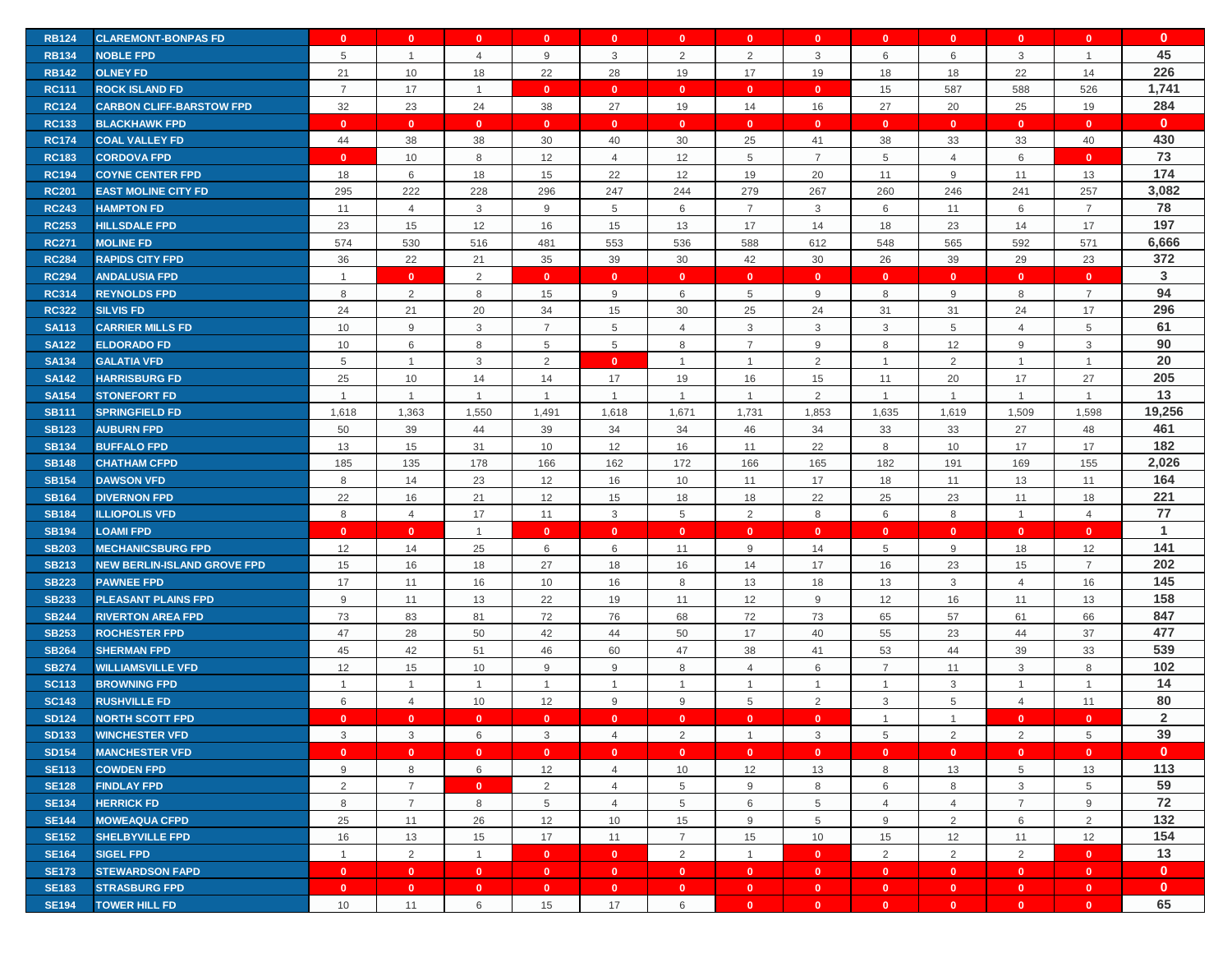| <b>SE203</b> | <b>WINDSOR VFD</b>                   | $\overline{4}$ | 2              | 3              |                         | 3              | $\overline{1}$ | 4               | 4              | 4              | 6              |                | 2              | 35           |
|--------------|--------------------------------------|----------------|----------------|----------------|-------------------------|----------------|----------------|-----------------|----------------|----------------|----------------|----------------|----------------|--------------|
| <b>SE213</b> | <b>OCONEE FD</b>                     | $\overline{4}$ | $\mathbf{1}$   | $\overline{4}$ | 2                       | $\overline{4}$ | 7              | $\mathbf 1$     | 6              | 4              | 6              | $\mathbf{1}$   | 8              | 48           |
| <b>SF113</b> | <b>BRADFORD CFPD</b>                 | 6              | $\overline{1}$ | 5              | $\overline{4}$          | 5              | $\overline{4}$ | $\overline{1}$  | 3              | $\overline{4}$ | $\overline{4}$ | $\overline{4}$ | $\overline{1}$ | 42           |
| <b>SF124</b> | <b>LAFAYETTE CFPD</b>                | 6              | 2              | $\mathbf{3}$   | 3                       |                | 3              | $\overline{2}$  | $\mathbf{1}$   | 6              | -1             | $\overline{1}$ |                | 30           |
| <b>SF134</b> | <b>TOULON FPD</b>                    | 17             | 12             | 19             | 17                      | 16             | 19             | 21              | 19             | 13             | 25             | 24             | 9              | 211          |
| <b>SF143</b> | <b>WYOMING CFPD</b>                  | 19             | 26             | 28             | 31                      | 19             | 13             | 15              | 16             | 20             | 18             | 15             | 15             | 235          |
| <b>SG114</b> | <b>FAIRVIEW-CASEYVILLE TWP FPD</b>   | 62             | 33             | 52             | 47                      | 53             | 50             | 52              | 48             | 36             | 33             | 53             | 33             | 552          |
| <b>SG128</b> | <b>ALORTON VFD</b>                   | 5              | 2              | $\overline{2}$ | 3                       | 2              | $\mathbf{0}$   | $\overline{1}$  | 5              | 6              | $\mathbf{0}$   | 8              | 6              | 40           |
| <b>SG141</b> | <b>BELLEVILLE FD</b>                 | 167            | 138            | 152            | 148                     | 198            | 185            | 206             | 177            | 202            | 216            | 187            | 175            | 2,151        |
| <b>SG153</b> | <b>BROOKLYN VFD</b>                  | 5              | 6              | 8              | 5                       | $\overline{4}$ | 3              | 8               | 2              | 9              | $\overline{4}$ | 5              | 5              | 64           |
| <b>SG164</b> | <b>CAHOKIA VFD</b>                   | 39             | 36             | 30             | 43                      | 41             | 48             | 63              | 29             | 41             | 46             | 31             | 35             | 482          |
| <b>SG174</b> | <b>CAMP JACKSON FPD</b>              | 53             | 28             | 33             | 44                      | 42             | 41             | 65              | 34             | 46             | 48             | 42             | 42             | 518          |
| <b>SG184</b> | <b>CASEYVILLE FD</b>                 | 51             | 45             | 54             | 43                      | 41             | 44             | 42              | 42             | 58             | 34             | 36             | 44             | 534          |
| <b>SG194</b> | <b>DUPO VFD</b>                      | 11             | 5              | 8              | 8                       | 9              | $\overline{4}$ | 13              | 13             | 10             | 12             | 3              | 13             | 109          |
| <b>SG208</b> | <b>EAST SIDE FPD</b>                 | 20             | 22             | 21             | 21                      | 33             | 23             | 18              | 13             | 18             | 33             | 35             | 28             | 285          |
| <b>SG211</b> | <b>EAST ST LOUIS FD</b>              | 89             | 65             | 98             | 87                      | 77             | 109            | 125             | 89             | 93             | 75             | 46             | 76             | 1,029        |
| <b>SG223</b> | <b>FAIRMONT CITY FD</b>              | 11             | 12             | 14             | 14                      | 10             | 24             | 15              | 18             | 14             | 14             | 15             | 13             | 174          |
| <b>SG234</b> | <b>FAYETTEVILLE VFD</b>              | 8              | 5              | $\overline{2}$ | 6                       | 3              | 8              | 5               | 5              | 5              | $\mathbf{3}$   | 10             | 3              | 63           |
| <b>SG248</b> | <b>FREEBURG FPD</b>                  | 18             | 14             | 6              | 16                      | 10             | 21             | 16              | 13             | $\mathbf{0}$   | $\mathbf{0}$   | $\mathbf{0}$   | $\mathbf{0}$   | 114          |
| <b>SG264</b> | <b>FRENCH VILLAGE VFD</b>            | 25             | 21             | 20             | 26                      | 28             | 38             | 33              | 37             | 27             | 24             | 33             | 16             | 328          |
| <b>SG284</b> | <b>HOLLYWOOD HEIGHTS VFPD</b>        | $\overline{4}$ | $\overline{2}$ | $\overline{4}$ | 10                      | 8              | 9              | $\overline{4}$  | $\overline{2}$ | 3              | $\mathbf{3}$   | 3              | $\overline{7}$ | 59           |
| <b>SG293</b> | <b>LEBANON-EMERALD MOUND VFD</b>     | 11             | 13             | 13             | 16                      | 20             | 8              | 14              | 22             | 20             | 18             | 15             | 10             | 180          |
| <b>SG303</b> | <b>LENZBURG FD</b>                   | $\mathbf{0}$   | $\mathbf{0}$   | $\mathbf{0}$   | $\mathbf{0}$            | $\mathbf{0}$   | $\mathbf{0}$   | $\mathbf{0}$    | $\mathbf{0}$   | $\mathbf{0}$   | $\mathbf{0}$   | $\mathbf{0}$   | $\mathbf{0}$   | $\mathbf{0}$ |
| <b>SG314</b> | <b>MARISSA VFPD</b>                  | $\mathbf{0}$   | $\mathbf{0}$   | $\mathbf{0}$   | $\mathbf{0}$            | $\mathbf{0}$   | $\mathbf{0}$   | $\mathbf{0}$    | $\mathbf{0}$   | $\mathbf{0}$   | $\mathbf{0}$   | $\mathbf{0}$   | $\mathbf{0}$   | $\mathbf{0}$ |
| <b>SG323</b> | <b>MASCOUTAH FD</b>                  | 20             | 22             | 20             | 25                      | 17             | 30             | 29              | 23             | 28             | 24             | 21             | 17             | 276          |
| <b>SG334</b> | <b>MIDWAY VFD</b>                    | 9              | 5              | 10             | 9                       | 8              | $\overline{7}$ | 12              | 6              | 18             | 8              | 12             | 9              | 113          |
| <b>SG344</b> | <b>MILLSTADT FPD</b>                 | 19             | 13             | 14             | 18                      | 25             | 20             | 20              | 14             | 14             | 14             | 12             | 11             | 194          |
| <b>SG364</b> | <b>NEW ATHENS FPD</b>                | 9              | 13             | $\mathbf{3}$   | 10                      | 11             | 14             | 9               | $\overline{7}$ | 14             | 11             | 11             | 5              | 117          |
| <b>SG374</b> | <b>NORTHWEST ST CLAIR COUNTY FPD</b> | 17             | 18             | 13             | 19                      | 20             | 36             | 22              | 15             | 18             | 17             | 24             | 19             | 238          |
| <b>SG383</b> | <b>OFALLON FD</b>                    | 108            | 72             | 68             | 85                      | 78             | 83             | 80              | 86             | 77             | 72             | 68             | 70             | 947          |
| <b>SG394</b> | <b>PRAIRIE-DUPONT FPD</b>            | $\mathbf{0}$   | $\mathbf{0}$   | 3              | 4                       | 6              | $\overline{4}$ | 6               | 8              | 8              | 13             | $\overline{7}$ | 5              | 64           |
| <b>SG404</b> | <b>ST LIBORY VFD</b>                 | 12             | 12             | 9              | $\overline{7}$          | 9              | 17             | 11              | 15             | 13             | 6              | 14             | $\overline{4}$ | 129          |
| <b>SG414</b> | <b>SAUGET FD</b>                     | 11             | $\mathbf{0}$   | 10             | $\mathbf{0}$            | $\mathbf{0}$   | 12             | 23              | 12             | 13             | 12             | $\mathbf{0}$   | $\mathbf{0}$   | 93           |
| <b>SG438</b> | <b>SIGNAL HILL FD</b>                | 26             | 15             | $\overline{7}$ | 16                      | 15             | 22             | 11              | 15             | 19             | 15             | 14             | 18             | 193          |
| <b>SG445</b> | <b>SMITHTON FD</b>                   | 15             | 10             | 6              | 17                      | 10             | 17             | 16              | $\overline{7}$ | 9              | 17             | 10             | 9              | 143          |
| <b>SG463</b> | <b>SWANSEA VFD</b>                   | 41             | $\mathbf{0}$   | 34             | 39                      | 37             | 48             | 30              | 21             | $\mathbf{0}$   | 28             | 61             | $\overline{1}$ | 340          |
| <b>SG474</b> | <b>VILLA HILLS FD</b>                | 3              | 3              | 2              | $\overline{7}$          | 5              | 14             | $\overline{7}$  | $\overline{4}$ | 2              | 6              | $\overline{7}$ | $\overline{4}$ | 64           |
| <b>SG482</b> | <b>WASHINGTON PARK FD</b>            | 25             | 15             | 22             | 20                      | 29             | 31             | 36              | 17             | 22             | 18             | 20             | 18             | 273          |
| <b>SG494</b> | <b>CHURCH ROAD FD</b>                | 5              | 8              | 5              | 10                      | 13             | 11             | 12              | 9              | 12             | 18             | 5              | 13             | 121          |
| <b>SG561</b> | <b>MIDAMERICA AIRPORT FD</b>         | $\mathbf{1}$   | $\mathbf{1}$   | $\overline{1}$ | $\mathbf{1}$            | $\mathbf{0}$   | $\overline{1}$ | $\mathbf 1$     | $\mathbf{1}$   | $\mathbf{1}$   | $\overline{1}$ | $\mathbf{1}$   | $\mathbf{1}$   | 11           |
| <b>SG591</b> | ST LOUIS DOWNTOWN AIRPORT FD         | $\overline{4}$ | $\overline{1}$ | 5              | 4                       | 10             | $\overline{4}$ | 6               | 5              | $\overline{4}$ | $\overline{2}$ | $\overline{1}$ | $\mathcal{P}$  | 48           |
| <b>SH113</b> | <b>CEDARVILLE FPD</b>                | 3              | 2              | $\overline{1}$ | $\overline{4}$          | 5              | 2              | $\overline{4}$  | $\mathbf{1}$   | 6              | 2              | $\overline{1}$ | 2              | 33           |
| <b>SH123</b> | <b>DAKOTA FPD</b>                    | $\mathbf{0}$   | $\mathbf{0}$   | $\mathbf{0}$   | $\mathbf{0}$            | $\bullet$      | $\mathbf{0}$   | $\overline{0}$  | $\mathbf{0}$   | $\mathbf{0}$   | $\mathbf{0}$   | $\mathbf{0}$   | $\mathbf{0}$   | $\mathbf{0}$ |
| <b>SH133</b> | <b>DAVIS FPD</b>                     | 3              | $\mathbf{1}$   | $\overline{7}$ | 5                       | 2              | $\mathbf{3}$   | 9               | 3              | $\mathbf{3}$   | 2              | 5              | $\overline{1}$ | 44           |
| <b>SH141</b> | <b>FREEPORT FD</b>                   | 402            | 365            | 411            | 397                     | 440            | 379            | 422             | 427            | 426            | 470            | 426            | 417            | 4,982        |
| <b>SH158</b> | <b>FREEPORT RURAL FPD</b>            | 3              | 6              | 11             | 13                      | 10             | 9              | $5\phantom{.0}$ | 8              | 11             | $\overline{7}$ | 10             | 6              | 99           |
| <b>SH163</b> | <b>GERMAN VALLEY FPD</b>             | $\mathbf{0}$   | $\mathbf{0}$   | $\mathbf{0}$   | $\mathbf{0}$            | $\mathbf{0}$   | $\mathbf{0}$   | $\mathbf{0}$    | $\mathbf{0}$   | $\mathbf{0}$   | $\mathbf{0}$   | $\mathbf{0}$   | $\mathbf{0}$   | $\mathbf{0}$ |
| <b>SH174</b> | <b>LENA FPD</b>                      | $\overline{7}$ | $\overline{4}$ | 9              | 12                      | 11             | $\overline{7}$ | 11              | 11             | 6              | $\overline{4}$ | 9              | $\overline{1}$ | 92           |
| <b>SH183</b> | <b>ORANGEVILLE VFPD</b>              | 5              | 10             | 5              | 8                       | $\mathbf{3}$   | 9              | 3               | $\overline{7}$ | 14             | 10             | 6              | 5              | 85           |
| <b>SH193</b> | <b>PEARL CITY FPD</b>                | $\mathbf{0}$   | $\mathbf{0}$   | $\mathbf{0}$   | $\mathbf{0}$            | $\mathbf{0}$   | $\mathbf{0}$   | $\mathbf{0}$    | $\mathbf{0}$   | $\mathbf{0}$   | $\mathbf{0}$   | $\mathbf{0}$   | $\mathbf{0}$   | $\mathbf{0}$ |
| <b>SH203</b> | <b>ROCK CITY FPD</b>                 | 3              | 2              | 6              | $\overline{1}$          | $\mathbf{1}$   | 8              | 3               | 5              | $\mathbf{3}$   | $\overline{4}$ | $\overline{4}$ | $\mathbf{1}$   | 41           |
| <b>SH213</b> | <b>WINSLOW VFD</b>                   | $\mathbf{1}$   | $\mathbf{1}$   | $\mathbf{0}$   | $\overline{\mathbf{0}}$ | $\mathbf{1}$   | $\mathbf{0}$   | $\mathbf{0}$    | $\bullet$      | $\mathbf{0}$   | $\mathbf{0}$   | $\mathbf{0}$   | $\mathbf{0}$   | 3            |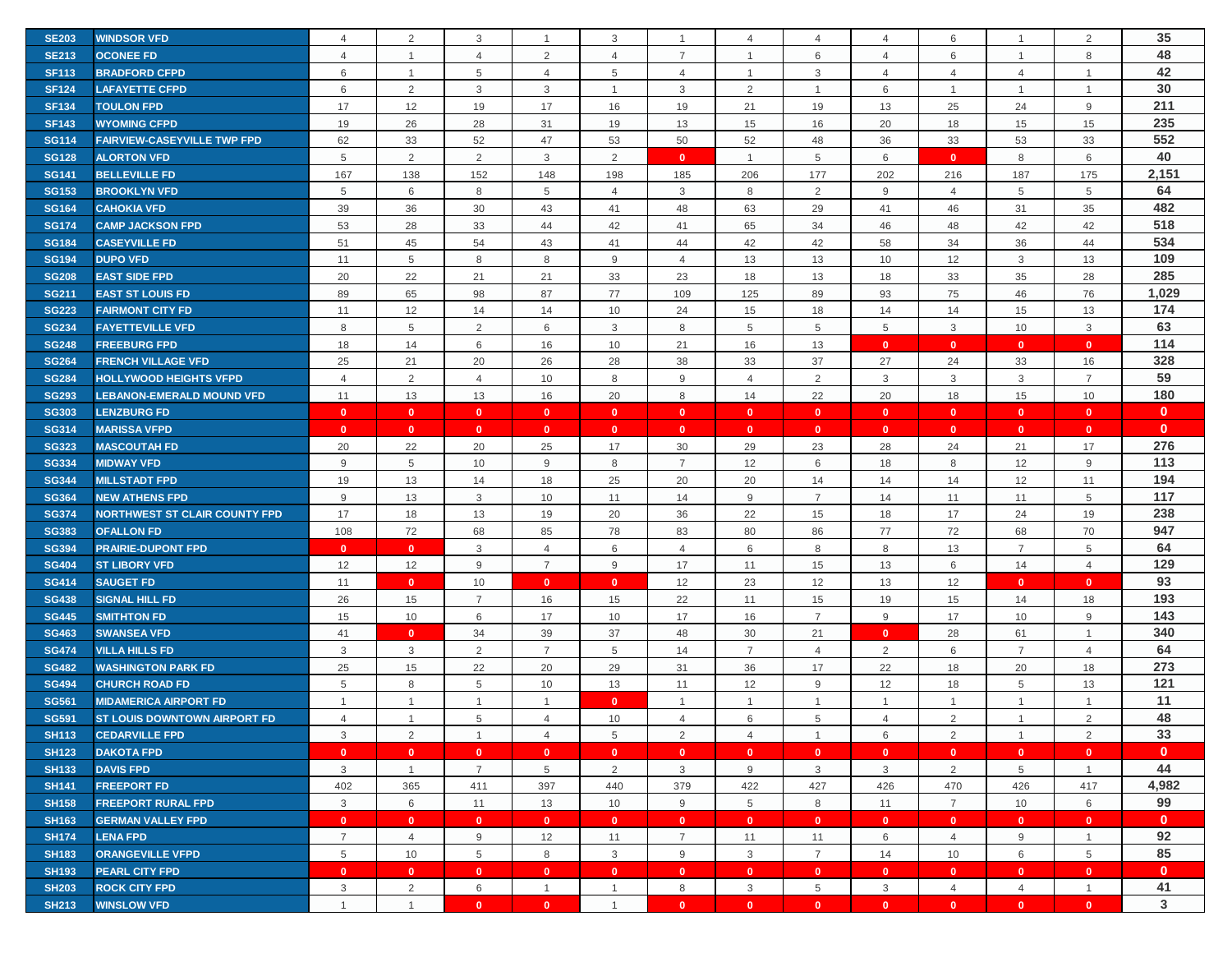| <b>TA113</b> | <b>ARMINGTON CFPD</b>              | 8              | 5              | 4              | 5              | 5               | 4              | 5              | 2              | 3              | 5              | 3              | $\overline{1}$ | 50           |
|--------------|------------------------------------|----------------|----------------|----------------|----------------|-----------------|----------------|----------------|----------------|----------------|----------------|----------------|----------------|--------------|
| <b>TA133</b> | <b>CINCINNATI FPD</b>              | 20             | 22             | 35             | 39             | 27              | 23             | 21             | 17             | 23             | 14             | 29             | 24             | 294          |
| <b>TA143</b> | <b>CREVE COEUR FPD</b>             | 2              | $\overline{1}$ | $\overline{4}$ | $\mathbf 1$    | $\overline{1}$  | 2              | $\overline{4}$ | $\mathbf{1}$   | $\mathbf{1}$   | 2              | $\mathbf{1}$   | $\overline{1}$ | 21           |
| <b>TA153</b> | <b>DEER CREEK FPD</b>              | 10             | 9              | 10             | 10             | 15              | 15             | 13             | 15             | 8              | 10             | 13             | 8              | 136          |
| <b>TA174</b> | <b>DELAVAN FD</b>                  | 6              | $\overline{1}$ | $\overline{7}$ | $\overline{4}$ | 3               | $\overline{4}$ | 3              | $\overline{2}$ | $\mathbf{1}$   | 2              | 3              | $\overline{4}$ | 40           |
| <b>TA182</b> | <b>EAST PEORIA FD</b>              | 346            | 279            | 352            | 329            | 367             | 351            | 386            | 342            | 380            | 341            | 304            | 281            | 4,058        |
| <b>TA194</b> | <b>GREEN VALLEY FPD</b>            | 14             | $\overline{4}$ | 9              | 12             | 13              | 13             | 14             | $\overline{7}$ | 8              | $\overline{7}$ | 5              | $\overline{7}$ | 113          |
| <b>TA203</b> | <b>HOPEDALE FPD</b>                | 3              | 8              | 5              | 2              | 5               | 8              | 2              | 4              | 4              | 13             | 5              | $\overline{2}$ | 61           |
| <b>TA213</b> | <b>LITTLE MACKINAW TWP FPD</b>     | 3              | 2              | 3              | $\overline{1}$ | $\overline{4}$  | $\overline{4}$ | $\overline{4}$ | 2              | 3              | 5              | $\mathbf{1}$   | 3              | 35           |
| <b>TA223</b> | <b>MACKINAW FPD</b>                | 6              | $\mathbf{0}$   | $\overline{1}$ | 6              | $\overline{4}$  | 2              | $\overline{4}$ | 9              | 8              | 8              | 2              | $\overline{4}$ | 54           |
| <b>TA234</b> | <b>MARQUETTE HEIGHTS FD</b>        | 21             | 12             | 21             | 15             | 23              | 22             | 28             | 21             | 32             | 18             | 8              | 17             | 238          |
| <b>TA243</b> | <b>MORTON FD</b>                   | 209            | 176            | $\mathbf{1}$   | 195            | 212             | 211            | 208            | 236            | 232            | 228            | 205            | 218            | 2,331        |
| <b>TA254</b> | <b>NORTH PEKIN VFD</b>             | 21             | 26             | 17             | 21             | 15              | 21             | 27             | 17             | 27             | 17             | 19             | 13             | 241          |
| <b>TA268</b> | <b>NORTHERN TAZEWELL FPD</b>       | 78             | 81             | 78             | 79             | 92              | 38             | $\mathbf{0}$   | 77             | 76             | 101            | 79             | 83             | 862          |
| <b>TA271</b> | <b>PEKIN FD</b>                    | 513            | 418            | 477            | 440            | 487             | 432            | 472            | 457            | 441            | 457            | 402            | 403            | 5,399        |
| <b>TA284</b> | <b>SCHAEFERVILLE FPD</b>           | 9              | 5              | 9              | 9              | $\mathbf{1}$    | 6              | 9              | 5              | 5              | $\overline{7}$ | 5              | $\overline{7}$ | 77           |
| <b>TA293</b> | <b>SOUTH PEKIN VFD</b>             | $\mathbf{0}$   | $\mathbf{0}$   | $\mathbf{0}$   | $\mathbf{0}$   | $\mathbf{0}$    | $\mathbf{0}$   | $\mathbf{0}$   | $\mathbf{1}$   | $\overline{7}$ | 3              | 3              | 9              | 23           |
| <b>TA303</b> | <b>TREMONT FPD</b>                 | 5              | $\overline{4}$ | $\overline{7}$ | 8              | $5\phantom{.0}$ | 5              | 5              | $\overline{7}$ | 11             | 8              | $\overline{4}$ | $\mathsf g$    | 78           |
| <b>TA313</b> | <b>WASHINGTON FD</b>               | 133            | 120            | 147            | 146            | 150             | 129            | 113            | 131            | 135            | 129            | 131            | 159            | 1,623        |
| <b>UA112</b> | <b>ANNA FD</b>                     | 9              | 8              | 16             | 11             | $\overline{7}$  | 22             | 11             | 18             | 10             | 9              | $\overline{7}$ | 13             | 141          |
| <b>UA134</b> | <b>COBDEN VFD</b>                  | $\mathbf{3}$   | $\overline{7}$ | $\overline{2}$ | $\overline{1}$ | 6               | 9              | $\overline{1}$ | 6              | 2              | 6              | $\mathbf{1}$   | $\overline{1}$ | 45           |
| <b>UA143</b> | <b>DONGOLA FD</b>                  | $\overline{1}$ | 3              | $\overline{2}$ | 5              | $\overline{1}$  | 3              | 4              | $\mathbf{1}$   | $\mathbf{1}$   | $\overline{1}$ | 2              | $\mathbf{1}$   | 25           |
| <b>UA153</b> | <b>JONESBORO FD</b>                | $\overline{2}$ | $\mathbf{3}$   | 3              | $\overline{4}$ | 6               | 2              | $\overline{1}$ | $\mathbf{1}$   | $\mathbf{1}$   | 2              | 2              | $\overline{4}$ | 31           |
| <b>UA164</b> | <b>ALTO PASS FD</b>                | $\overline{2}$ | $\mathbf{1}$   | $\mathbf{1}$   |                | $\overline{1}$  | 1              | $\overline{1}$ | $\mathbf{1}$   | $\mathbf{1}$   | 2              | $\mathbf{0}$   | $\mathbf{0}$   | 12           |
| <b>UA174</b> | <b>WARE-WOLF LAKE FPD</b>          | $\mathbf{1}$   | $\overline{1}$ | $\overline{1}$ | 3              | 6               | $\overline{1}$ | $\overline{1}$ | $\mathbf{1}$   | $\mathbf{1}$   | $\overline{1}$ | $\mathbf{1}$   | $\overline{1}$ | 19           |
| <b>VA112</b> | <b>ALLERTON FPD</b>                | $\mathbf{0}$   | $\mathbf{0}$   | $\mathbf{0}$   | $\mathbf{0}$   | $\mathbf{0}$    | $\mathbf{0}$   | $\mathbf{0}$   | $\mathbf{0}$   | $\mathbf{0}$   | $\overline{0}$ | $\mathbf{0}$   | $\mathbf{0}$   | $\mathbf{0}$ |
| <b>VA134</b> | <b>BISMARCK CFPD</b>               | 35             | 35             | 33             | 28             | 30              | 28             | 25             | 34             | 28             | 34             | 25             | 22             | 357          |
| <b>VA144</b> | <b>CARROLL FPD</b>                 | $\overline{2}$ | $\overline{4}$ | $\overline{4}$ | $\overline{1}$ | 5               | $\overline{2}$ | $\overline{2}$ | $\overline{4}$ | $\mathbf{3}$   | $\overline{1}$ | 5              | 3              | 36           |
| <b>VA153</b> | <b>CATLIN FPD</b>                  | 18             | 22             | 29             | 13             | 27              | 25             | 27             | 17             | 13             | $\overline{7}$ | 2              | $\overline{1}$ | 201          |
| <b>VA161</b> | <b>DANVILLE FD</b>                 | 260            | 216            | 214            | 215            | 218             | 258            | 230            | 216            | 234            | 249            | 189            | 242            | 2,741        |
| <b>VA184</b> | <b>FAIRMOUNT-VANCE TWP FD</b>      | 9              | 5              | 9              | 2              | 11              | 6              | 3              | 10             | $\overline{7}$ | 6              | 11             | $\overline{7}$ | 86           |
| <b>VA194</b> | <b>FITHIAN-MUNCIE-COLLISON FPD</b> | $\mathbf{0}$   | $\mathbf{0}$   | $\mathbf{0}$   | $\mathbf{0}$   | $\mathbf{0}$    | $\mathbf{0}$   | $\mathbf{0}$   | $\mathbf{0}$   | $\mathbf{0}$   | $\mathbf{0}$   | $\mathbf{0}$   | $\mathbf{0}$   | $\mathbf{0}$ |
| <b>VA203</b> | <b>GEORGETOWN FPD</b>              | 26             | 27             | 32             | 12             | 29              | 29             | 19             | 21             | 27             | 14             | 20             | 26             | 282          |
| <b>VA213</b> | <b>HOOPESTON VFD</b>               | 12             | 12             | 10             | 8              | 12              | 8              | 14             | 12             | $\overline{4}$ | 15             | 16             | 9              | 132          |
| <b>VA223</b> | <b>KICKAPOO FPD</b>                | 11             | 9              | 16             | 10             | 11              | 19             | 11             | 8              | 8              | 10             | 6              | $\overline{7}$ | 126          |
| <b>VA234</b> | <b>LYNCH FPD</b>                   | 41             | 28             | 24             | 29             | 23              | 18             | 17             | 26             | 23             | 17             | 29             | 33             | 308          |
| <b>VA244</b> | <b>OAKWOOD FD</b>                  | 15             | 15             | 15             | 15             | 17              | 14             | 15             | 21             | 12             | 21             | 8              | 11             | 179          |
| <b>VA258</b> | <b>BLUEGRASS FPD</b>               | 6              | $\mathbf{1}$   | $\overline{7}$ | 8              | 2               | 5              | $\overline{1}$ | 3              | $\mathbf{1}$   | 9              | $\mathbf{0}$   | 3              | 46           |
| <b>VA263</b> | <b>RANKIN FPD-RANKIN UNIT</b>      | 3              | $\overline{2}$ | $\overline{1}$ | $\mathbf{0}$   | 2               | $\overline{2}$ | 3              | 3              | $\mathbf{1}$   | $\mathbf{0}$   | $\mathbf{0}$   | $\overline{2}$ | 19           |
| <b>VA273</b> | <b>RIDGE FARM FPD</b>              | 17             | $\overline{7}$ | 8              | 9              | 16              | 11             | $\overline{7}$ | 6              | $\overline{7}$ | 9              | 10             | 17             | 124          |
| <b>VA283</b> | <b>ROSSVILLE AREA FPD</b>          | 3              | 3              | 3              | $\overline{4}$ | 2               | 3              | $\overline{2}$ | 2              | $\overline{2}$ | $\overline{7}$ | $\mathbf{1}$   | $\overline{4}$ | 36           |
| <b>VA293</b> | <b>SIDELL VFD</b>                  | $\mathbf{0}$   | $\mathbf{0}$   | $\overline{0}$ | $\mathbf{0}$   | $\mathbf{0}$    | $\mathbf{0}$   | $\mathbf{0}$   | $\mathbf{0}$   | $\mathbf{0}$   | $\mathbf{0}$   | $\mathbf{0}$   | $\mathbf{0}$   | $\mathbf{0}$ |
| <b>VA304</b> | <b>TILTON FD</b>                   | 29             | 24             | 29             | 18             | 12              | 39             | 25             | 30             | 26             | 26             | 38             | 34             | 330          |
| <b>VA313</b> | <b>WESTVILLE AREA FPD</b>          | 83             | 70             | 64             | 48             | 57              | 57             | 60             | 63             | 78             | 57             | 64             | 76             | 777          |
| <b>WA118</b> | <b>ALLENDALE RURAL FPD</b>         | $\overline{4}$ | $\overline{7}$ | $\overline{2}$ | 6              | $5\phantom{.0}$ | 8              | $\overline{4}$ | 3              | 8              | 10             | 5              | $\overline{1}$ | 63           |
| <b>WA123</b> | <b>BELLMONT FPD</b>                | 4              | $\overline{4}$ | 9              | 12             | 6               | 6              | 6              | 9              | $\overline{7}$ | 5              | 4              | 5              | 77           |
| <b>WA132</b> | <b>MT CARMEL FD</b>                | 16             | 5              | 17             | 17             | 20              | 17             | 19             | 17             | 21             | 21             | 17             | 10             | 197          |
| <b>WA144</b> | <b>KEENSBURG BEALL WOODS VFD</b>   | $\mathbf{1}$   | 2              | 3              | $\mathbf{3}$   | 2               | $\overline{1}$ | $\mathbf{0}$   | $\mathbf{1}$   | $\mathbf{0}$   | $\mathbf{0}$   | $\mathbf{0}$   | 2              | 15           |
| <b>WB113</b> | <b>ALEXIS FPD</b>                  | 9              | 13             | 8              | 14             | 9               | 10             | 11             | 6              | 6              | 5              | $\overline{7}$ | 10             | 108          |
| <b>WB133</b> | <b>CENTRAL WARREN FPD</b>          | 16             | 9              | 16             | 13             | 13              | 15             | 21             | 14             | 24             | 17             | 12             | 17             | 187          |
| <b>WB148</b> | <b>LITTLE YORK FPD</b>             | 3              | 2              | 2              | 9              | $\overline{4}$  | $\overline{4}$ | 2              | 8              | $\overline{4}$ | $\overline{4}$ | 3              | 10             | 55           |
| <b>WB158</b> | <b>MONMOUTH FD</b>                 | 134            | 99             | 110            | 114            | 115             | 90             | 109            | 99             | 99             | 106            | 110            | 103            | 1,288        |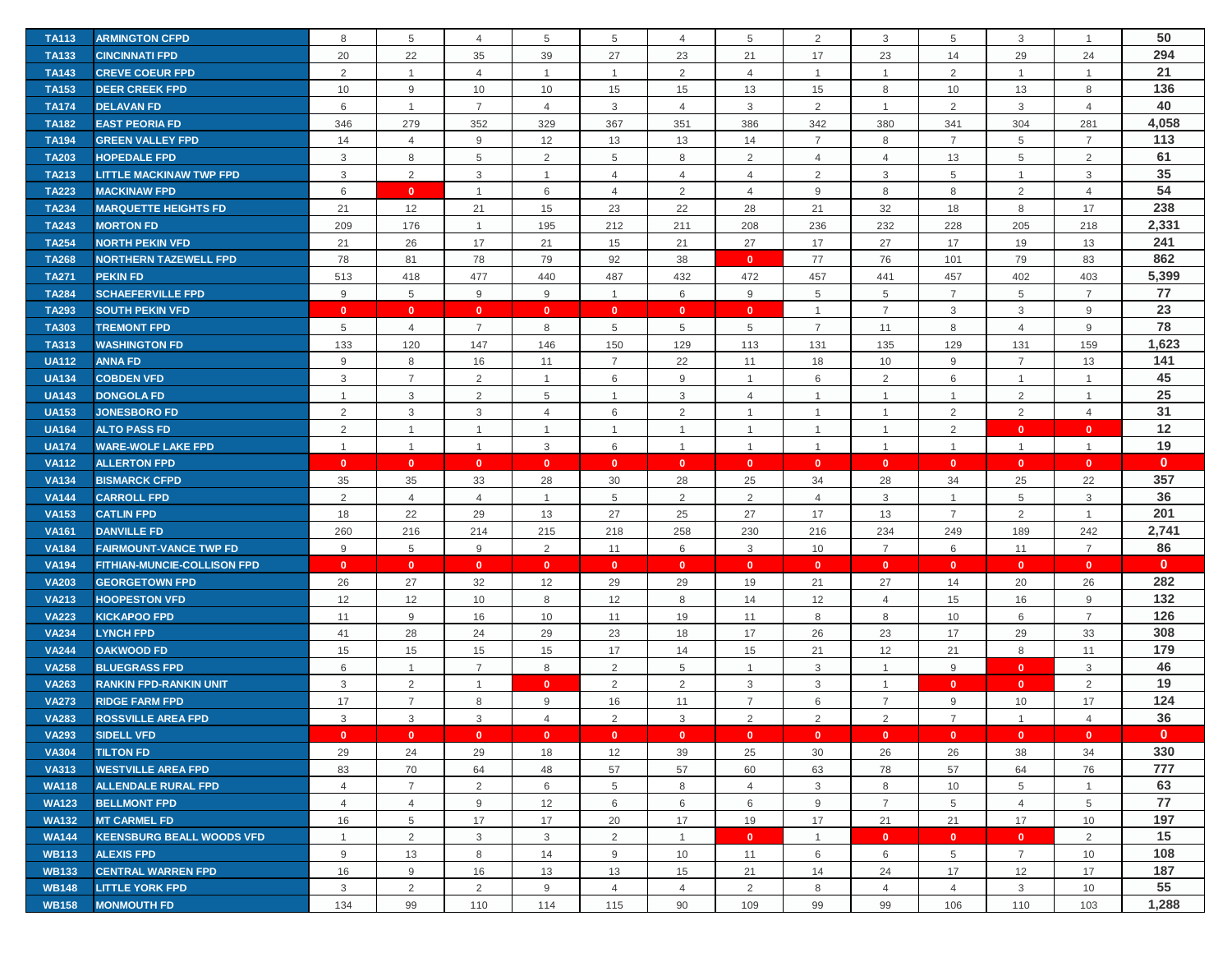| <b>WB173</b> | <b>ROSEVILLE FPD</b>       | 3              | $\overline{2}$ | $\overline{4}$          | 3              | 3              | $\overline{2}$ | 3              | 3              | $\overline{2}$ | 2              | 3              |                | 31           |
|--------------|----------------------------|----------------|----------------|-------------------------|----------------|----------------|----------------|----------------|----------------|----------------|----------------|----------------|----------------|--------------|
| <b>WC113</b> | <b>ADDIEVILLE VFPD</b>     | $\overline{7}$ | $\overline{7}$ | $\overline{7}$          | $\overline{4}$ | $\overline{4}$ | $\overline{7}$ | 4              | 9              | $\overline{7}$ | 2              | 5              | 11             | 74           |
| <b>WC123</b> | <b>ASHLEY FPD</b>          | 17             | 14             | 11                      | 12             | 19             | 10             | 18             | 11             | 18             | 13             | 23             | 29             | 195          |
| <b>WC133</b> | <b>HOYLETON FPD</b>        | 18             | 5              | 13                      | 16             | 10             | 11             | 8              | 8              | 11             | 11             | 13             | $\overline{7}$ | 131          |
| <b>WC144</b> | <b>IRVINGTON FPD</b>       | 14             | 6              | 6                       | $\overline{7}$ | 12             | $\overline{7}$ | 3              | 3              | 10             | 3              | $\overline{7}$ | 10             | 88           |
| <b>WC153</b> | <b>NASHVILLE CFPD</b>      | 11             | 10             | 9                       | 9              | 12             | 9              | 14             | 10             | 18             | $\overline{4}$ | 8              | 12             | 126          |
| <b>WC173</b> | <b>OKAWVILLE FPD</b>       | 14             | 15             | 13                      | 11             | 15             | 14             | 15             | 10             | 15             | 10             | $\overline{4}$ | 11             | 147          |
| <b>WD113</b> | <b>BEDFORD TWP FPD</b>     | 3              | $\overline{4}$ | 2                       | $\mathbf{1}$   | 6              | 6              | $\overline{1}$ | $\mathbf{1}$   | $\overline{4}$ | 2              | $\mathbf{1}$   | 5              | 36           |
| <b>WD122</b> | <b>FAIRFIELD FD</b>        | 45             | 44             | 46                      | 48             | 42             | 52             | 59             | 52             | 51             | 39             | 25             | 43             | 546          |
| <b>WD143</b> | <b>WAYNE FPD #1</b>        | 3              | 8              | $\overline{4}$          | 9              | $\overline{7}$ | 6              | 9              | $\overline{7}$ | 10             | 9              | $\overline{4}$ | 5              | 81           |
| <b>WD154</b> | <b>FAIRFIELD RURAL FPD</b> | 15             | 18             | 9                       | 6              | 14             | 23             | 13             | 22             | 13             | 16             | 18             | 12             | 179          |
| <b>WD174</b> | <b>ORCHARDVILE FPD</b>     | 6              | $\overline{4}$ | 5                       | 6              | $\overline{4}$ | 3              | 8              | 3              | $\overline{2}$ | $\mathbf 1$    | 2              | 3              | 47           |
| <b>WE113</b> | <b>CARMI FIRE/EMA</b>      | $\overline{7}$ | 6              | $\overline{4}$          | $\overline{7}$ | 12             | 11             | 9              | 6              | $\overline{4}$ | $\overline{7}$ | 8              | $\overline{4}$ | 85           |
| <b>WE124</b> | <b>CROSSVILLE FD</b>       | 2              | 2              | $\mathbf{1}$            | 2              | $\overline{1}$ | 2              | $\overline{1}$ | $\mathbf{1}$   | $\overline{1}$ | $\overline{2}$ | $\mathbf{1}$   | 3              | 19           |
| <b>WE138</b> | <b>ENFIELD FPD</b>         |                | $\mathbf{1}$   | 3                       | 5              | 2              | 3              | 2              | 3              | $\overline{1}$ | 2              | 3              | $\overline{2}$ | 28           |
| <b>WE144</b> | <b>LITTLE WABASH FPD</b>   | 6              | $\overline{4}$ | 3                       | 13             | 21             | 8              | 9              | 8              | 6              | 3              | $\overline{7}$ | 3              | 91           |
| <b>WE164</b> | <b>NORRIS CITY FPD</b>     | 3              | 2              | 2                       | 2              | 3              | $\overline{1}$ | $\overline{1}$ | $\mathbf{1}$   | 2              | 5              | 3              | $\overline{1}$ | 26           |
| <b>WF112</b> | <b>ROCK FALLS FD</b>       | 94             | 78             | 92                      | 87             | 89             | 66             | 78             | 91             | 107            | 92             | 79             | 99             | 1,052        |
| <b>WF124</b> | <b>ERIE FPD</b>            | $\overline{4}$ | $\overline{7}$ | 12                      | 10             | 6              | 9              | 10             | 6              | 8              | 10             | 14             | 2              | 98           |
| <b>WF134</b> | <b>FULTON FPD</b>          | 11             | 9              | 13                      | 17             | 10             | 10             | 11             | 11             | 11             | 11             | 10             | 13             | 137          |
| <b>WF154</b> | <b>MORRISON FD</b>         | 11             | 12             | 16                      | 18             | 13             | 12             | 10             | $\overline{7}$ | 14             | 12             | 10             | $9\,$          | 144          |
| <b>WF174</b> | <b>PROPHETSTOWN FPD</b>    | 15             | 9              | 15                      | 20             | 11             | 17             | 12             | 11             | 8              | 10             | 11             | 6              | 145          |
| <b>WF183</b> | <b>ALBANY FPD</b>          | 6              | $\mathbf{3}$   | $\overline{4}$          | 17             | 5              | 11             | $\overline{7}$ | 5              | 9              | 9              | 8              | $\overline{4}$ | 88           |
| <b>WF192</b> | <b>STERLING FD</b>         | 114            | 105            | 121                     | 136            | 117            | 111            | 113            | 121            | 147            | 123            | 123            | 127            | 1,458        |
| <b>WF204</b> | <b>TAMPICO VFD</b>         | $\mathbf{0}$   | $\mathbf{0}$   | $\mathbf{0}$            | $\mathbf{0}$   | $\mathbf{0}$   | $\mathbf{0}$   | $\mathbf{0}$   | $\mathbf{0}$   | $\mathbf{0}$   | $\mathbf{0}$   | $\mathbf{0}$   | $\mathbf{0}$   | $\mathbf{0}$ |
| <b>WG113</b> | <b>BEECHER FPD</b>         | 97             | 83             | 55                      | 90             | 90             | 94             | 98             | 88             | 89             | 80             | 79             | 118            | 1,061        |
|              |                            |                |                |                         |                |                |                |                |                |                |                |                |                |              |
| <b>WG124</b> | <b>BRAIDWOOD FPD</b>       | 160            | 102            | 111                     | 121            | 132            | 133            | 129            | 134            | 99             | 138            | 125            | 105            | 1,489        |
| <b>WG134</b> | <b>CHANNAHON FPD</b>       | 131            | 115            | 92                      | 110            | 117            | 124            | 137            | 121            | 132            | 139            | 128            | 112            | 1,458        |
| <b>WG142</b> | <b>CRETE FD</b>            | 152            | 110            | 96                      | 98             | 125            | 121            | 112            | 122            | 120            | 123            | 120            | 126            | 1,425        |
| <b>WG154</b> | <b>CRETE TWP FPD</b>       | 134            | 131            | 100                     | 130            | 123            | 118            | 135            | 108            | 139            | 116            | 122            | 128            | 1,484        |
| <b>WG164</b> | <b>CUSTER FPD</b>          | $\mathbf{0}$   | $\mathbf{0}$   | $\mathbf{0}$            | $\mathbf{0}$   | $\mathbf{0}$   | $\mathbf{0}$   | $\mathbf{0}$   | $\mathbf{0}$   | $\mathbf{0}$   | $\mathbf{0}$   | $\mathbf{0}$   | $\mathbf{0}$   | $\mathbf{0}$ |
| <b>WG183</b> | <b>EAST JOLIET FPD</b>     | 161            | 165            | 165                     | 167            | 182            | 174            | 195            | 160            | 174            | 182            | 171            | 196            | 2,092        |
| <b>WG194</b> | <b>ELWOOD FPD</b>          | 94             | 90             | 76                      | 95             | 99             | 119            | 105            | 102            | 90             | 93             | 99             | 103            | 1,165        |
| <b>WG204</b> | <b>FRANKFORT FD</b>        | 439            | 342            | 343                     | 347            | 364            | 406            | 424            | 338            | 371            | 388            | 373            | 349            | 4,484        |
| <b>WG214</b> | <b>HOMER TWP FPD</b>       | 145            | 115            | 122                     | 135            | 158            | 141            | 140            | 142            | 161            | 124            | 139            | 138            | 1,660        |
| <b>WG221</b> | <b>JOLIET FD</b>           | 1,882          | 1,590          | 1,548                   | 1,588          | 1,702          | 1,755          | 1,737          | 1,864          | 1,845          | 1,810          | 1,608          | 1,772          | 20,701       |
| <b>WG242</b> | <b>LOCKPORT FPD</b>        | 928            | 735            | 792                     | 785            | 898            | 805            | 776            | 790            | 871            | 859            | 799            | 759            | 9,797        |
| <b>WG254</b> | <b>MANHATTAN FPD</b>       | 106            | 78             | 74                      | 105            | 94             | 100            | 118            | 85             | 99             | 74             | 87             | 99             | 1,119        |
| <b>WG274</b> | <b>MOKENA FPD</b>          | 262            | 214            | 226                     | 193            | 227            | 213            | 227            | 208            | 197            | 218            | 207            | 231            | 2,623        |
| <b>WG284</b> | <b>MONEE FPD</b>           | 144            | 108            | 109                     | 120            | 135            | 150            | 134            | 154            | 120            | 150            | 139            | 149            | 1,612        |
| <b>WG293</b> | <b>NEW LENOX FPD</b>       | 404            | 375            | 342                     | 325            | 382            | 379            | 383            | 365            | 342            | 221            | 237            | 253            | 4,008        |
| <b>WG304</b> | <b>NORTHWEST HOMER FPD</b> | 164            | 142            | 131                     | 131            | 149            | 157            | 171            | 158            | 126            | 137            | 147            | 136            | 1,749        |
| <b>WG312</b> | <b>UNIVERSITY PARK FD</b>  | 90             | 71             | 80                      | 95             | 138            | 110            | 127            | 113            | 101            | 121            | 98             | 96             | 1,240        |
| <b>WG324</b> | <b>PEOTONE FD</b>          | 111            | 86             | 95                      | 91             | 108            | 81             | 88             | 96             | 81             | 99             | 94             | 91             | 1,121        |
| <b>WG334</b> | <b>PLAINFIELD FPD</b>      | 498            | 392            | 317                     | 408            | 434            | 422            | 440            | 416            | 436            | 437            | 399            | 418            | 5,017        |
| <b>WG344</b> | <b>ROCKDALE FPD</b>        | $\mathbf{0}$   | $\mathbf{0}$   | $\overline{\mathbf{0}}$ | $\mathbf{0}$   | $\mathbf{0}$   | $\mathbf{0}$   | $\mathbf{0}$   | $\mathbf{0}$   | $\mathbf{0}$   | 5              | $\mathbf{0}$   | $\mathbf{0}$   | 5            |
| <b>WG358</b> | <b>ROMEOVILLE FD</b>       | 334            | 301            | 265                     | 271            | 313            | 317            | 309            | 324            | 289            | 328            | 283            | 234            | 3,568        |
| <b>WG372</b> | <b>STEGER ESTATES VFD</b>  | 22             | 20             | 21                      | 17             | 26             | 17             | 31             | 21             | 23             | 25             | 23             | 35             | 281          |
| <b>WG382</b> | <b>STEGER FD</b>           | $\mathbf{0}$   | $\mathbf{0}$   | $\mathbf{0}$            | $\mathbf{0}$   | $\mathbf{0}$   | $\mathbf{0}$   | $\mathbf{0}$   | $\mathbf{0}$   | $\mathbf{0}$   | $\bullet$      | $\mathbf{0}$   | $\mathbf{0}$   | $\mathbf{0}$ |
| <b>WG394</b> | <b>TROY FPD</b>            | 266            | 258            | 237                     | 252            | 267            | 253            | 248            | 231            | 289            | 289            | 271            | 263            | 3,124        |
| <b>WG403</b> | <b>WILMINGTON FPD</b>      | 192            | 154            | 162                     | 211            | 164            | 200            | 190            | 186            | 162            | 167            | 165            | 158            | 2,111        |